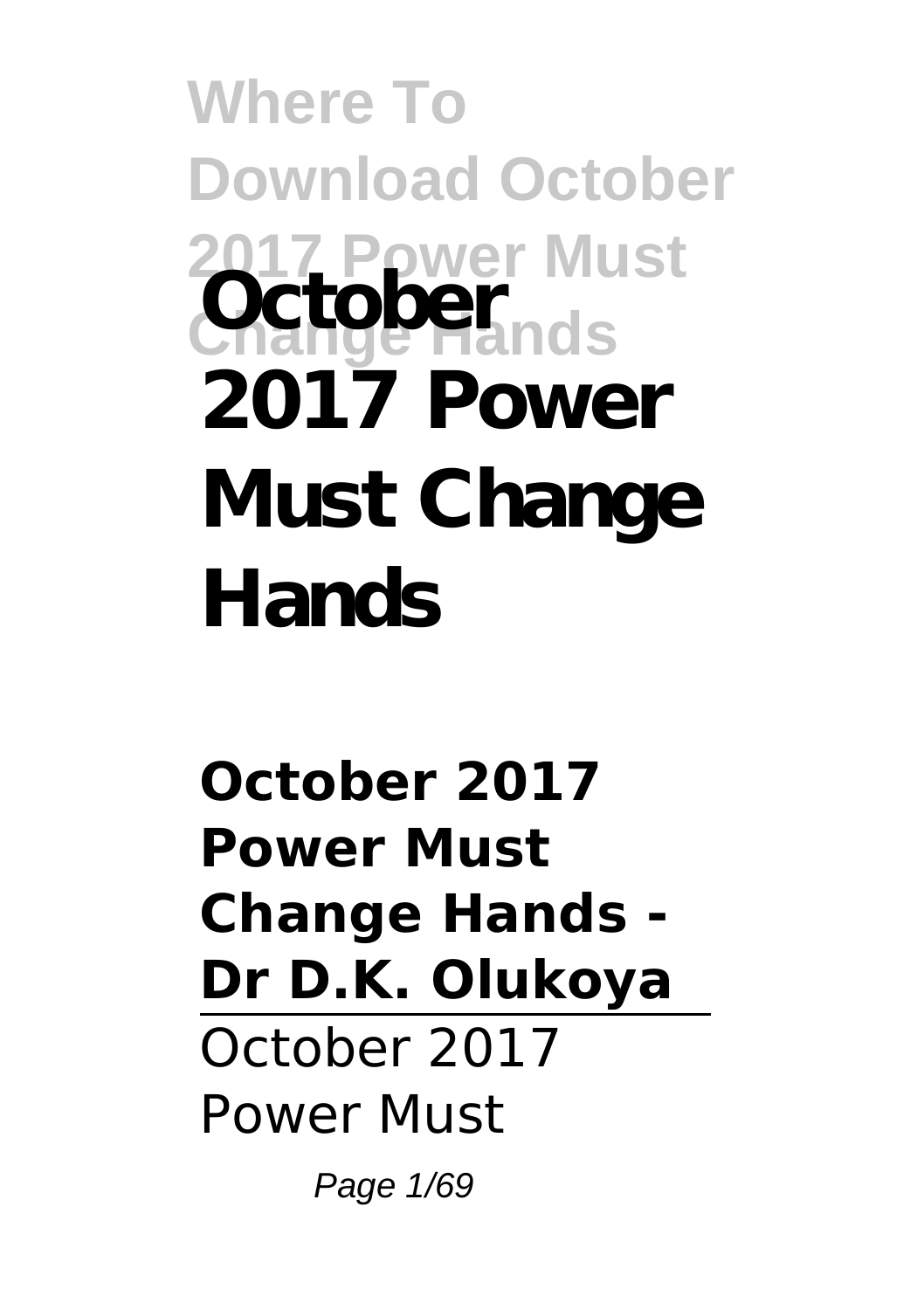**Where To Download October 2017 Power Must** Change Hand **Change Hands** Mosques, Imams \u0026 Climate Action Webinar MFM PMCH OCTOBER 3RD 2020 MINISTERING: DR. D.K. OLUKOYA(G.O MFM WORLD WIDE) Power must change hands DEVIL MUST BOW Side A MARCH 2018 - Page 2/69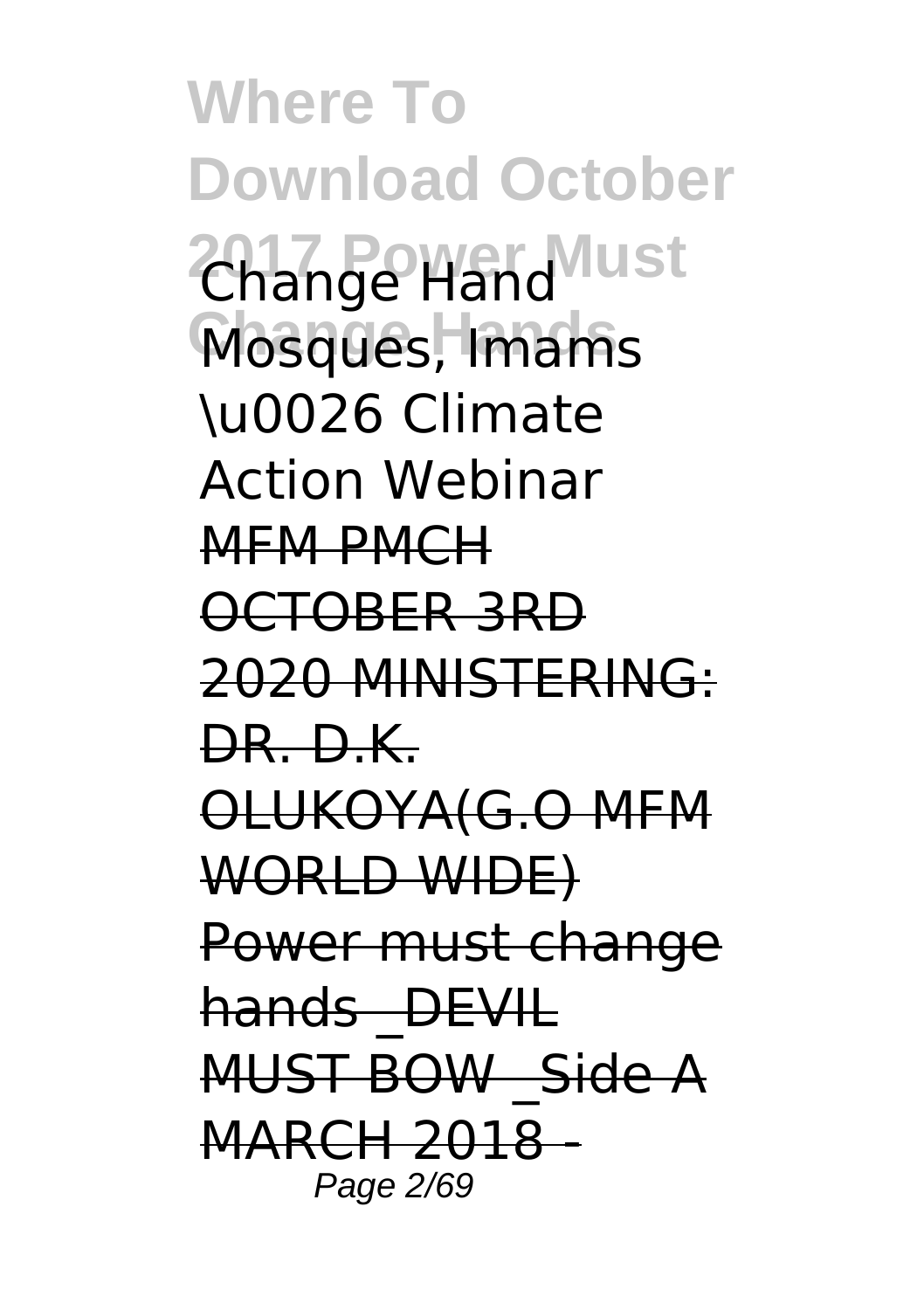**Where To Download October 2017 Power Must** POWER MUST **Change Hands** CHANGE HANDS Power Must Change Hands October 3rd 2020 - PMCH October 2020 Live 50 Prayers For Deliverance Ministering Dr D.K Olukoya | MFM OCTOBER 2020 PMCH POWER MUST CHANGE Page 3/69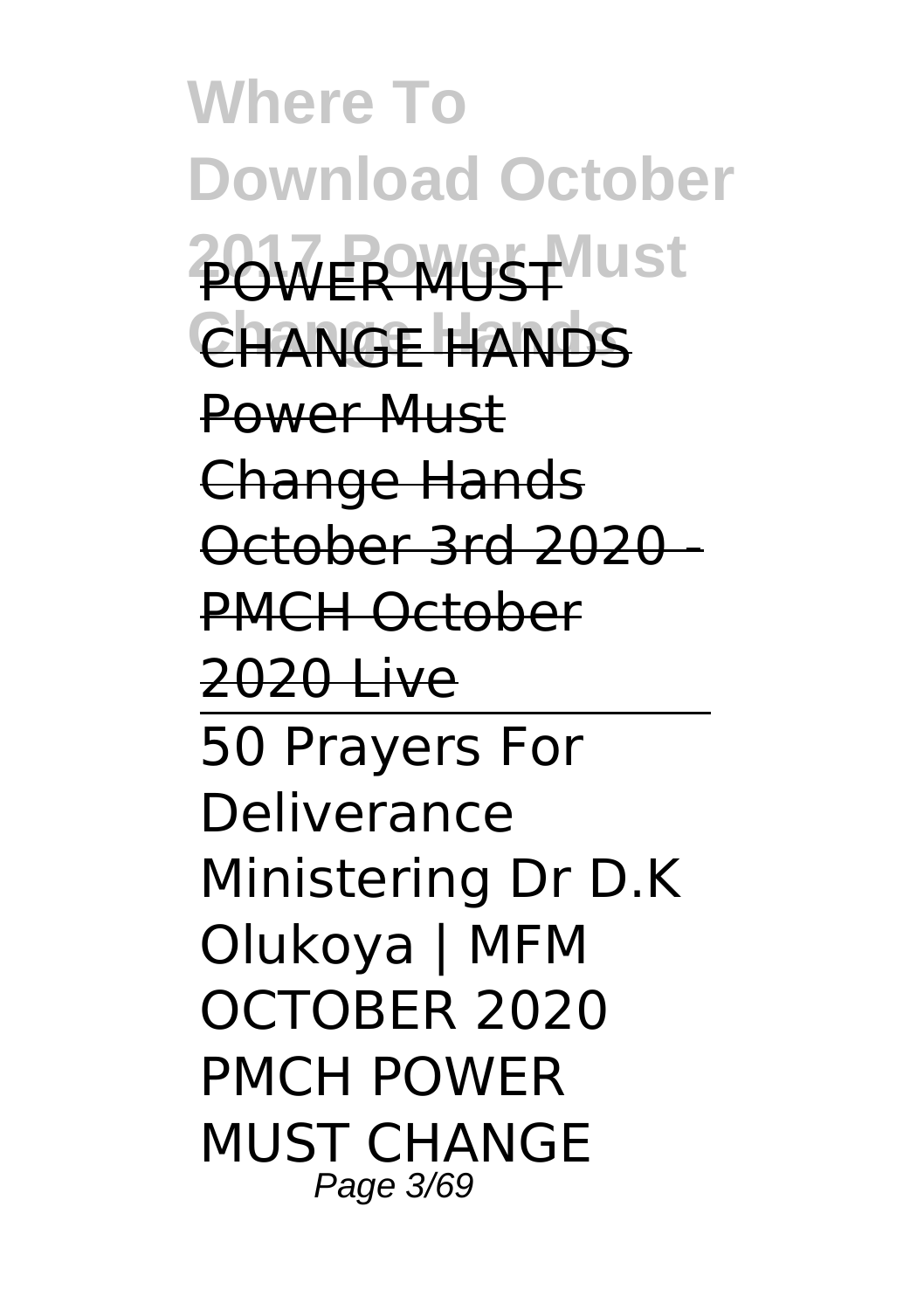**Where To Download October 2017 Power Must** HANDS JANUARY **Change Hands** 2019 Power Must Change Hands JULY 2018, POWER MUST CHANGE HANDS Power Must Change Hands - Sat 5th August 2017 - Dr D.K. Olukoya **October 2020 Power Must Change Hands** NWC INS Lecture Series -- Lecture 5: Page 4/69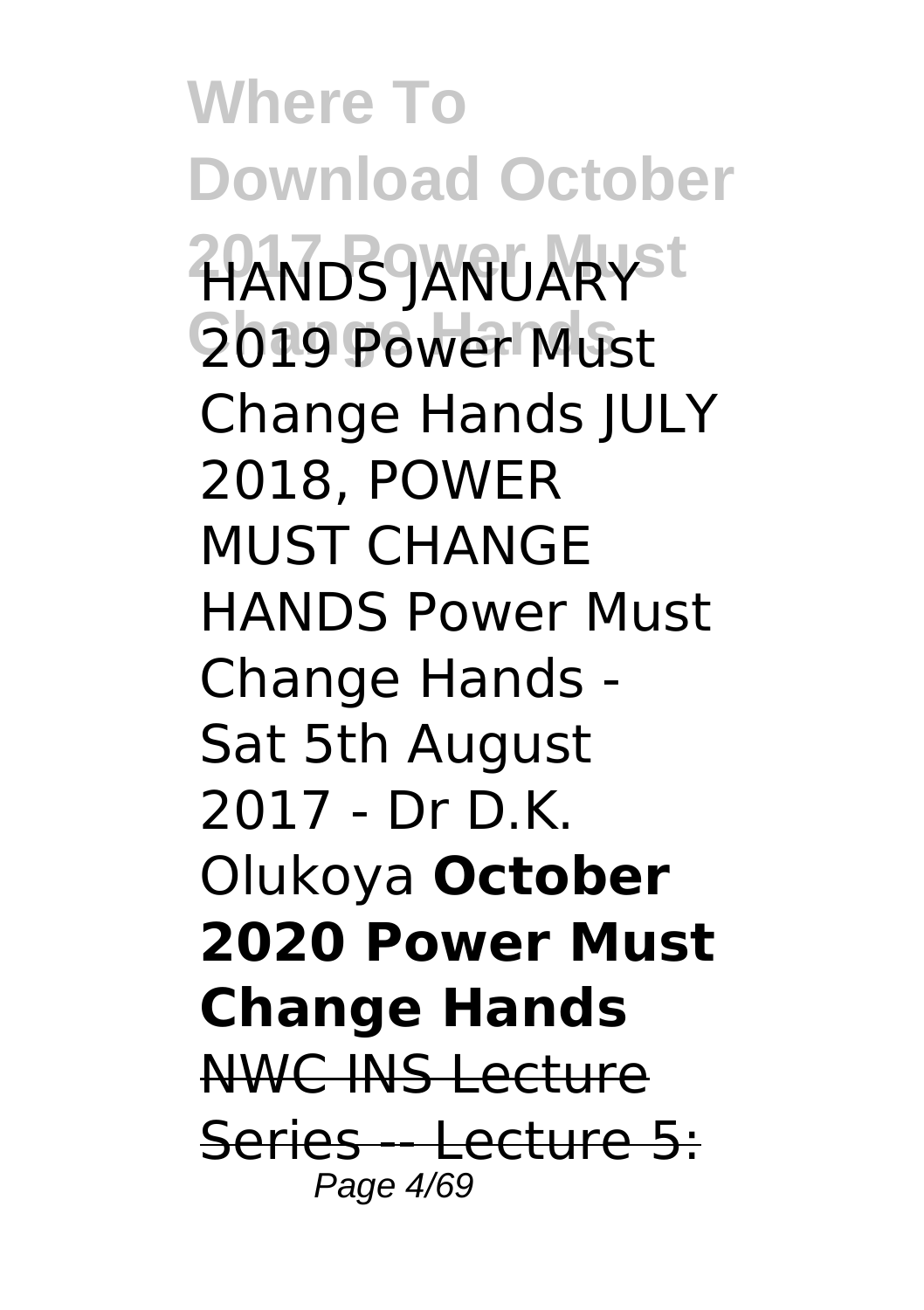**Where To Download October 2017 Power Must** \"China's Navy + **Change Hands** Zombies,\" Oct. 27, 2020. *October 2017 Epic Book Haul | Devotion, Top Ten, \u0026 More! | Epic Reads* Power Must Change Hands July 2015 - Pastor D.K. Olukoya 2017 DECEMBER POWER MUST CHANGE HANDS **2017** Page 5/69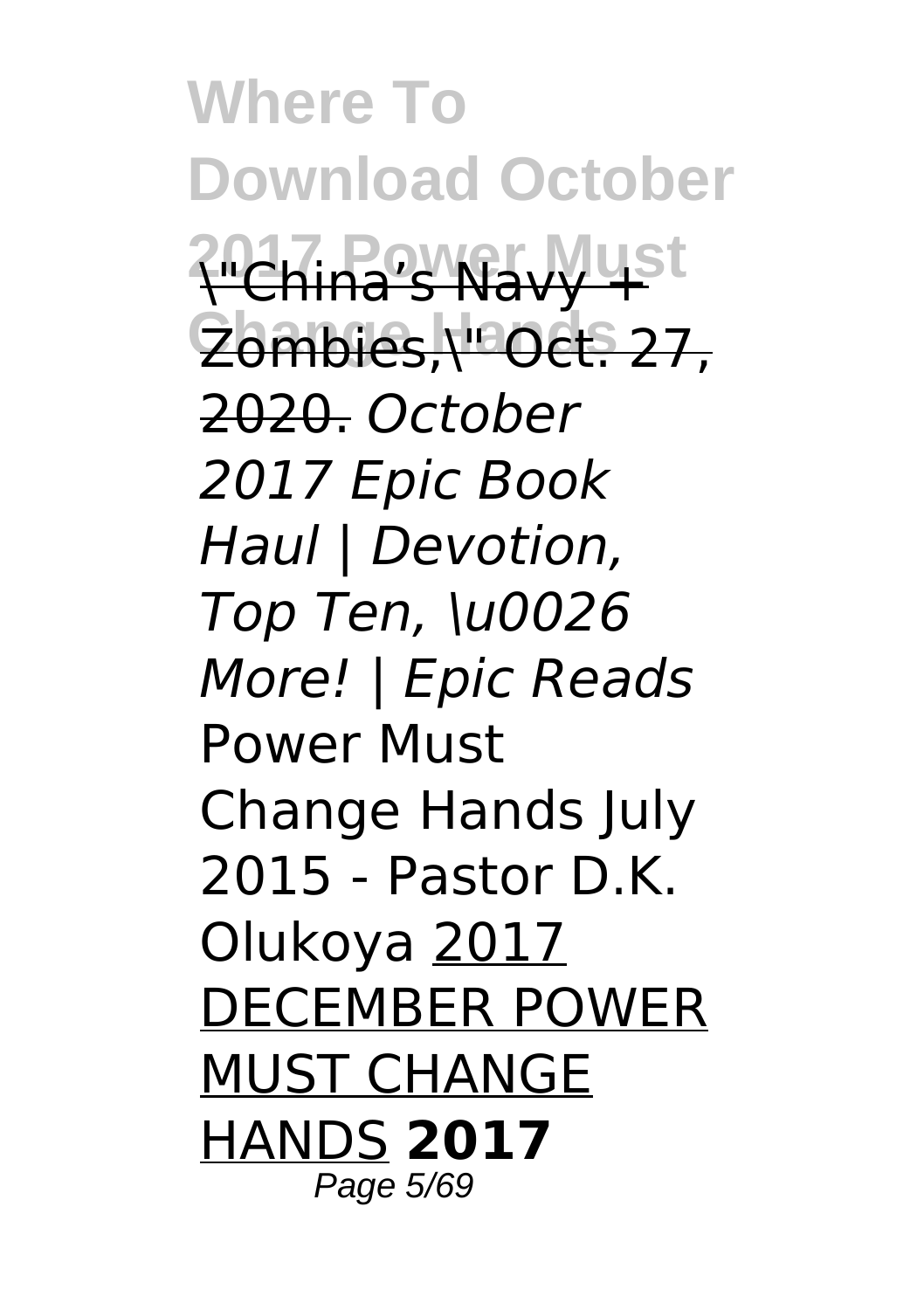**Where To Download October 2017 Power Must December Power Must Changes Hands Video Advert** Power Must Change Hands October 6th 2018 *29 October 2020 | UPSE CSE 2020-21 | Daily Current Affairs Analysis with MCQs by Deepanshu Singh* October 2017 Power Must Page 6/69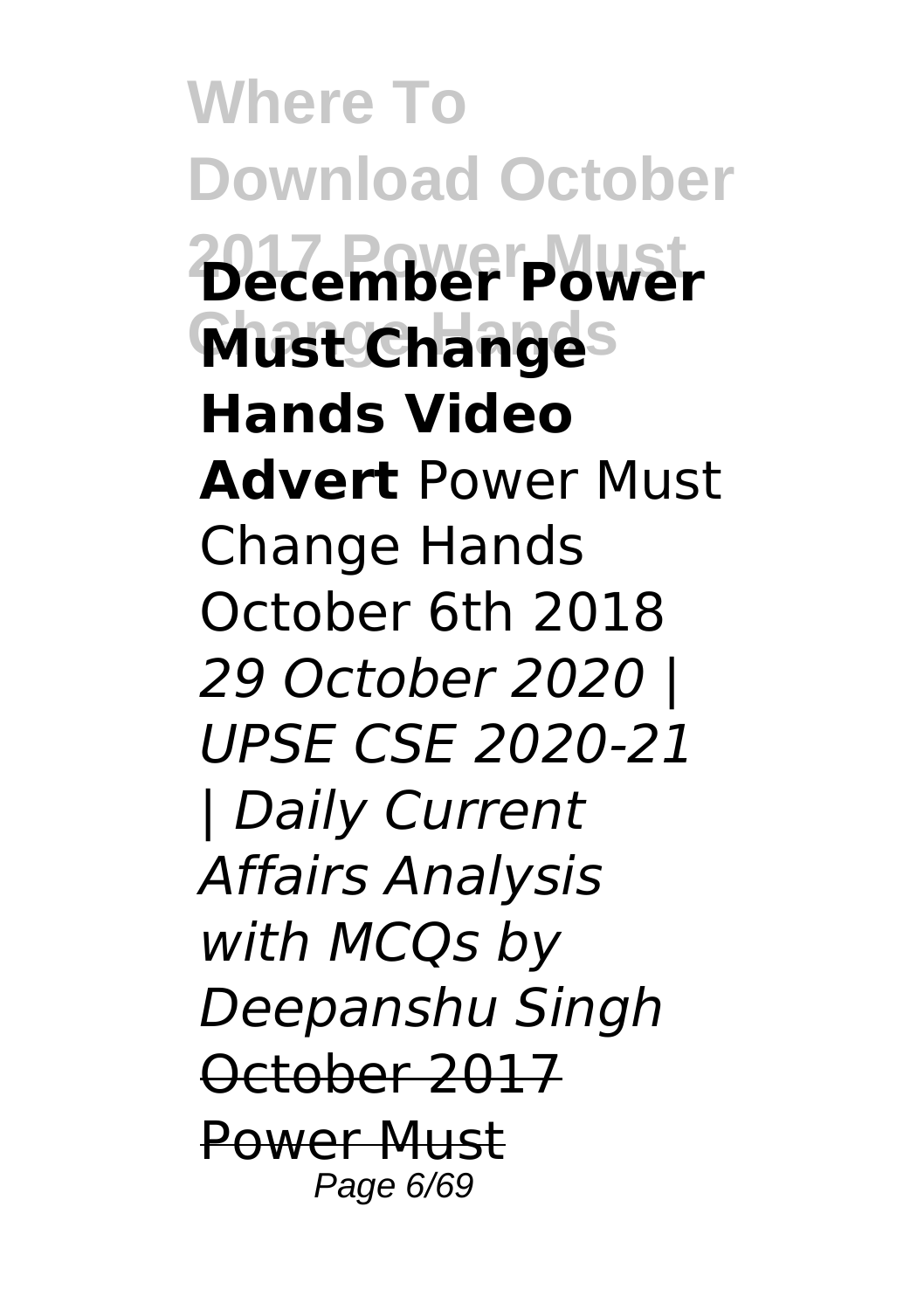**Where To Download October** 2017 Power Must Power Must nds Change Hands October 2017. 3 years ago. 1,325 Views. Posted by MFM Ministries. Power Must Change Hands, popularly known as PMCH, is a special service held once a month at MFM Prayer City. This Page 7/69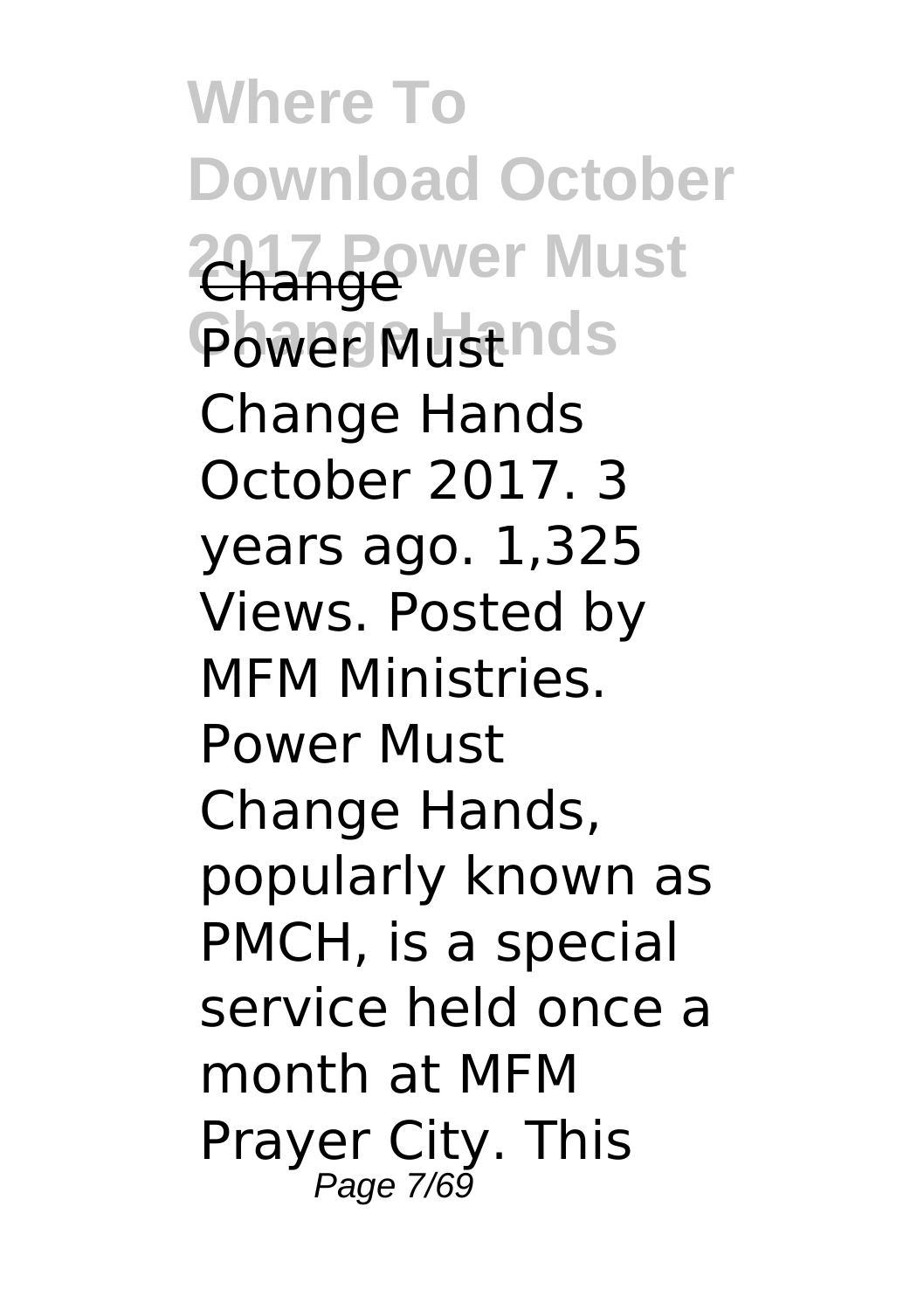**Where To Download October 2017 Power Must** programme is held **Chary FIRSTING** saturday of each month from 7 AM to 12 PM WAT.

Power Must Change Hands October 2017 – MFM BLOG October 2017 Power Must Change October 2017. Power Must Page 8/69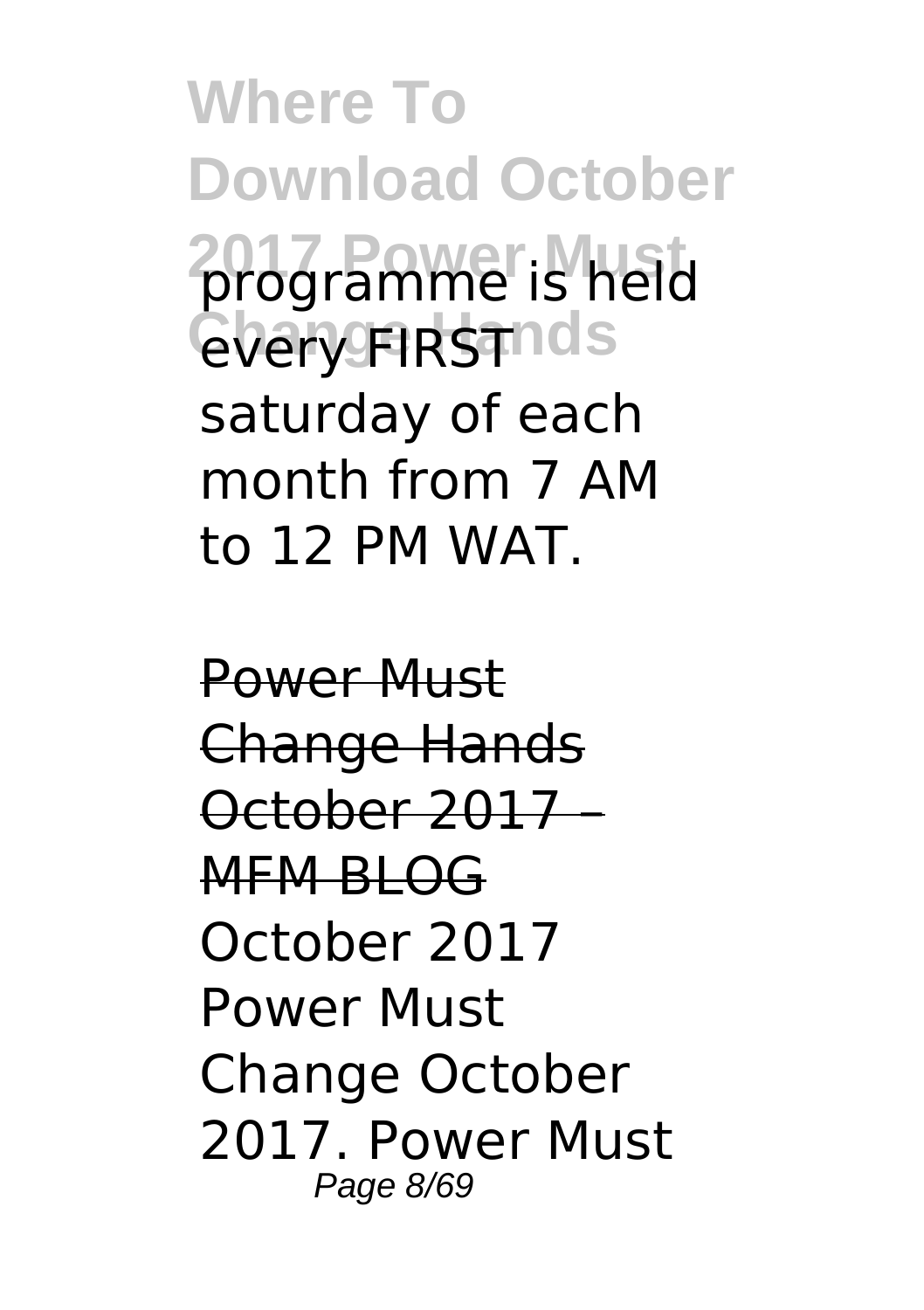**Where To Download October 2017 Power Must** Change Hands. Power Utterances. PMCH. 1. I decree, the joy of the oppressors upon my life, shall be turned into sorrow today, in the name of Jesus. 2. All multiple strongmen, operating against my destiny, shall be paralyzed Page 9/69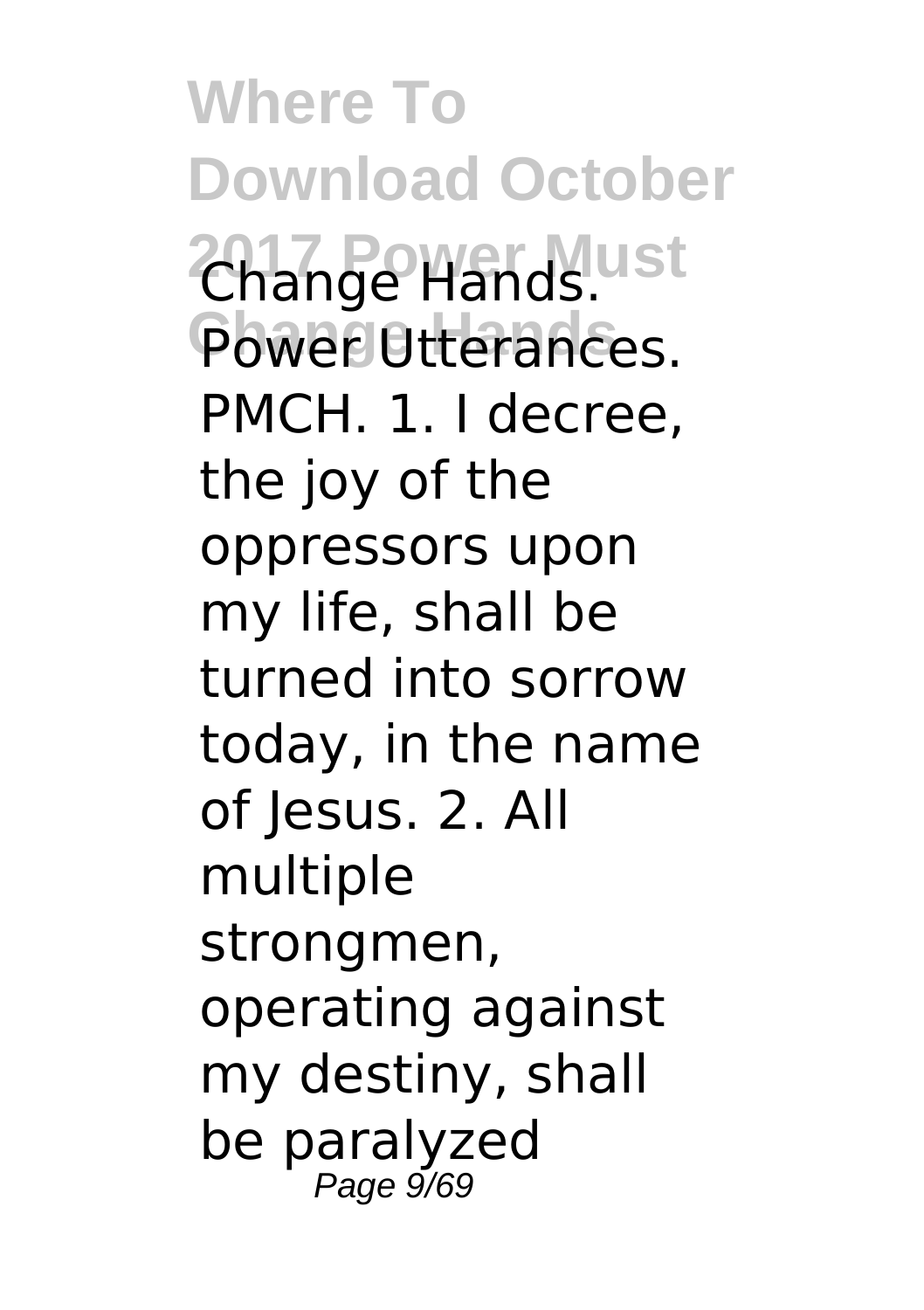**Where To Download October 2017 Power Must** today, in the name **Ch Jesus. Bapower** Must Change Hands. PMCH.

October 2017 Power Must Change Hands - co stamagarakis.com July 19, 2017 OPI Power Hour October 1, 2017 Program Changes Created by APD Page 10/69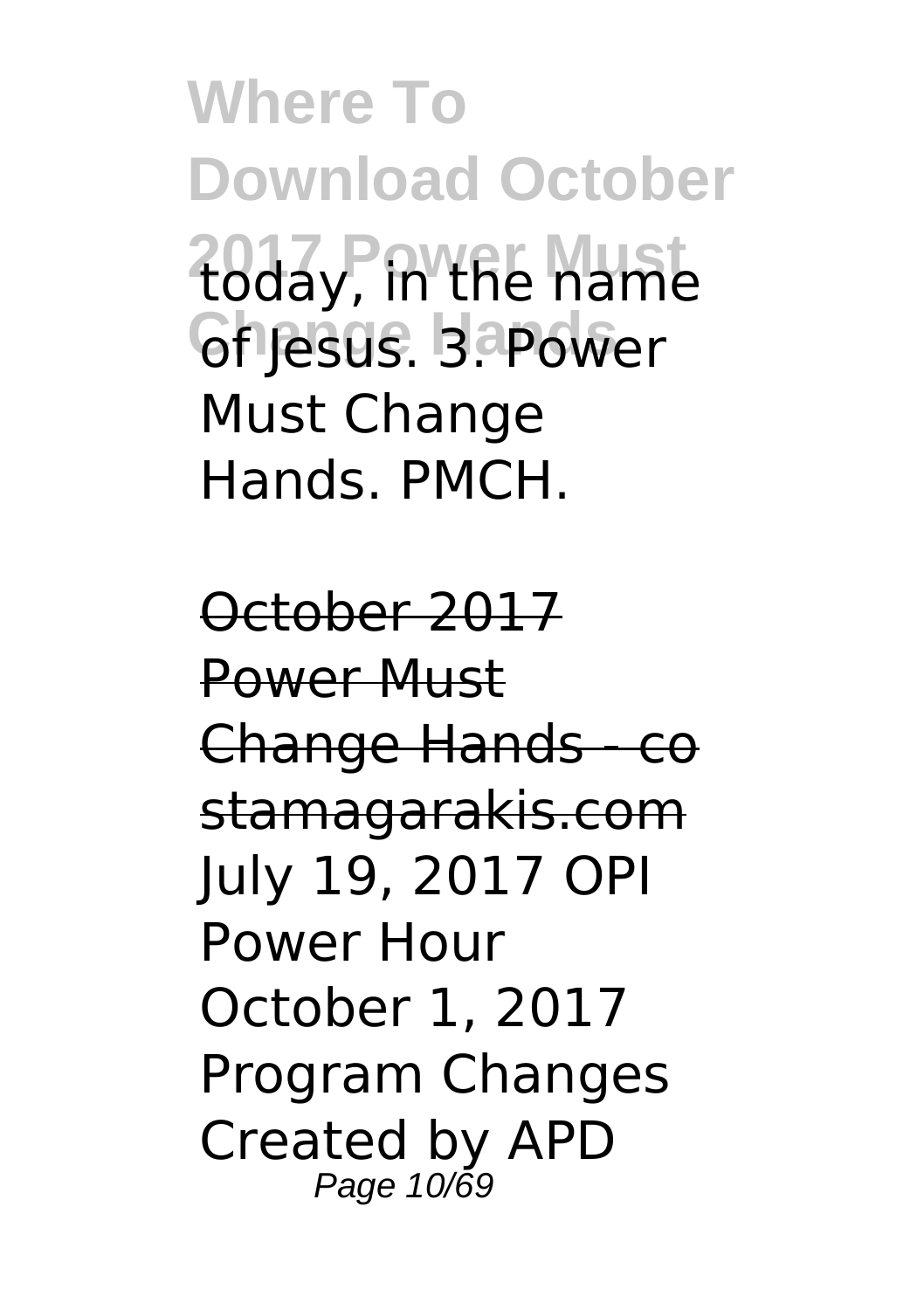**Where To Download October** 2017 SUA Central<sup>st</sup> **Office Staff Aging** and People with Disabilities –Service Planning must change If a benefit ends at the end of the month, a voucher will not issue if the dates cross into next month NESC 2017 **Changes** Subcommittee 4 Page 11/69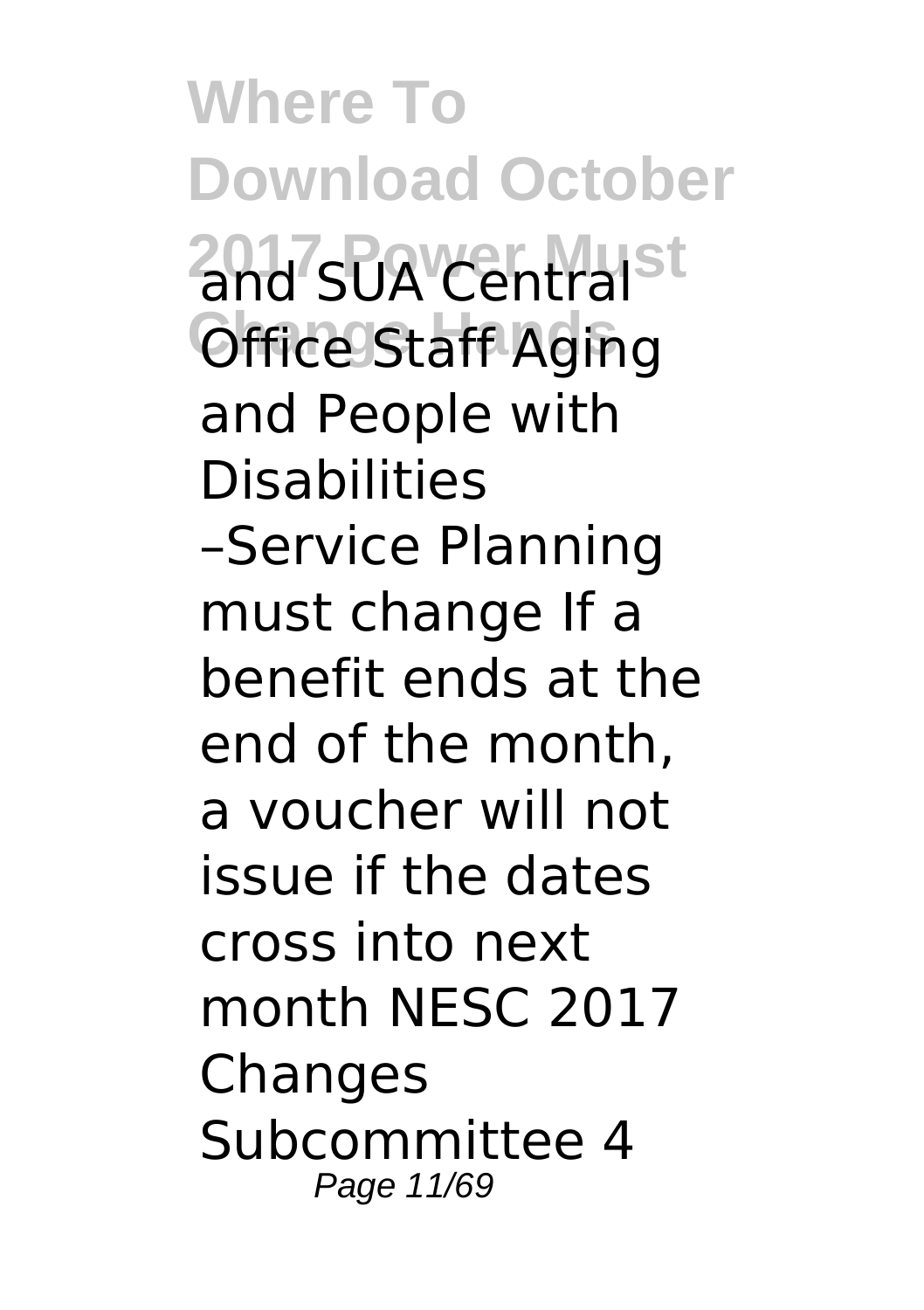**Where To Download October 2017 Power Must** Clearances **Change Hands**

[eBooks] October 2017 Power Must Change Hands October 2017. Power Must Change Hands. Power Utterances. PMCH. 1. I decree, the joy of the oppressors upon my life, shall be turned into sorrow Page 12/69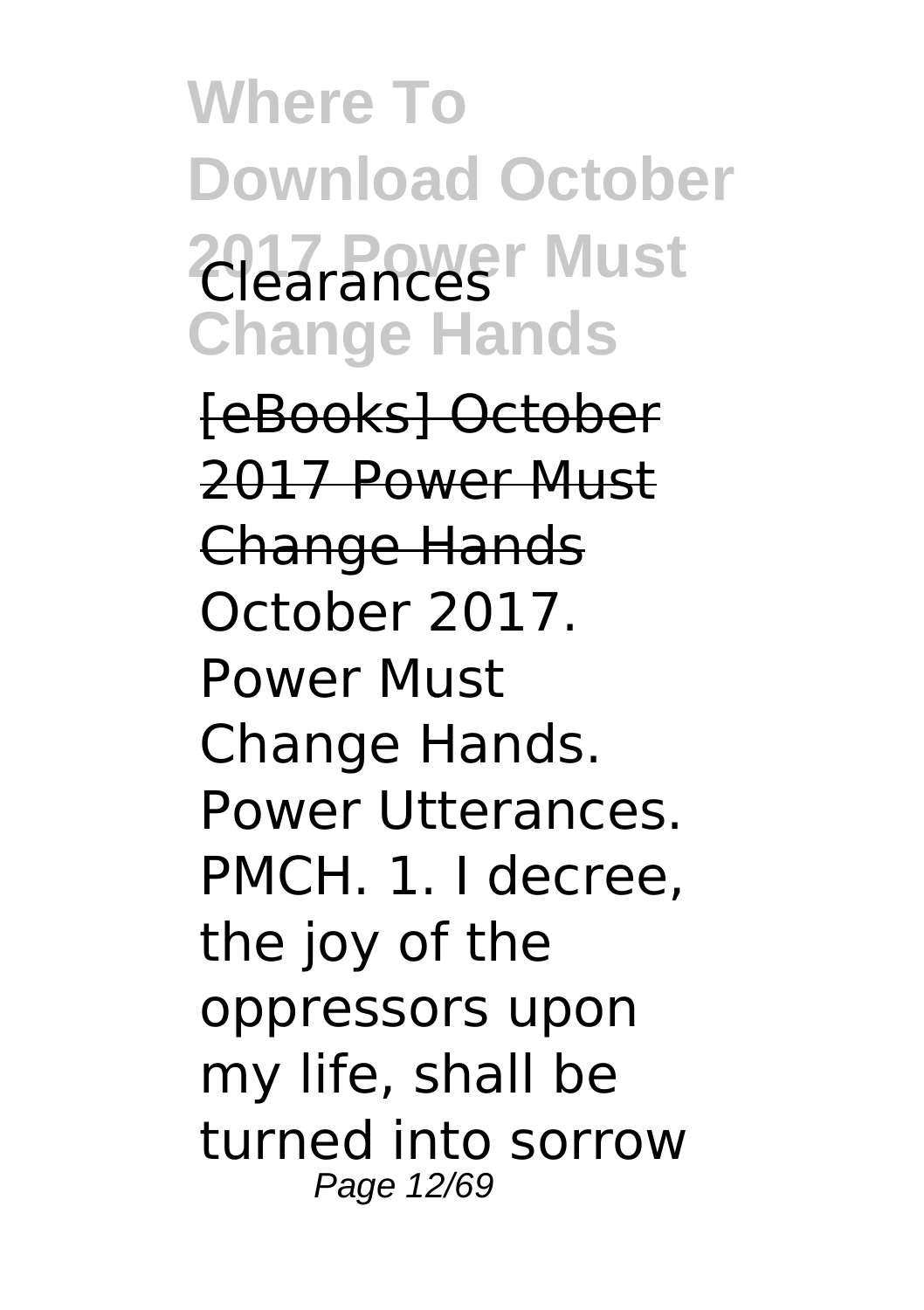**Where To Download October 2017 Power Must** today, in the name **Ghresus. Lands** multiple strongmen, operating against my destiny, shall be paralyzed today, in the name of Jesus. 3.

Power Must Change Hands. PMCH. I Shall Mount Up With Page 13/69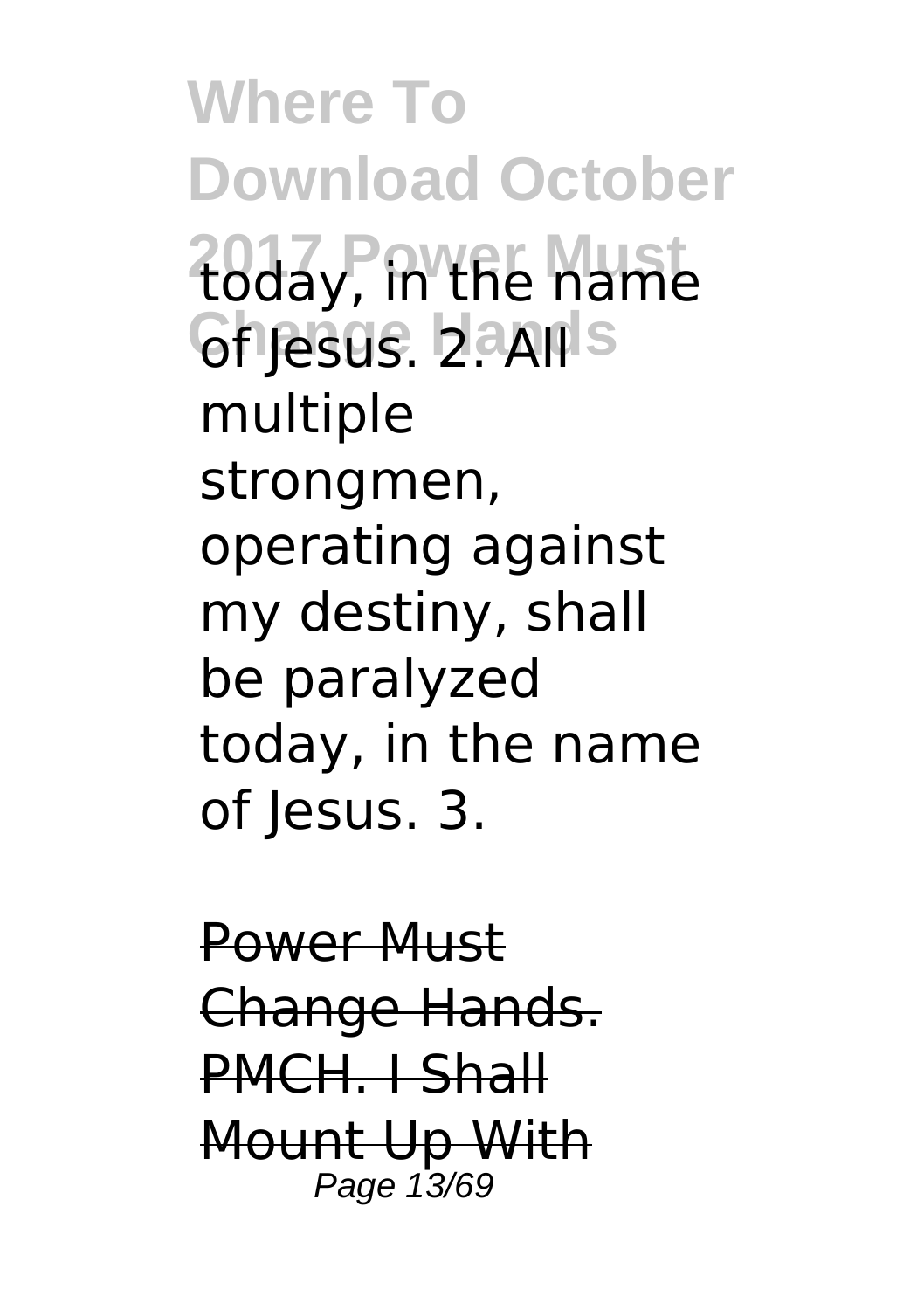**Where To Download October 2017 Power Must** Wings ... October 2017<sup>Is</sup> Power Must Change Power Must Change Hands, popularly known as PMCH, is a special service held once a month at MFM Prayer City (unless otherwise stated).This programme is held every FIRST Page 14/69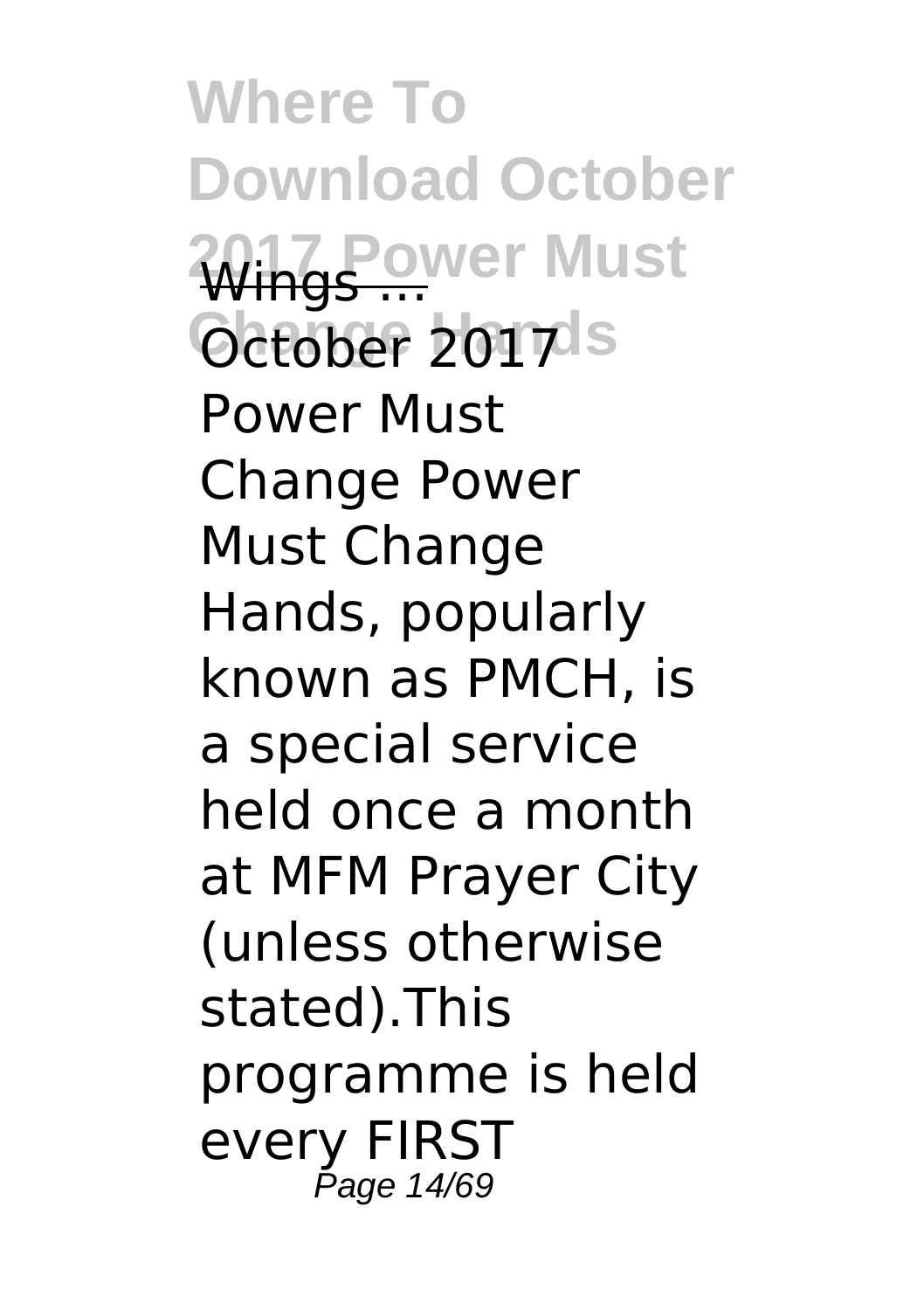**Where To Download October 2017 Power Must** saturday of each **month from 7 AM** to 12 October 2017 Power Must Change Hands October 2017. Power Must Change Hands. Posted on September 30, 2017 by Bummyla. October 2017 Power Must Change Hands - Page 15/69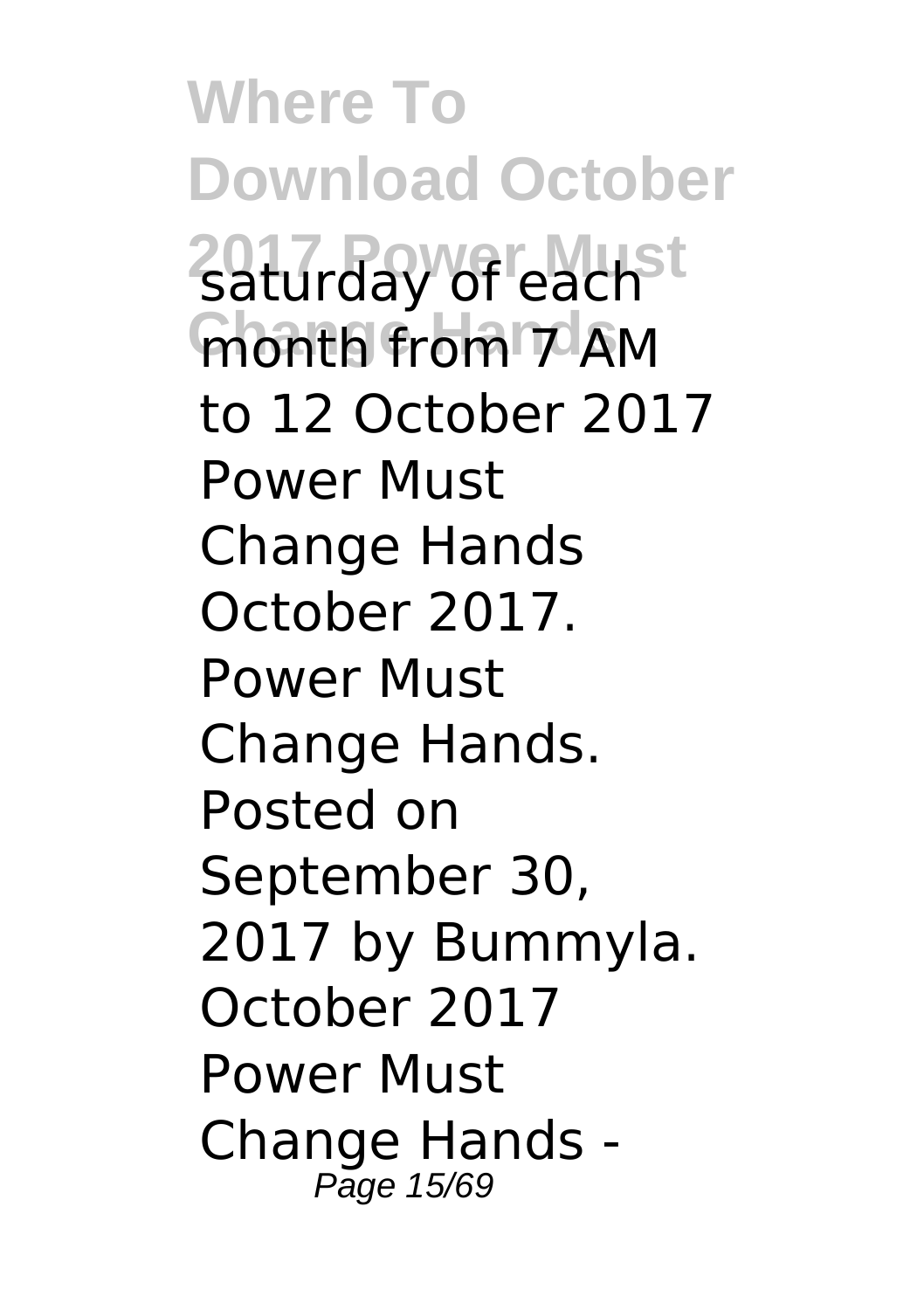**Where To Download October 2017 Power Must** modapktown.com Power Must nds Change Hands October 2017. Most Popular. 70 DAYS PRAYER AND FASTING ...

October 2017 Power Must Change Hands rancher.budee.org October 2017 Power Must Page 16/69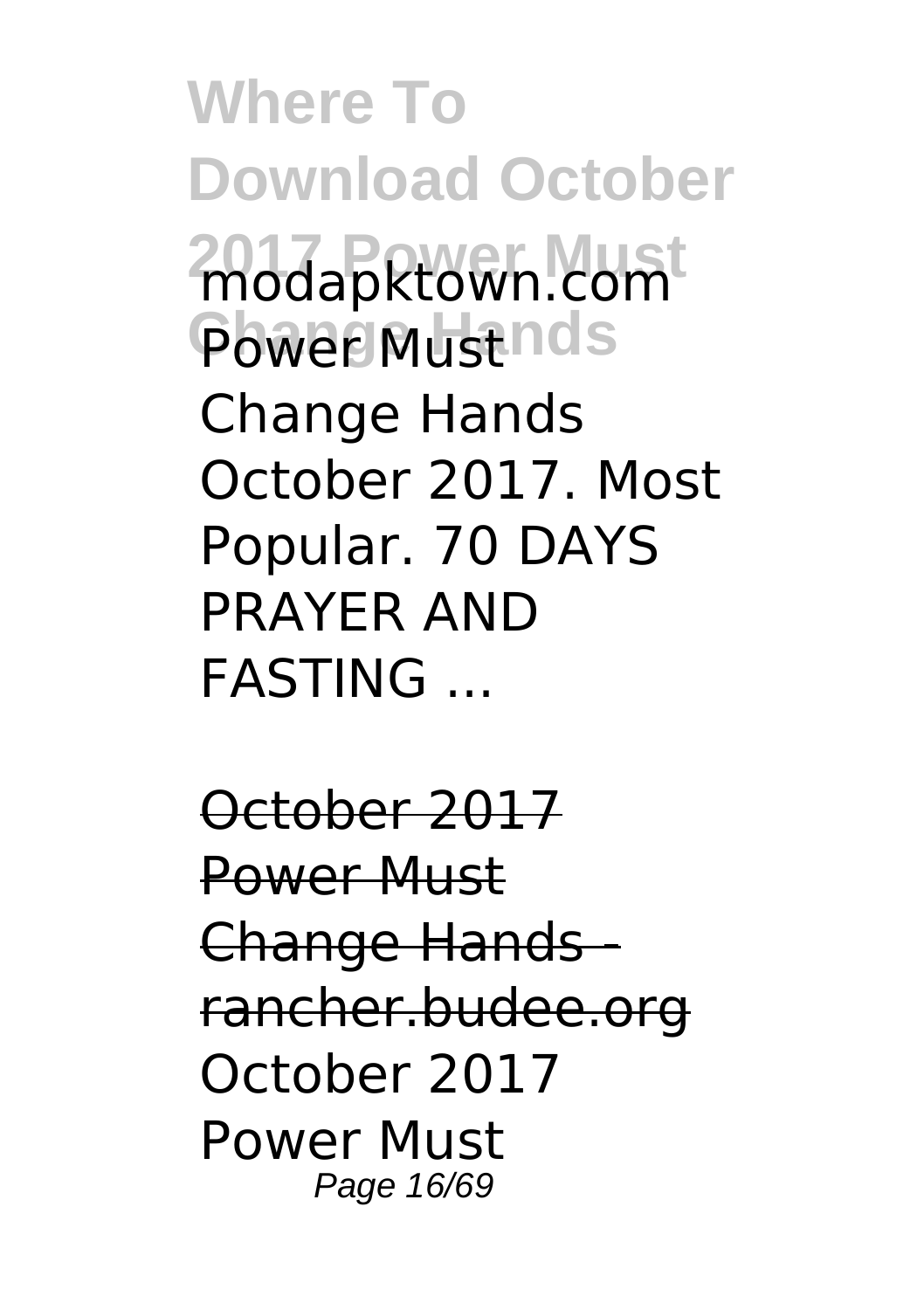**Where To Download October** 2017 Power ust **Must Changeds** Hands, popularly known as PMCH, is a special service held once a month at MFM Prayer City (unless otherwise stated).This programme is held every FIRST saturday of each month from 7 AM to 12 October 2017 Page 17/69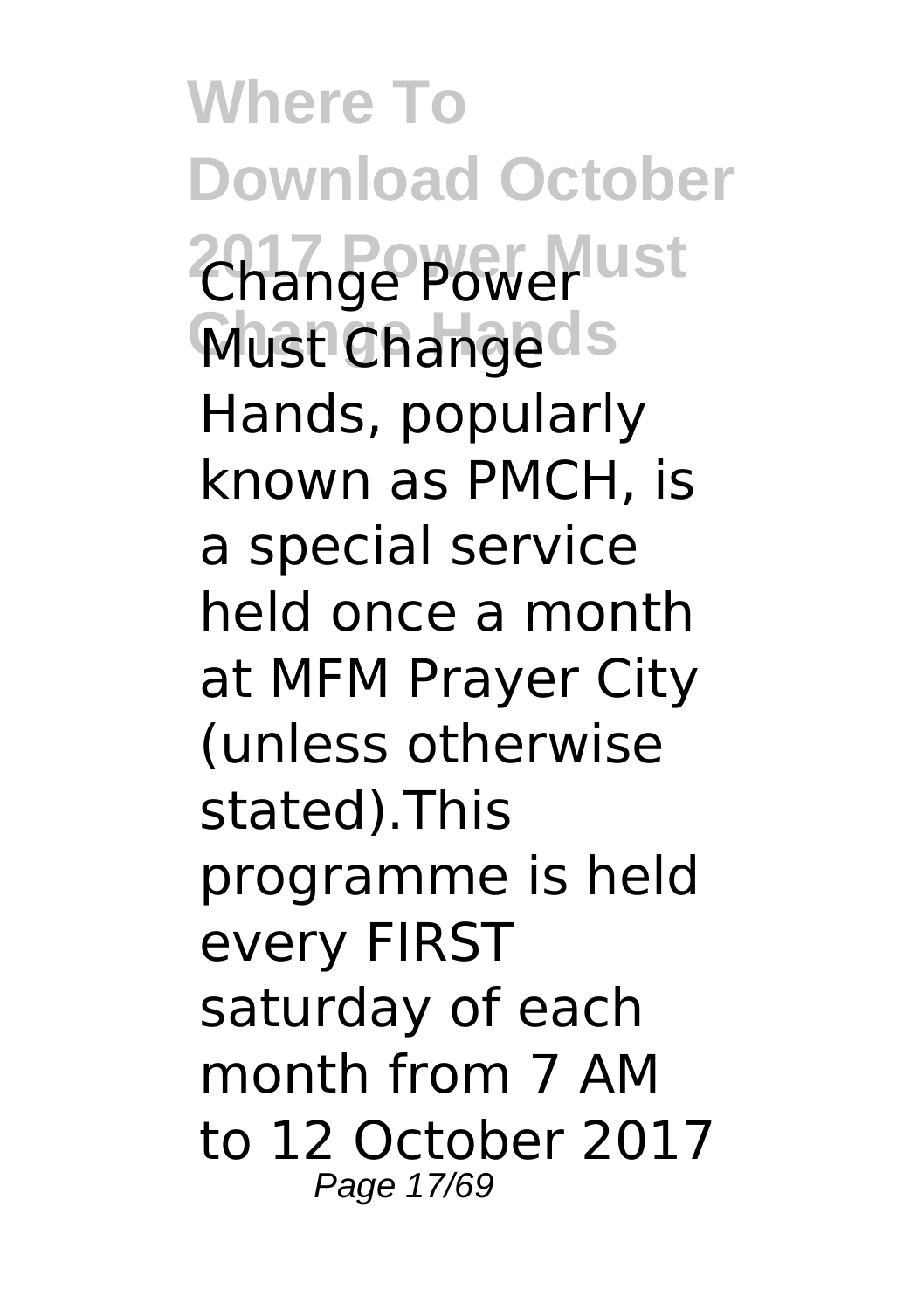**Where To Download October 2017 Power Must** Power Must **Change Hands** Change Hands October 2017.

October 2017 Power Must Change Hands | www.notube Read PDF October 2017 Power Must Change Hands October 2017 Power Must Change Hands If Page 18/69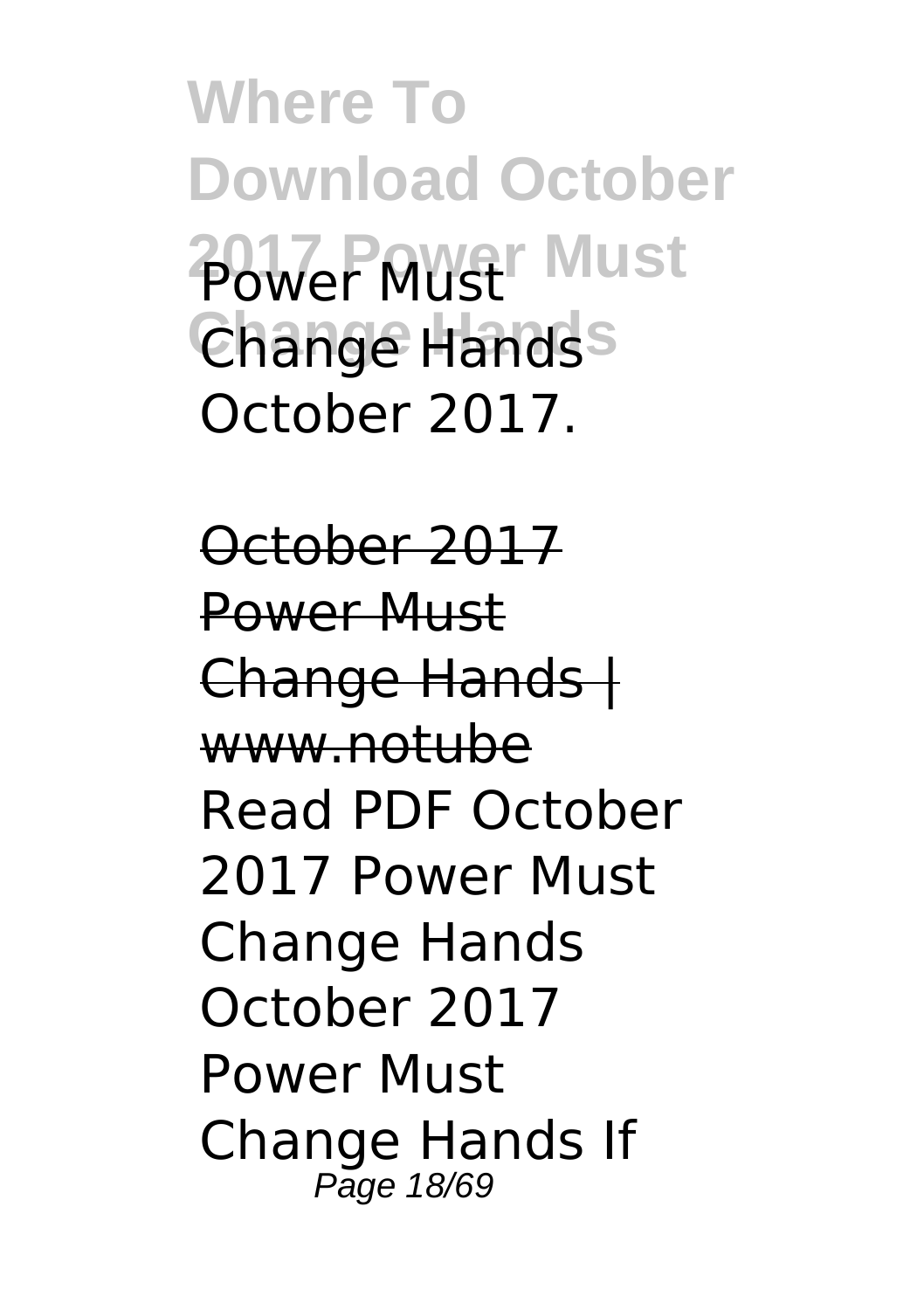**Where To Download October** 2017<sub>all</sub>ywer Must **Change Hands** dependence such a referred october 2017 power must change hands book that will come up with the money for you worth, get the enormously best seller from us currently from several preferred authors. If you want to Page 19/69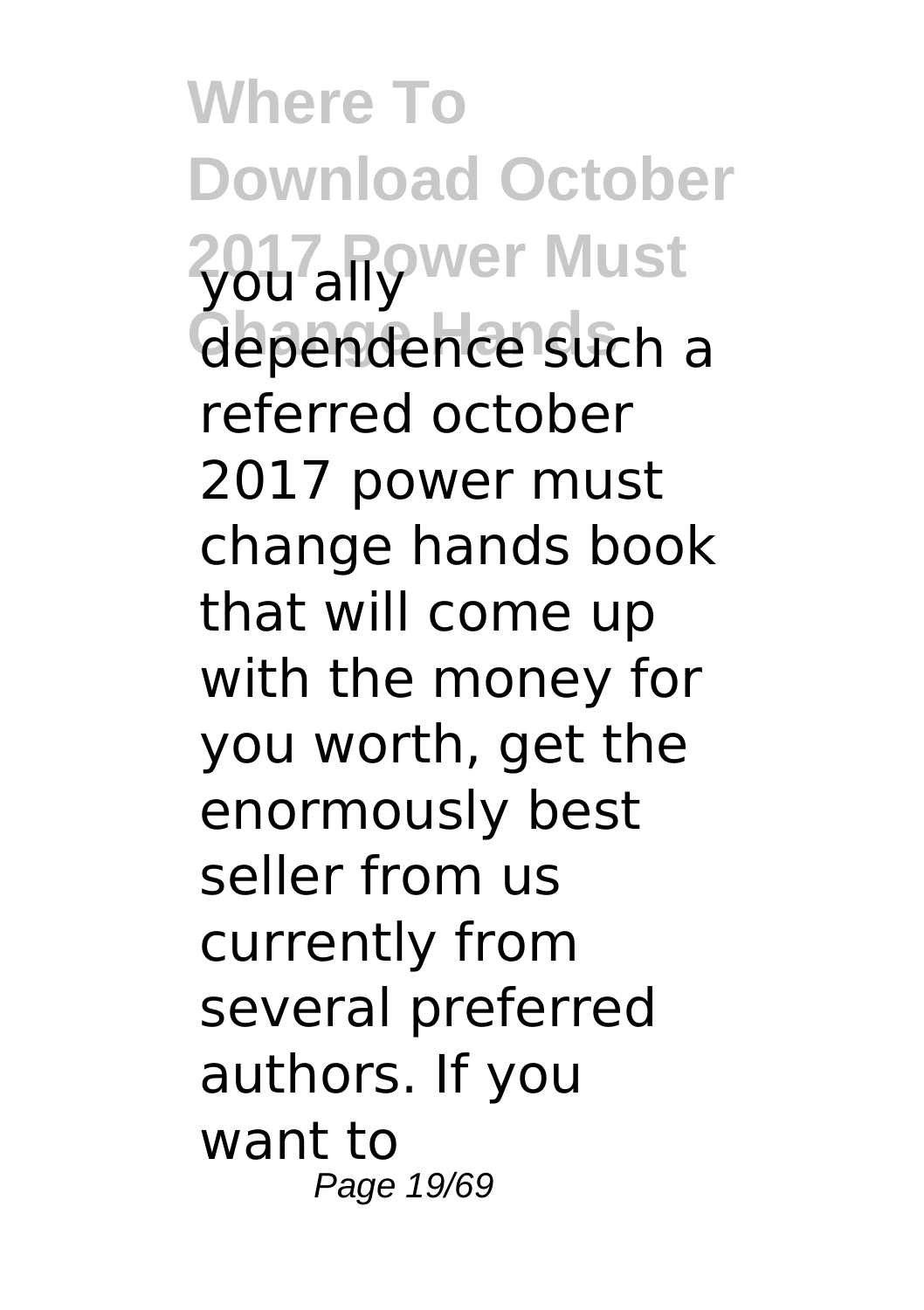**Where To Download October 2017 Power Must** entertaining books, **Cotsinge Hands** 

October 2017 Power Must Change Hands Power Must Change Hands, popularly known as PMCH, is a special service held once a month at MFM Prayer City (unless otherwise stated). Page 20/69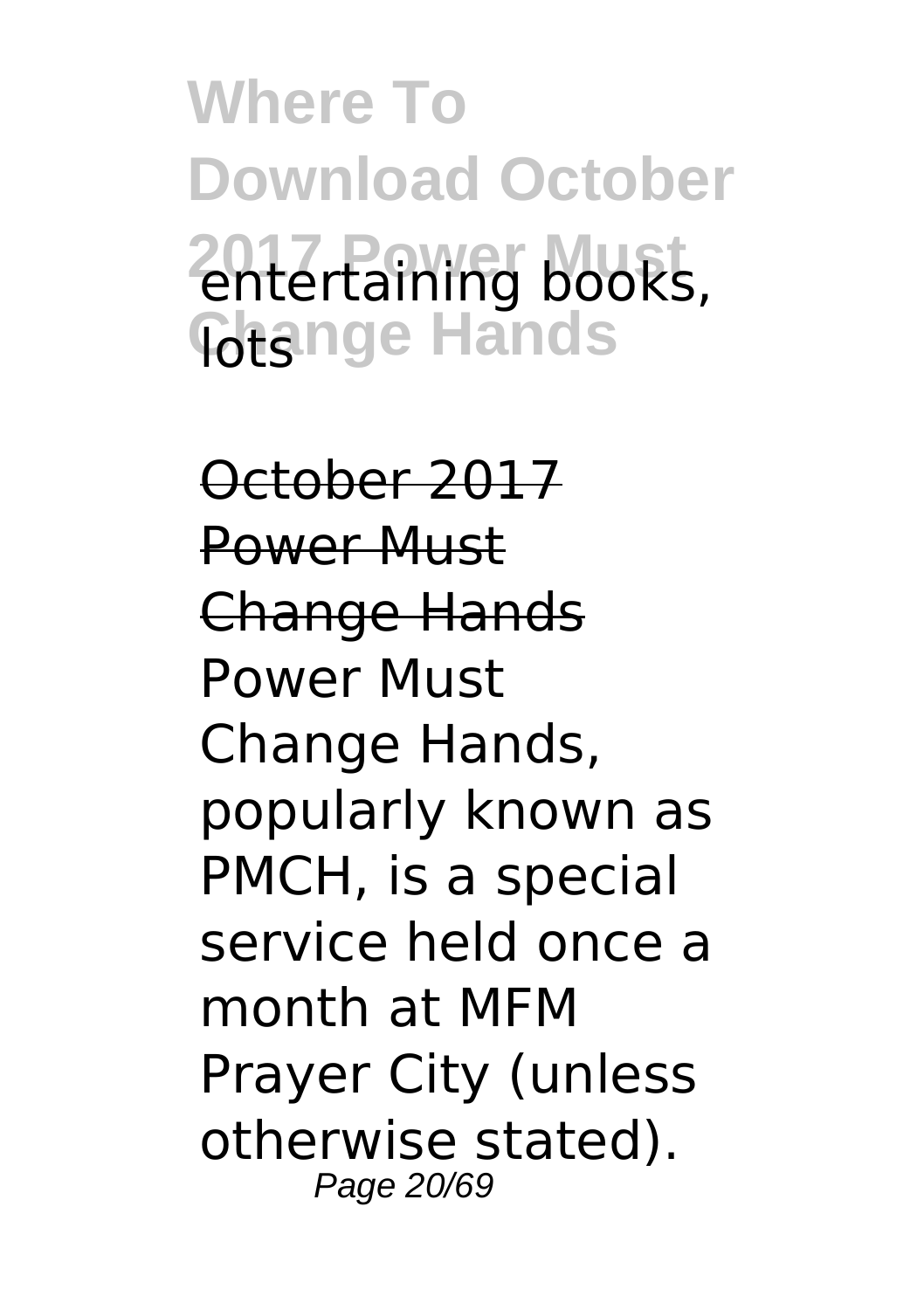**Where To Download October 2017 Power Must** This programme is **Change Hands** held every FIRST saturday of each month from 7 AM to 12 PM WAT.

Power Must Change Hands - Mountain of Fire and Miracles ... October 2017. Power Must Change Hands. Posted on Page 21/69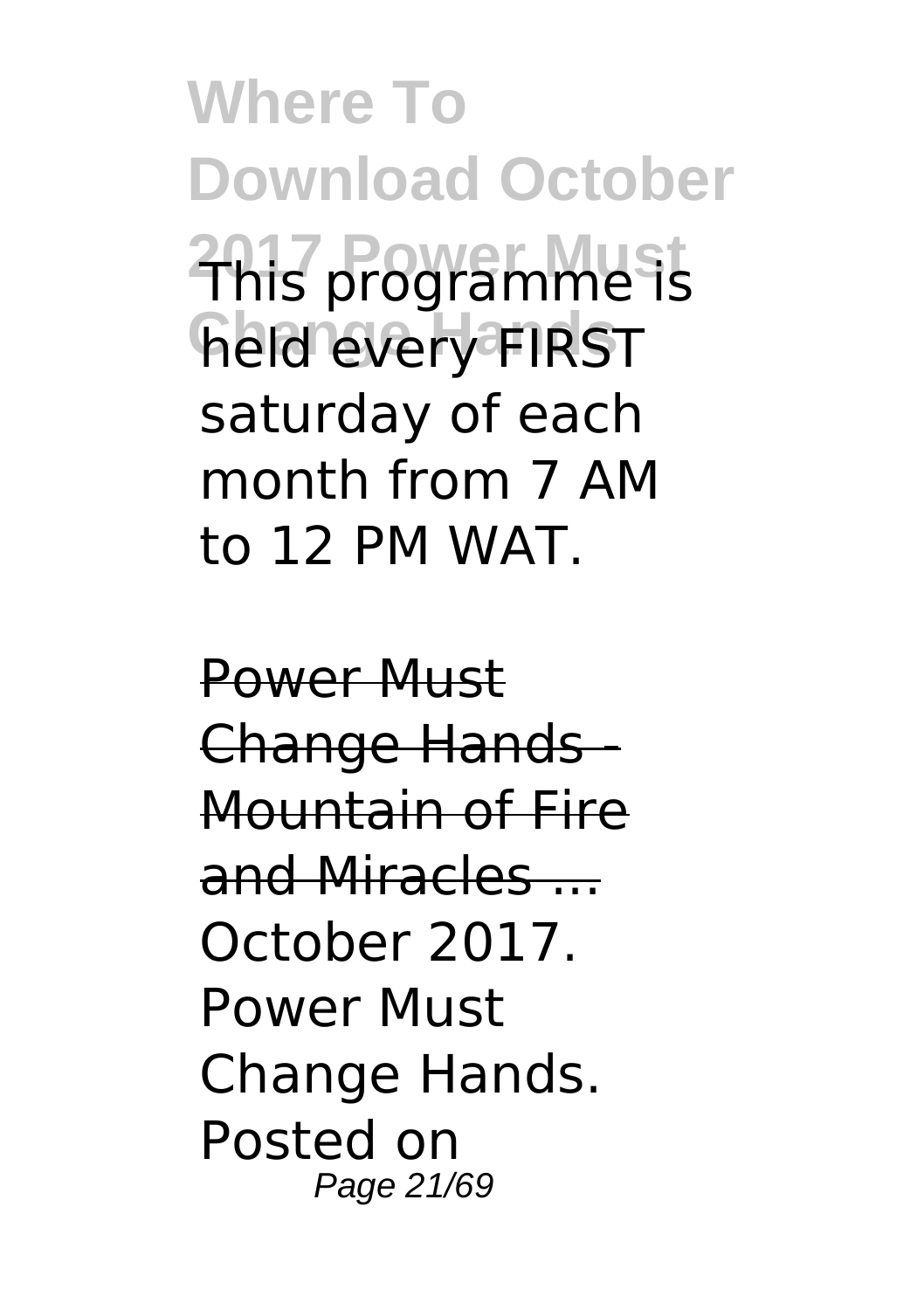**Where To Download October 2017 Power Must** September 30, **Change Hands** 2017 by Bummyla. PMCH. MOUNTAIN OF FIRE & MIRACI FS MINISTRIES. MFM. October 2017. Power Must Change Hands. Mountain of Fire and Miracles Ministries' (MFM) General Overseer, Dr. Daniel Kolawole Page 22/69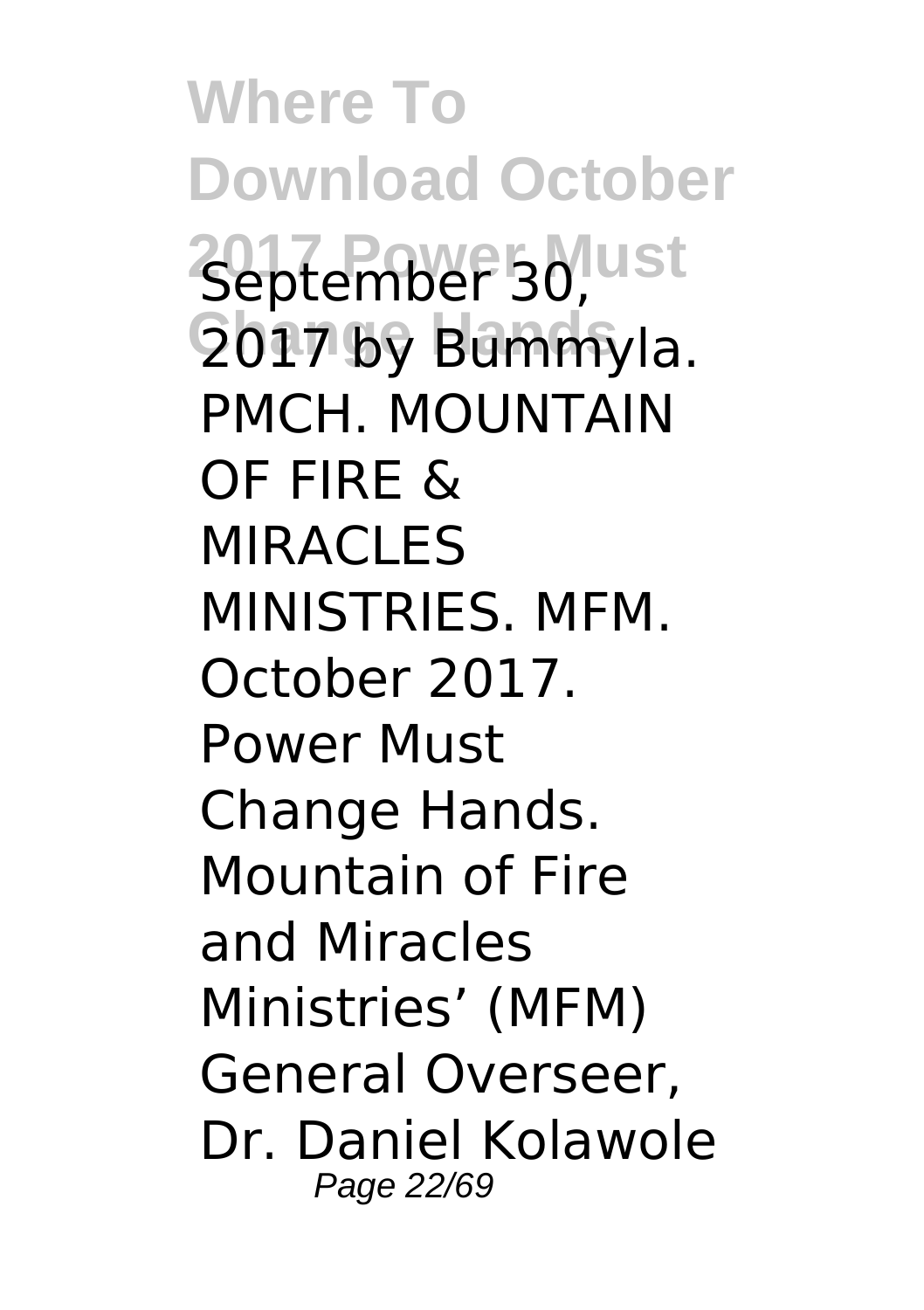**Where To Download October** 2017 Rock PMCH<sup>st</sup> **PERSONALands** PRAYERS.

PMCH. MOUNTAIN OF FIRE & **MIRACLES** MINISTRIES. MFM. October ... Power Must Change Hands, popularly known as PMCH, is a special service held once a Page 23/69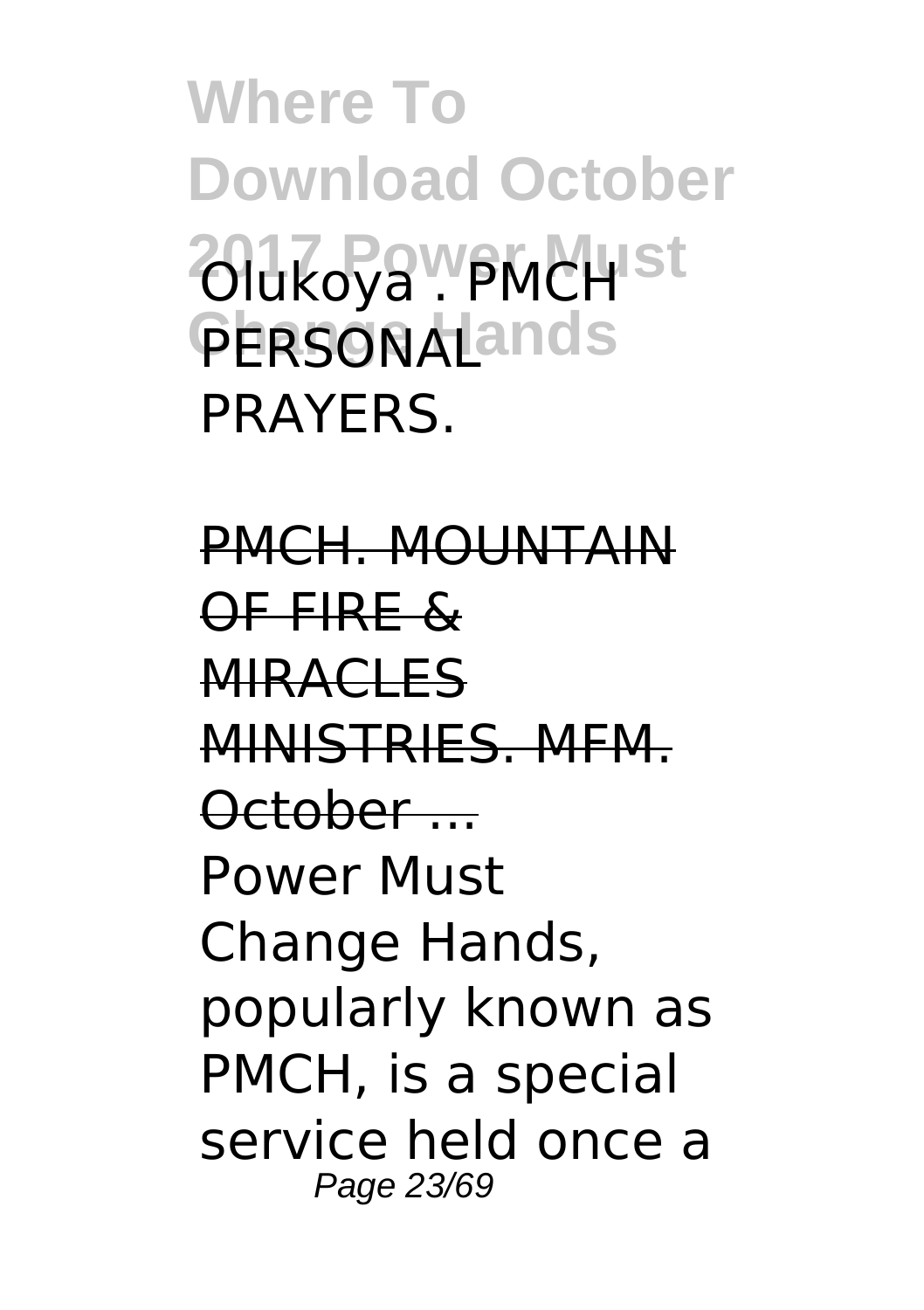**Where To Download October** 2007th at MFM ust Prayer City. This programme is held every FIRST Saturday of each month from 7 AM to 12 PM WAT. PMCH is also broadcast LIVE on satellite TV and over the internet for people residing outside Lagos or the Federal Page 24/69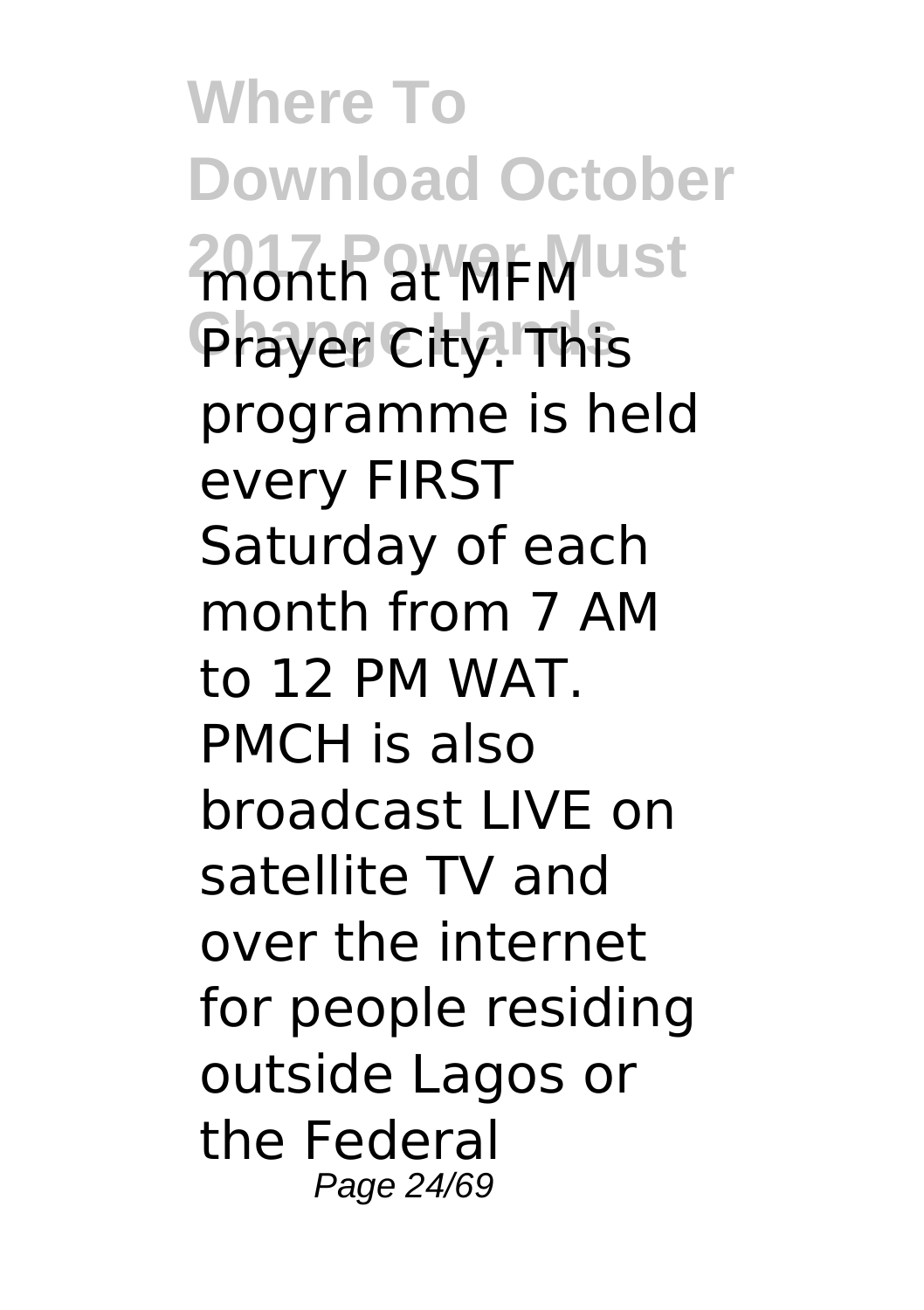**Where To Download October 2017 Power Must** Republic of Nigeria. **Change Hands**

Power Must Change Hands October 2020 MFM Watch Live » Flatimes Watch Dr. D. K. Olukoya and other anointed men of God ministering live with power and fire of the Holy Ghost during Power Page 25/69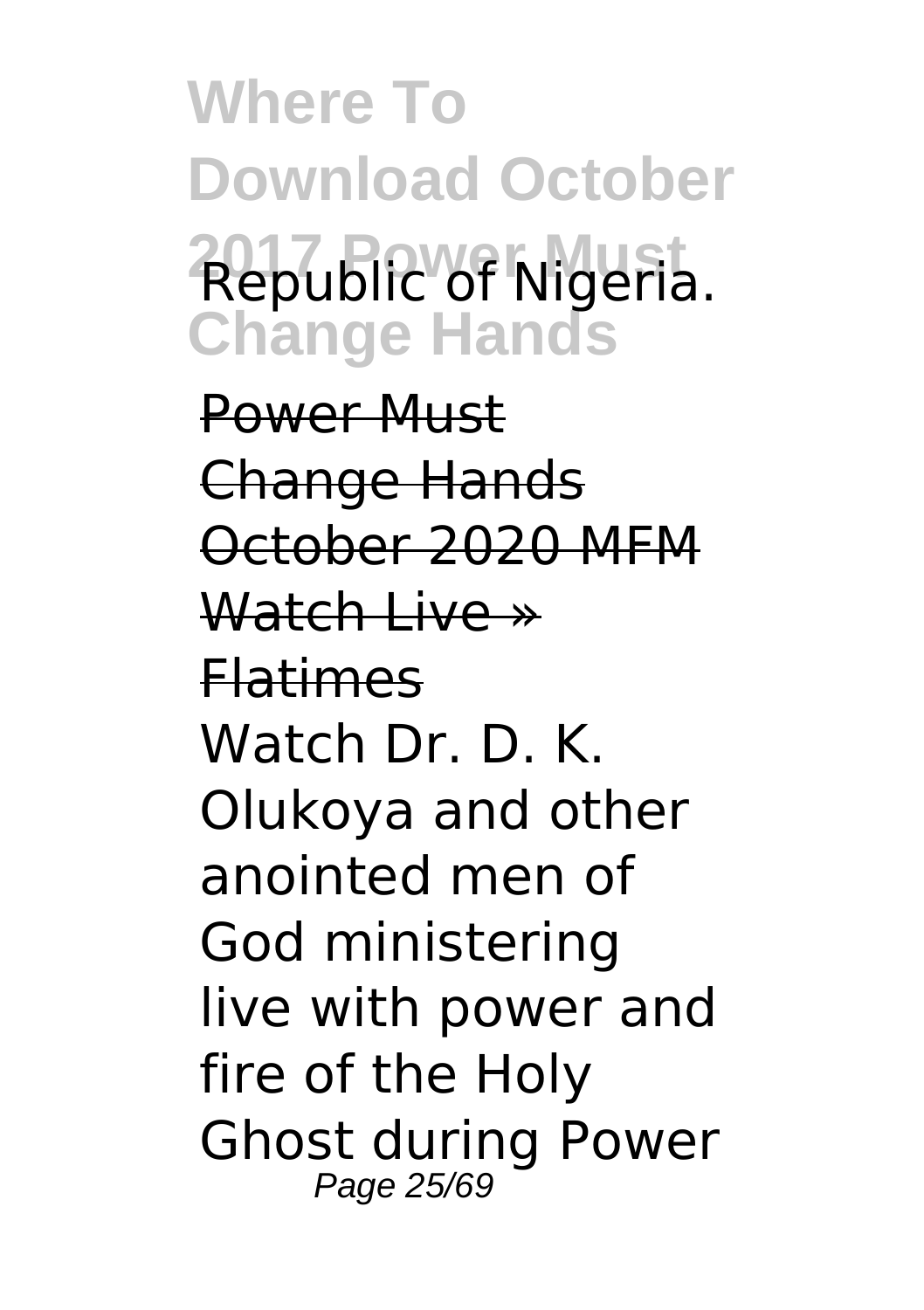**Where To Download October 2017 Change Must Change Hands** Hands, Prayer Rain, Wednesday Night Live, Gen 2:18 Singles, Glorious Sunday, Crossover Night and other special service days.

MFM LIVE! Mountain of Fire and Miracles **Ministries** Page 26/69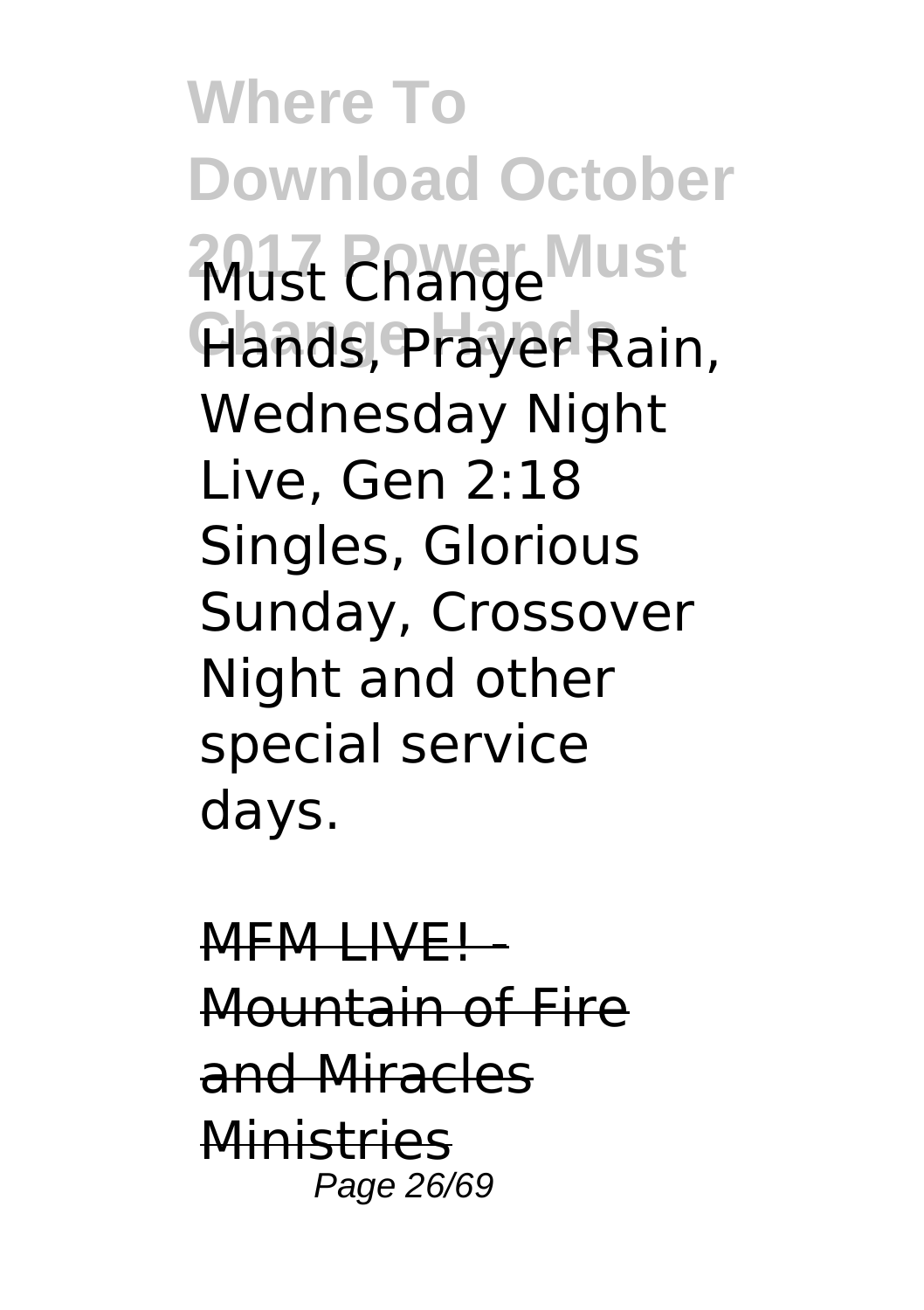**Where To Download October 2017 Power Must** Power Must **Change Hands** Change Hands, popularly known as PMCH, is a special service held once a month at MFM Prayer City (unless otherwise stated). This programme is held every FIRST Saturday of each month from 7 AM to 12 PM WAT. PMCH is also Page 27/69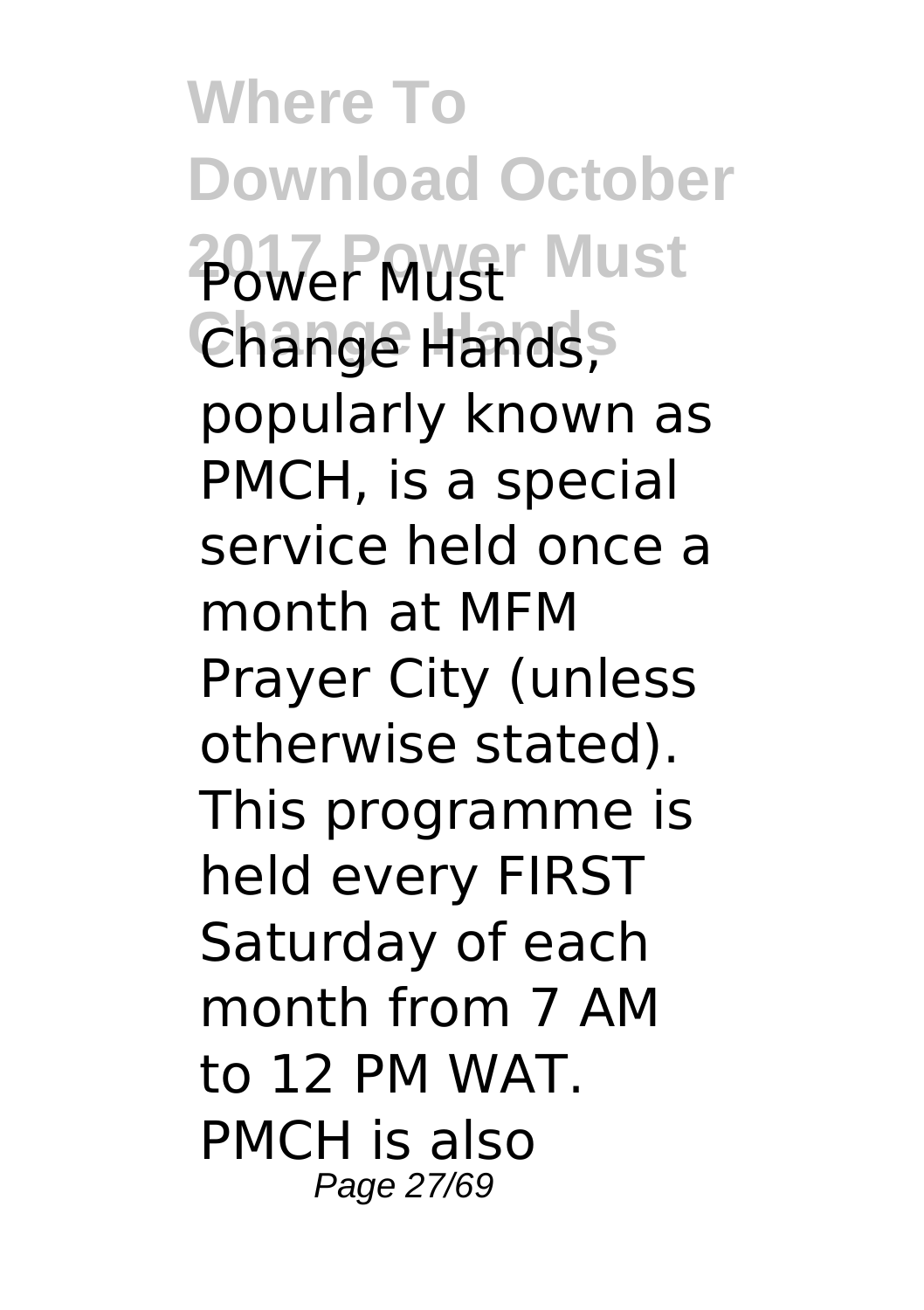**Where To Download October 2017 Power Must** broadcast LIVE on Satellite tv and<sup>S</sup> over the internet for people residing outside Lagos or the Federal Republic of Nigeria.

MFM Power Must Change Hands 3 October 2020 PMCH PMCH July 2017. Mountain Of Fire & Page 28/69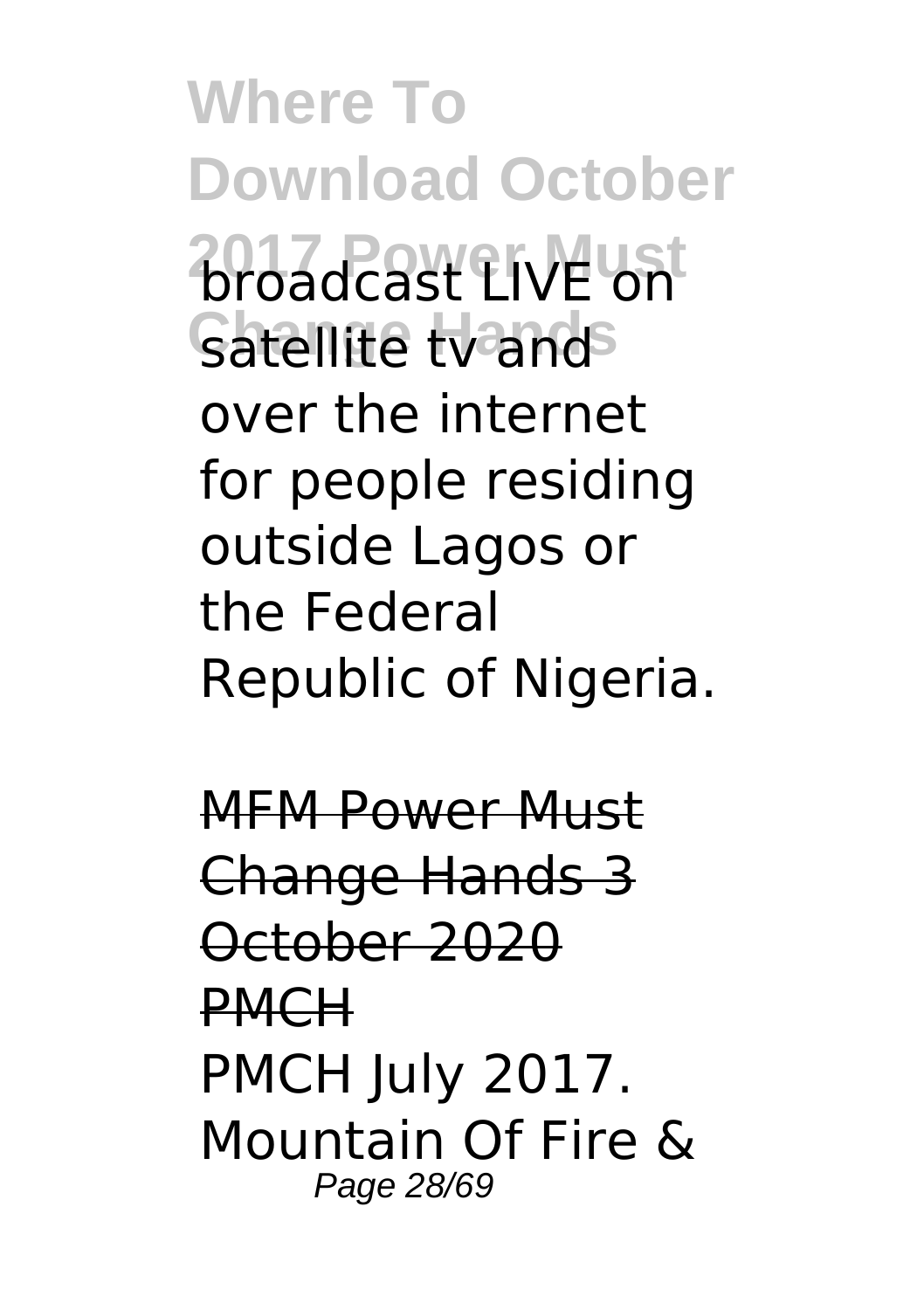**Where To Download October 2017 Power Must** Miracles Ministries **Change Hands** July 2017. Power Must Change Hands 2017. MFM. Anointing For Promotion. Aggressive Praise Worship 1. I nullify, every satanic agreement, made against my destiny, by the power in the blood of Jesus. 2. Every parental Page 29/69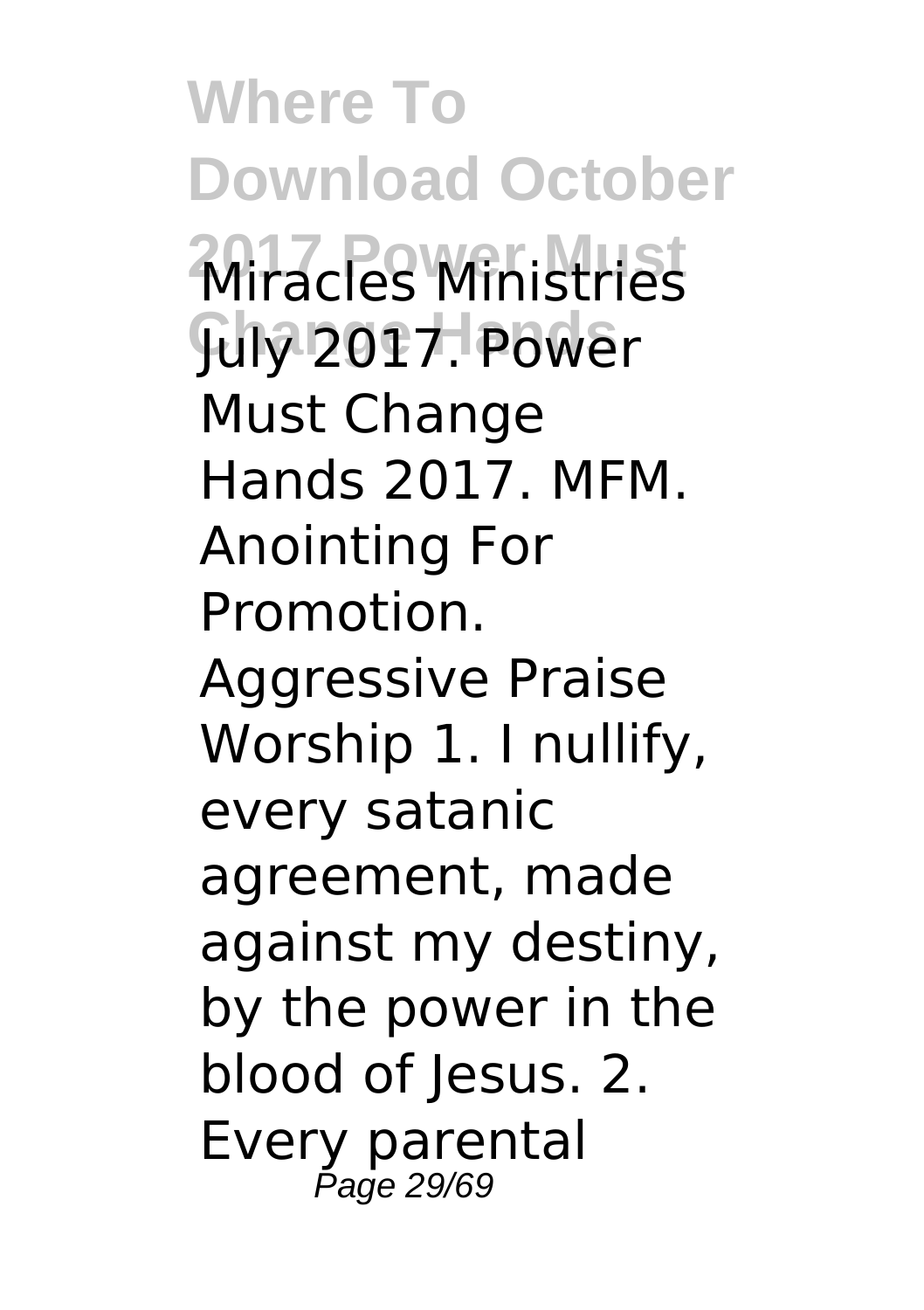**Where To Download October 2017<sub>e</sub>, that is Must** *<u>affecting</u>* myids moving…

PMCH July 2017. Mountain Of Fire & Miracles Ministries

...

Re: MFM POWER MUST CHANGE HANDS JUNE 2017 SERMON by ifewise(m): 5:45pm On Iun 03, 2017 Page 30/69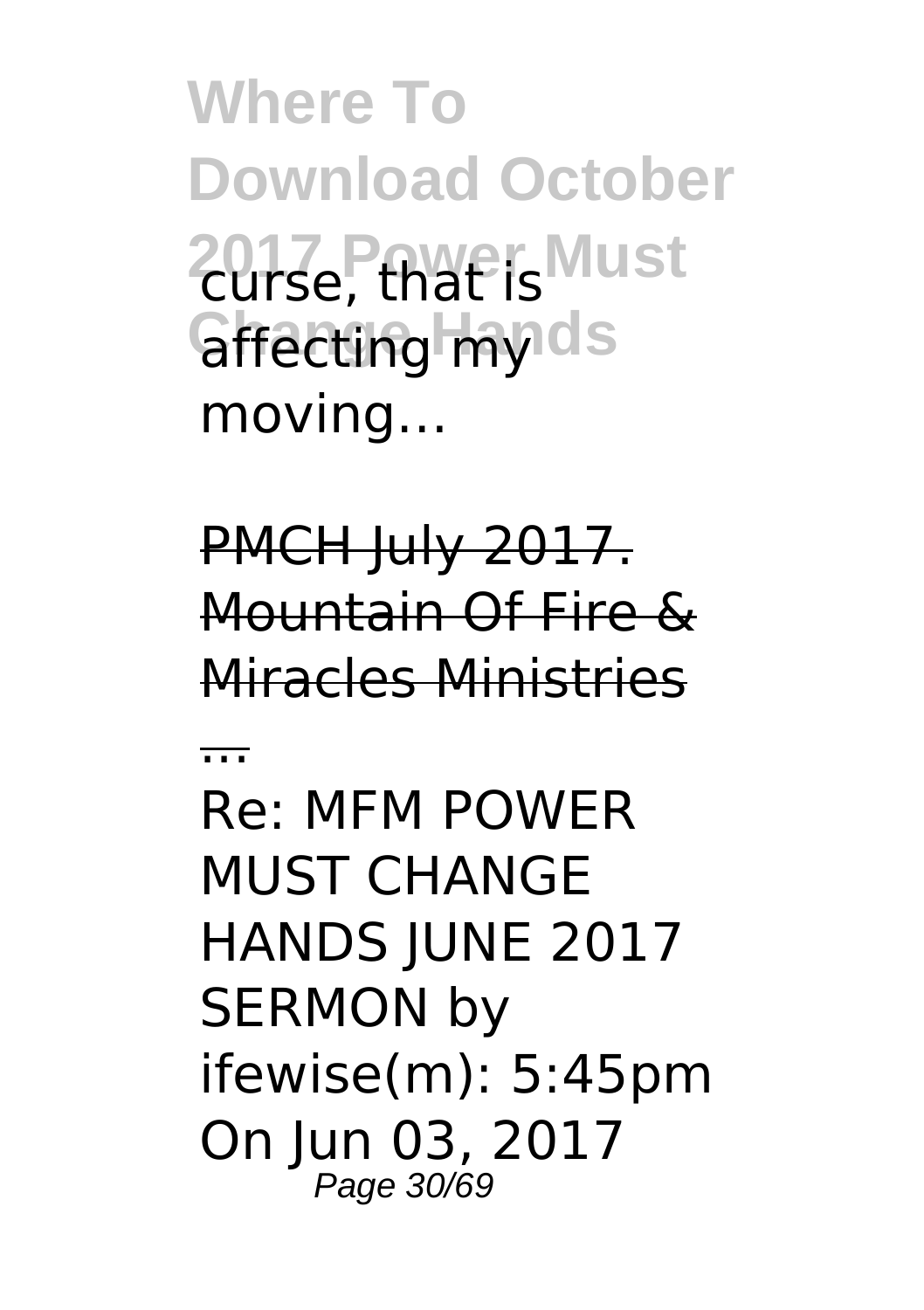**Where To Download October 2017 Power Must** July PMCH is the **Change Hands** annual Water of Fire meeting and each person should come with 2 bottles of water. (One for environment and the other for yourself).

MFM POWER MUST CHANGE HANDS **HUNE 2017** SERMON - Religion Page 31/69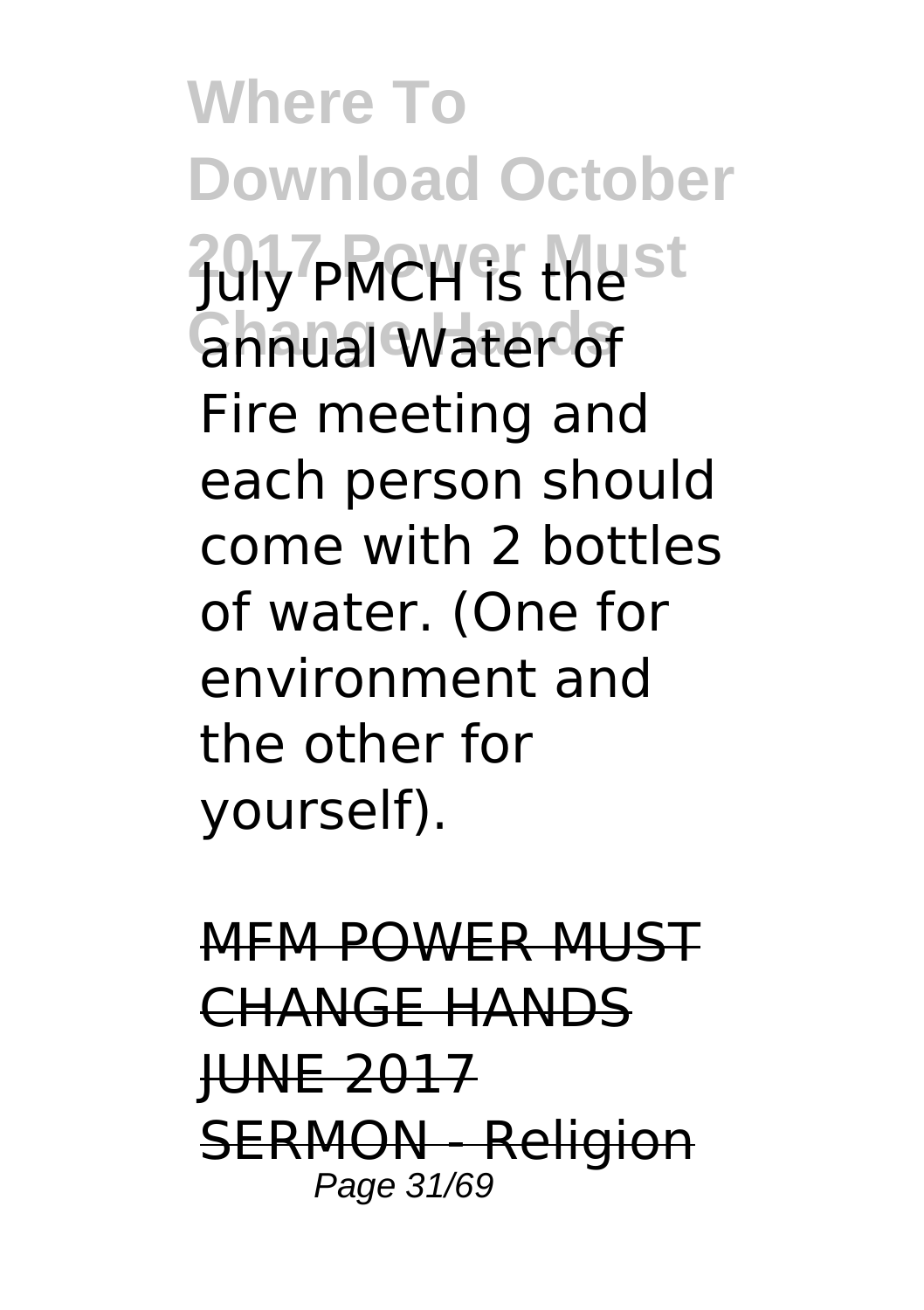**Where To Download October 2017 Power Must** ... Power Must nds Change Hands, popularly known as PMCH, is a special service held once a month at MFM Prayer City. This programme is held every FIRST Saturday of each month from 7 AM to 12 PM WAT. PMCH is also Page 32/69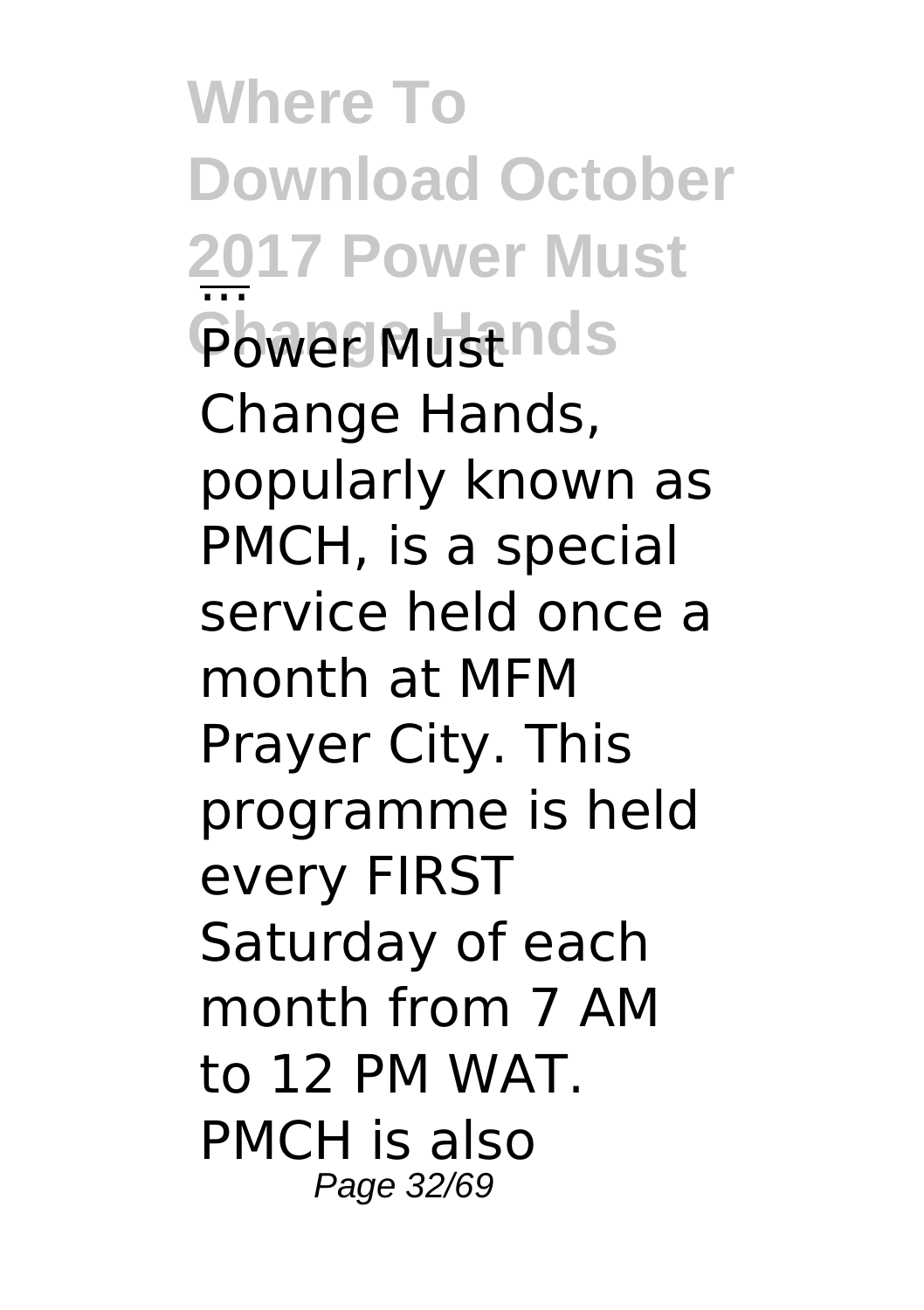**Where To Download October 2017 Power Must** broadcast LIVE on **Change Hands** satellite TV and over the internet for people residing outside Lagos or the Federal Republic of Nigeria.

Power Must Change Hands October 2019 MFM Watch Live To download the power must Page 33/69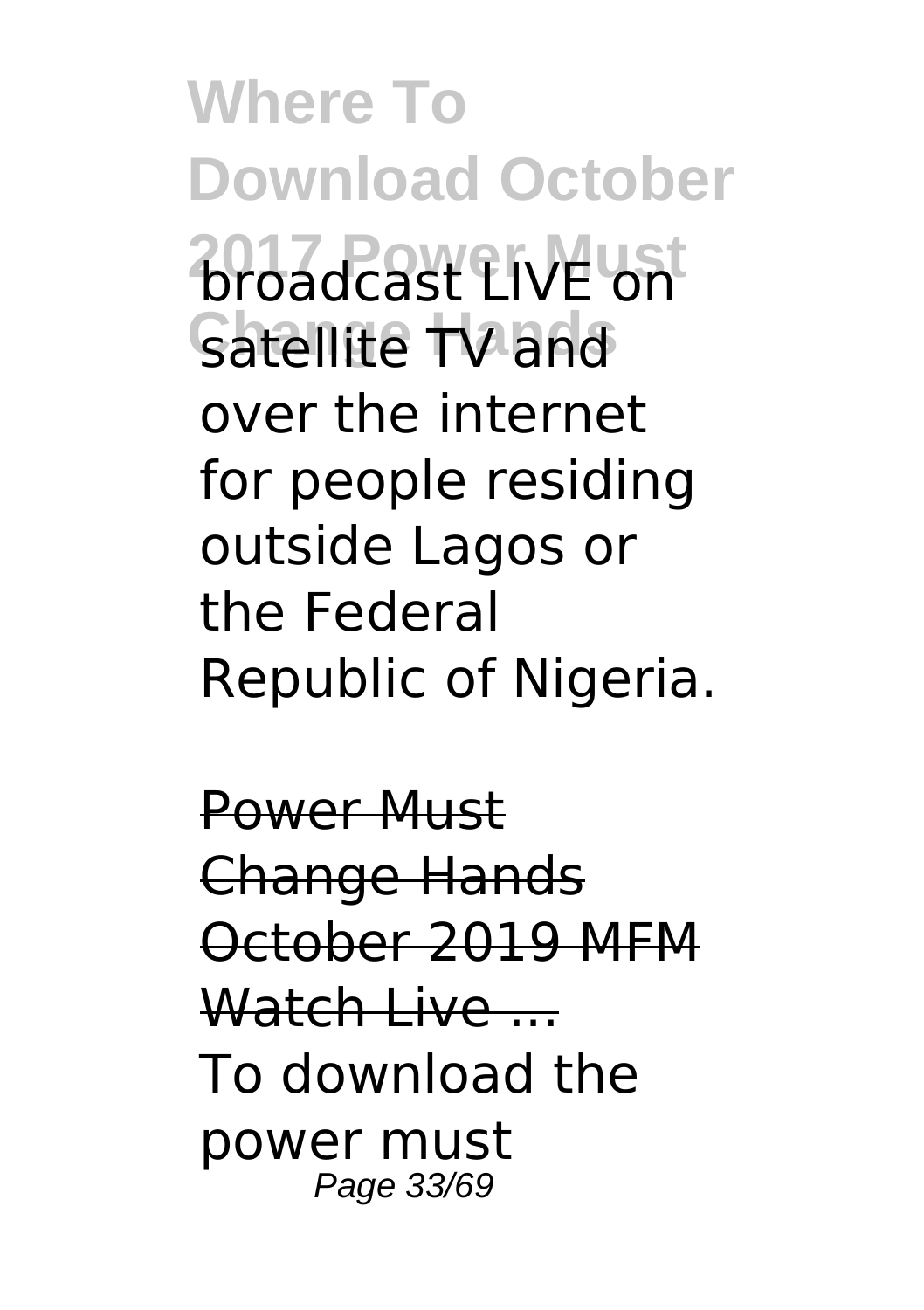**Where To Download October** 2017 Powerds ust **prayer and nds** program, please click on the link below: Please use the 70 days Prayer and Fasting booklet. PMCH Programme . Let My Enemies Be Scattered. SEPTEMBER 2017. Join us for this special edition of Page 34/69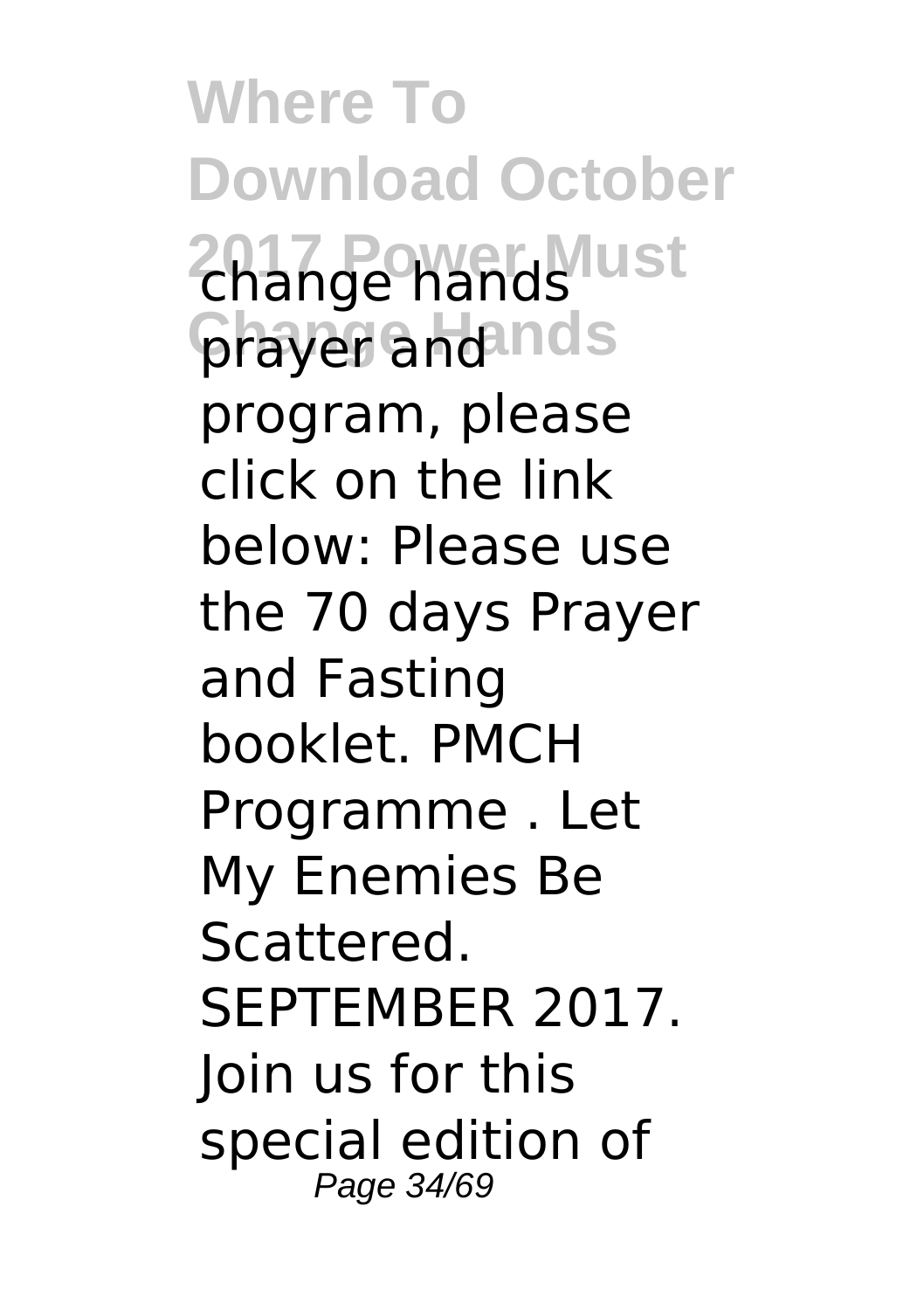**Where To Download October 2017 Power Must** PMCH as we pray **Ggainst everyls** stubborn pursuer. Please remember to come fasting. Jesus is Lord

**October 2017 Power Must Change Hands - Dr D.K. Olukoya** October 2017 Page 35/69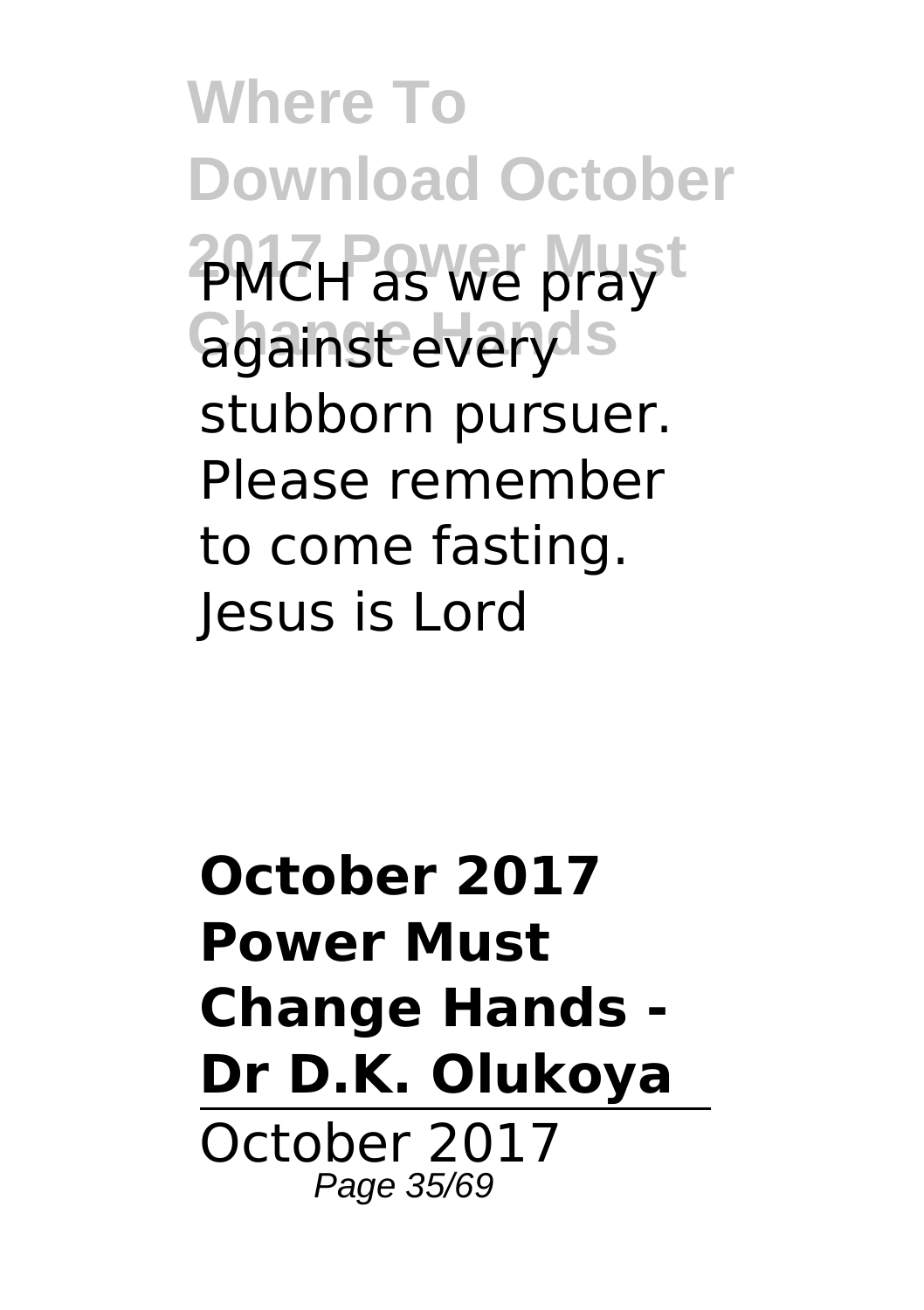**Where To Download October 2017 Power Must** Power Must **Change Hands** Change Hand Mosques, Imams \u0026 Climate Action Webinar MFM PMCH OCTOBER 3RD 2020 MINISTERING: DR. D.K. OLUKOYA(G.O MFM WORLD WIDE) Power must change hands DEVIL MUST BOW Side A Page 36/69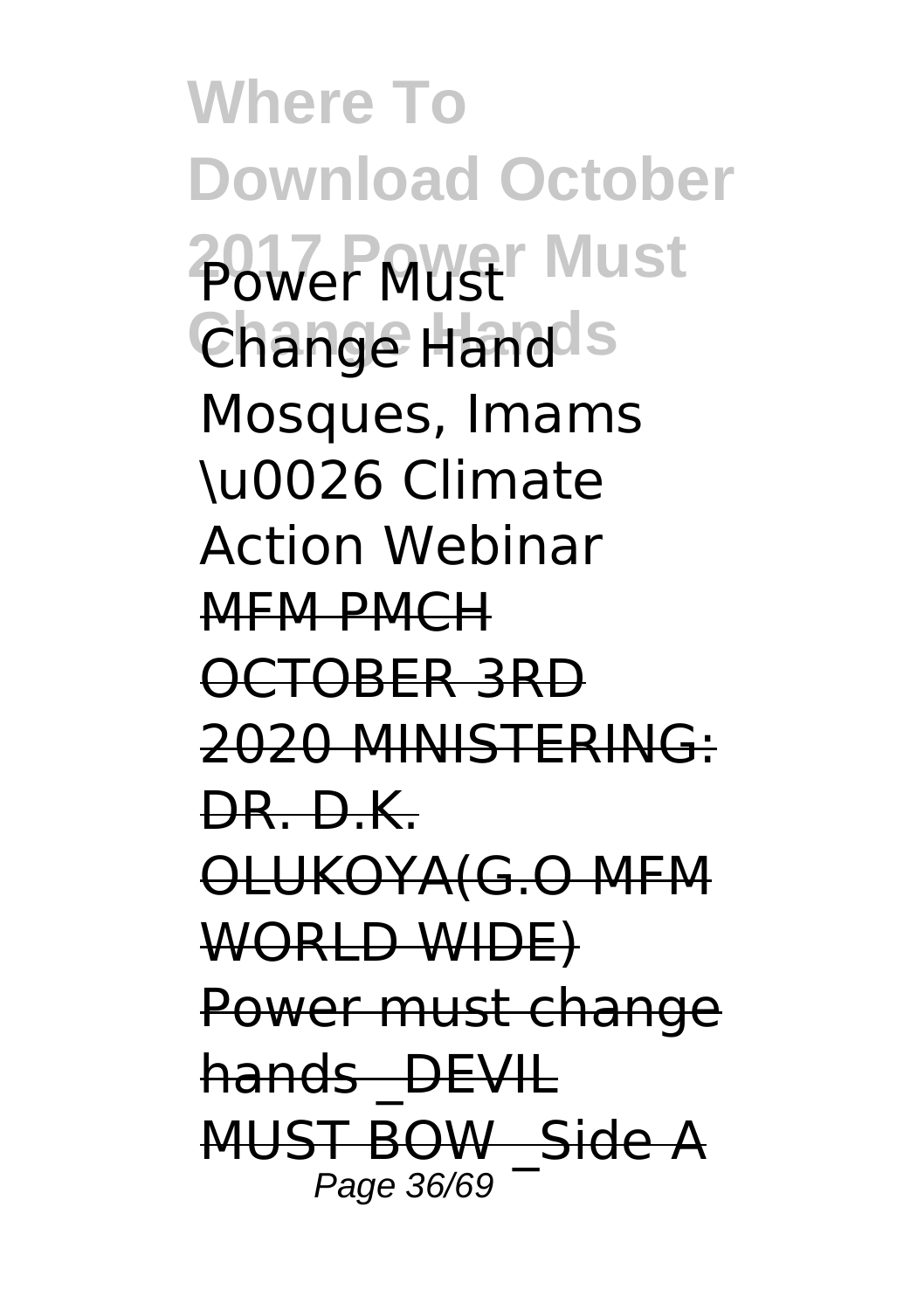**Where To Download October MARCH 2018 Must POWER MUST**IS CHANGE HANDS Power Must Change Hands October 3rd 2020 - PMCH October 2020 Live 50 Prayers For Deliverance Ministering Dr D.K Olukoya | MFM OCTOBER 2020 PMCH POWER Page 37/69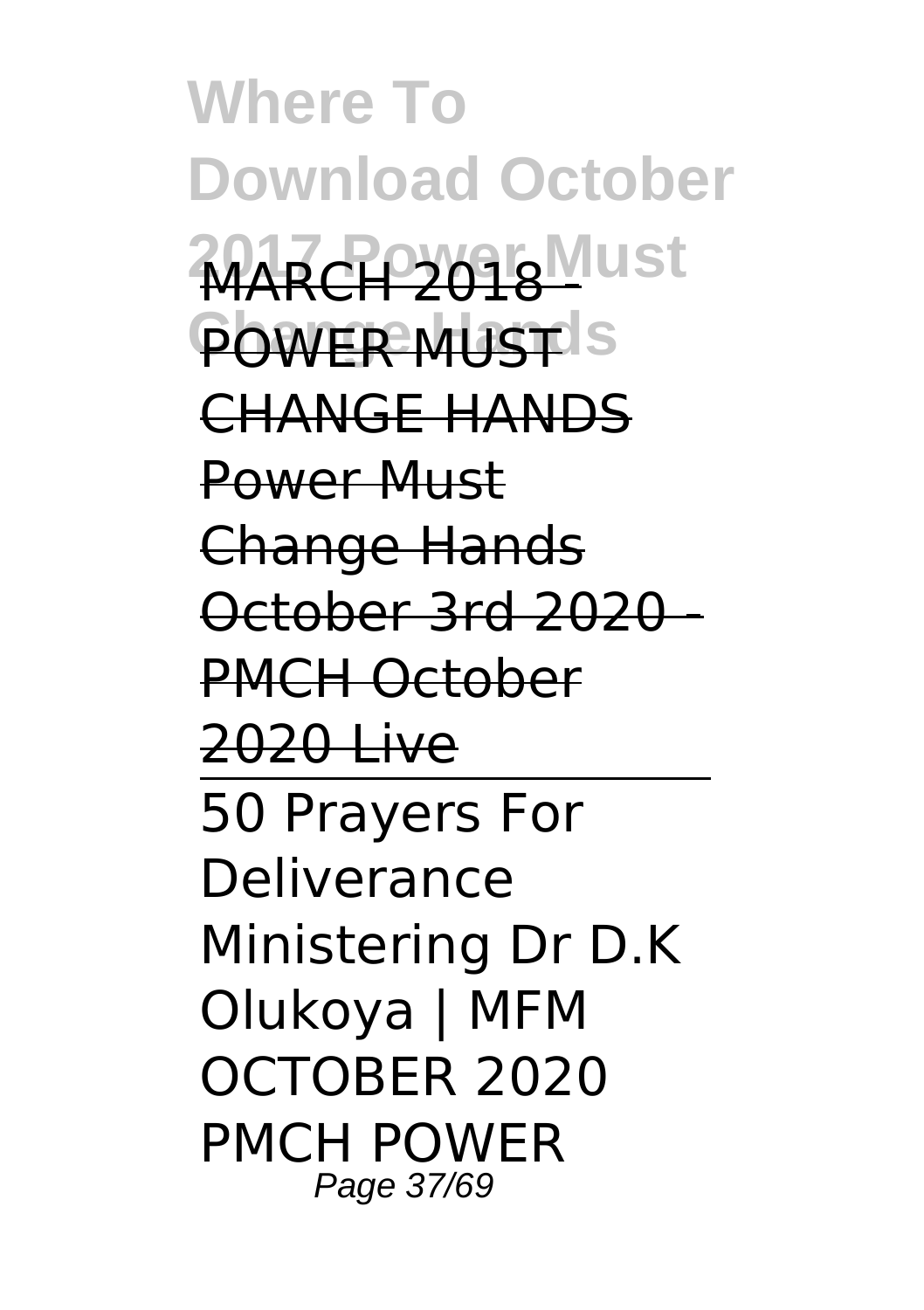**Where To Download October 2013 RUST CHANGE Change Hands** HANDS JANUARY 2019 Power Must Change Hands JULY 2018, POWER MUST CHANGE HANDS Power Must Change Hands - Sat 5th August 2017 - Dr D.K. Olukoya **October 2020 Power Must Change Hands** NWC INS Lecture Page 38/69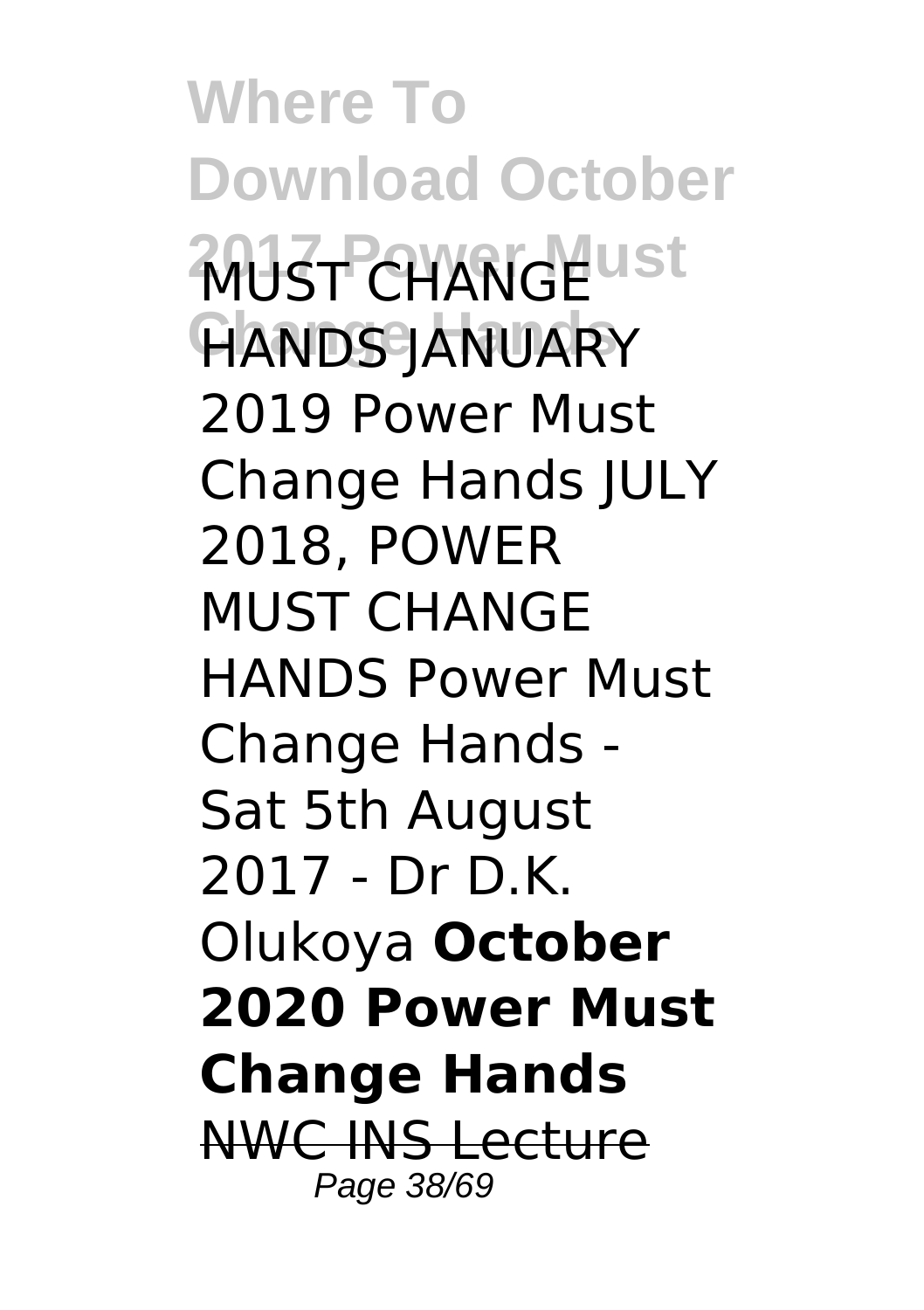**Where To Download October 2017 Power Must** Series -- Lecture 5: **Change Hands** \"China's Navy + Zombies,\" Oct. 27, 2020. *October 2017 Epic Book Haul | Devotion, Top Ten, \u0026 More! | Epic Reads* Power Must Change Hands July 2015 - Pastor D.K. Olukoya 2017 DECEMBER POWER MUST CHANGE Page 39/69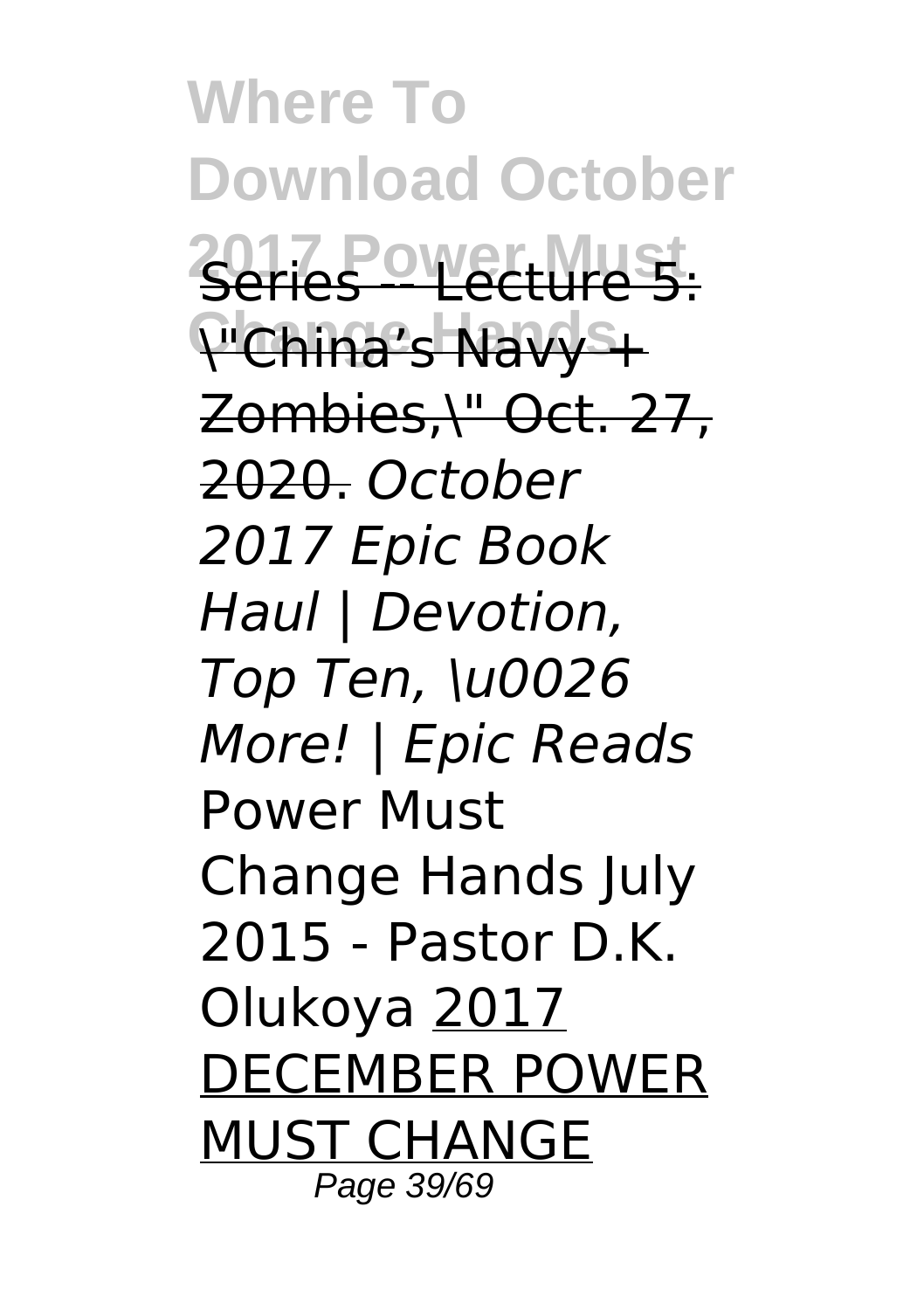**Where To Download October 2017 Power Must** HANDS **2017 Change Hands December Power Must Change Hands Video Advert** Power Must Change Hands October 6th 2018 *29 October 2020 | UPSE CSE 2020-21 | Daily Current Affairs Analysis with MCQs by Deepanshu Singh* October 2017 Page 40/69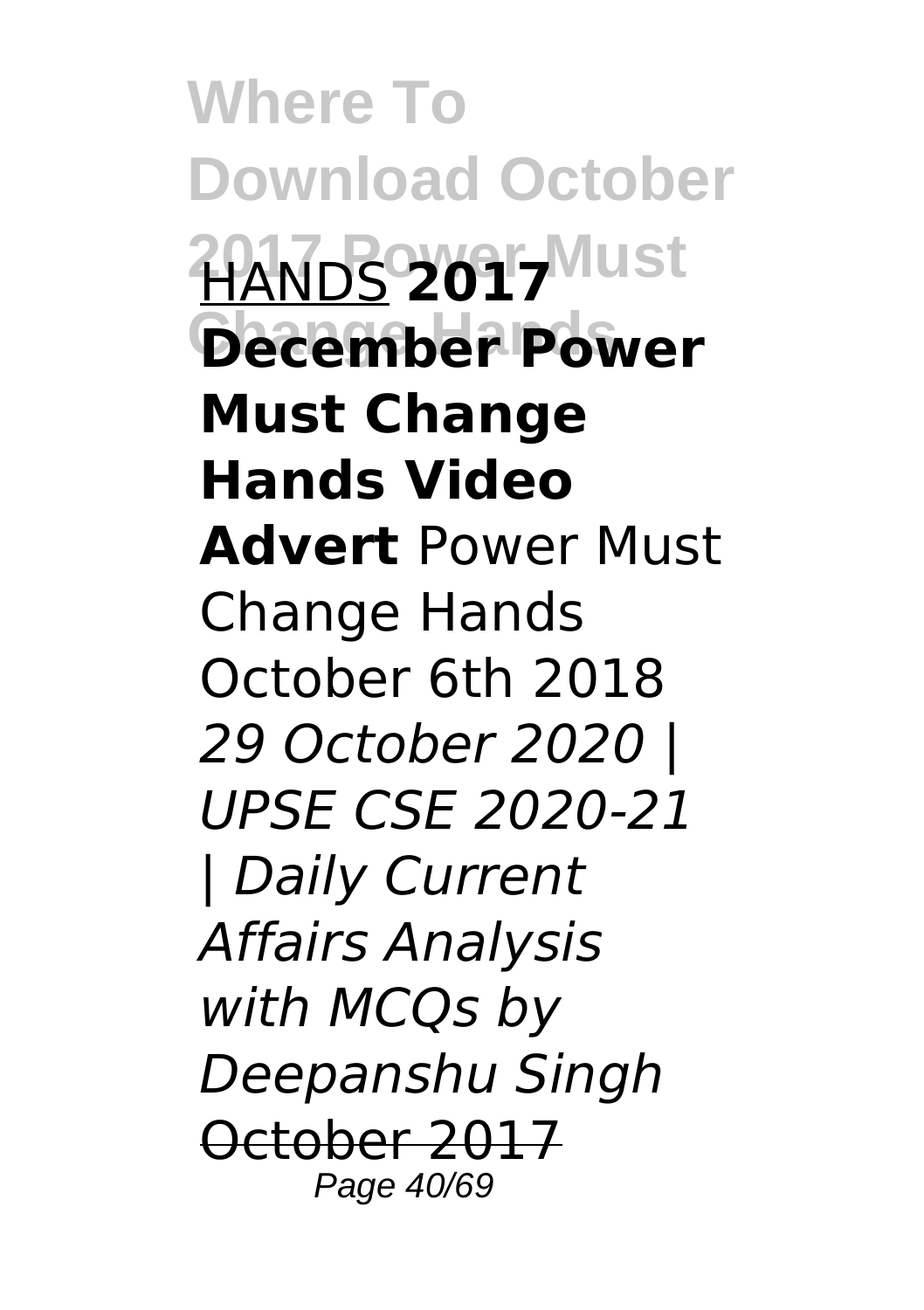**Where To Download October 2017 Power Must** Power Must **Change Hands** Change Power Must Change Hands October 2017. 3 years ago. 1,325 Views. Posted by MFM Ministries. Power Must Change Hands, popularly known as PMCH, is a special service held once a month at MFM Page 41/69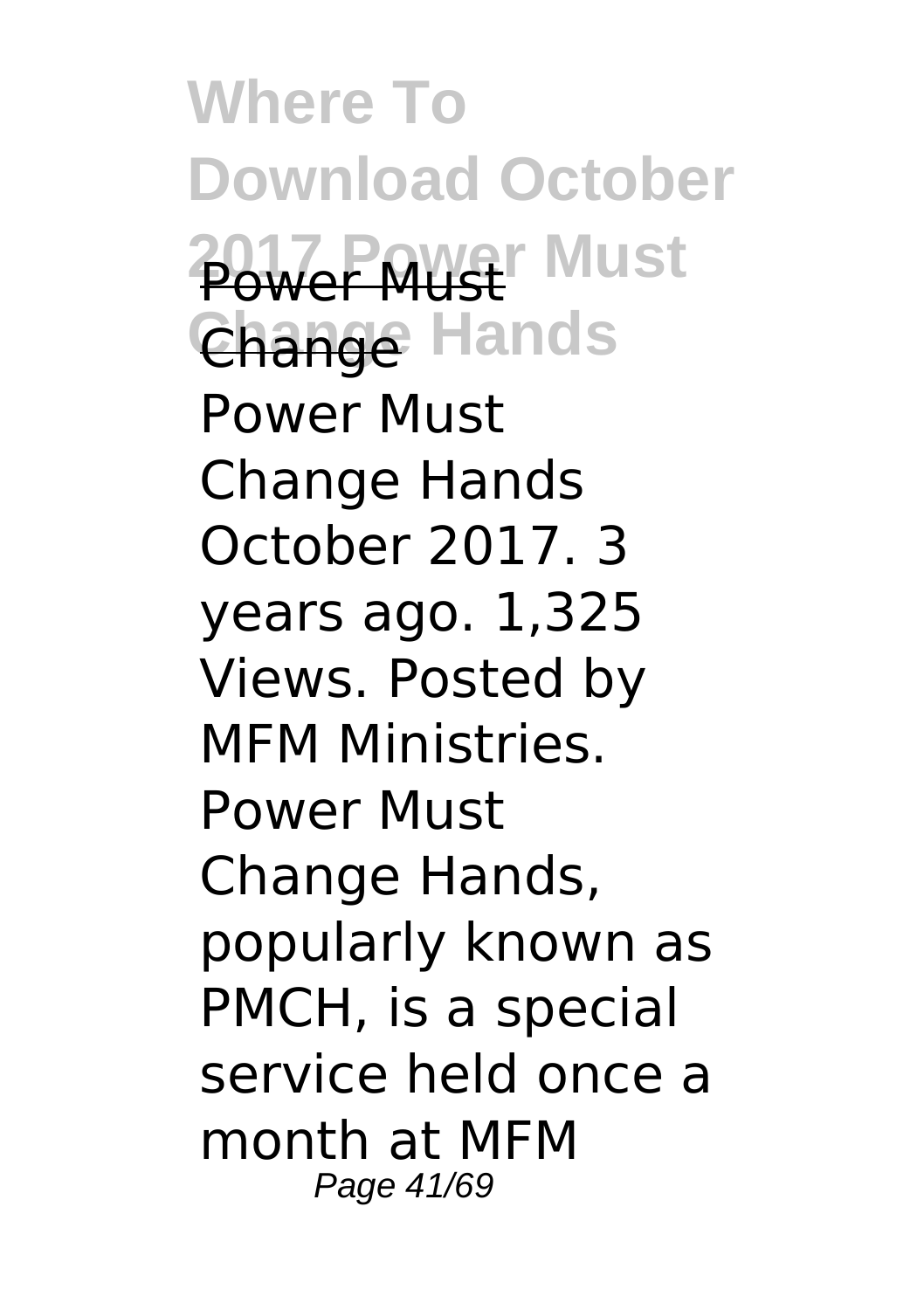**Where To Download October 2017 Power Must** Prayer City. This **programme is held** every FIRST saturday of each month from 7 AM to 12 PM WAT.

Power Must Change Hands October 2017 – MFM BLOG October 2017 Power Must Change October Page 42/69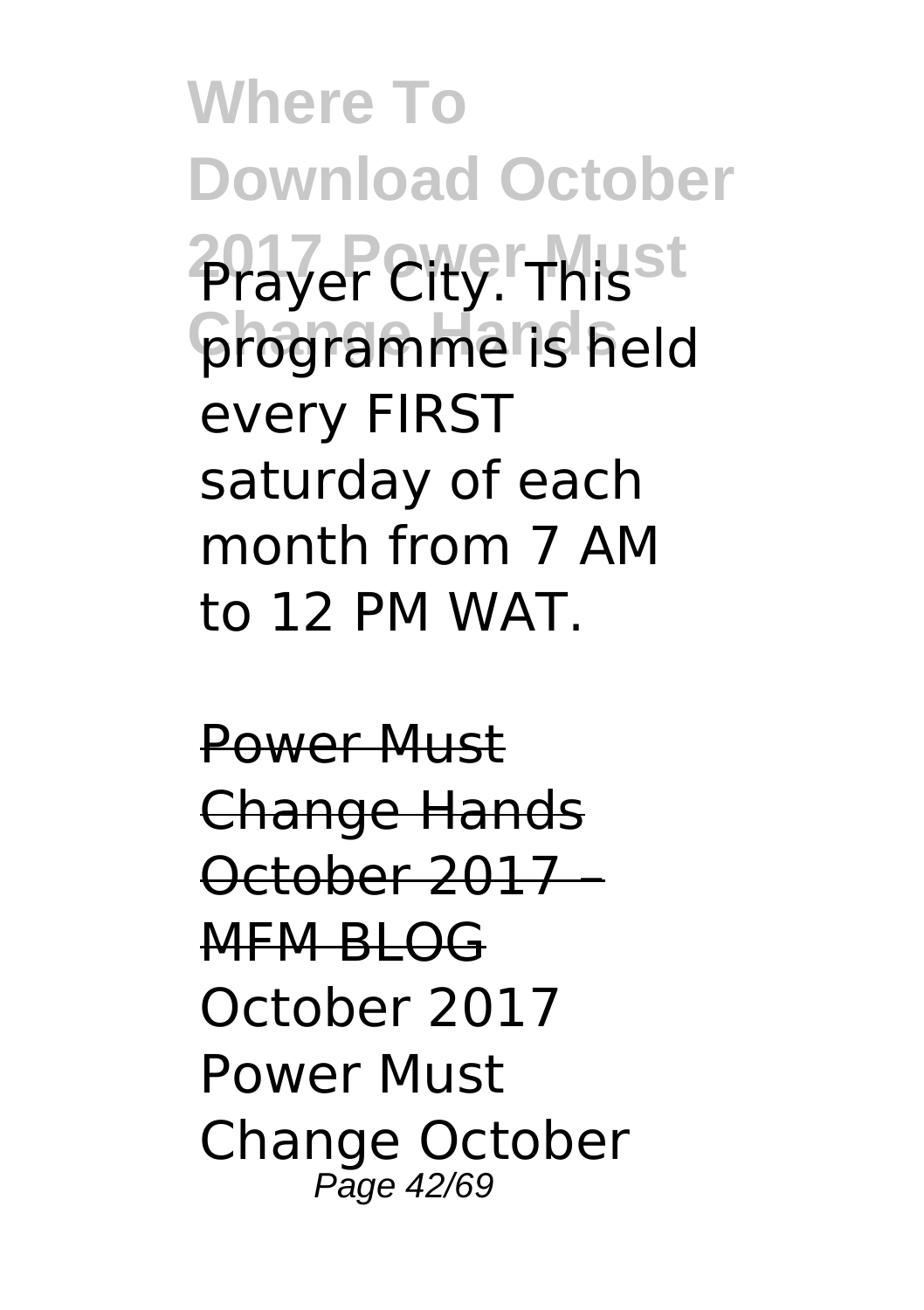**Where To Download October 2017 Power Must** 2017. Power Must **Change Hands** Change Hands. Power Utterances. PMCH. 1. I decree, the joy of the oppressors upon my life, shall be turned into sorrow today, in the name of Jesus. 2. All multiple strongmen, operating against my destiny, shall Page 43/69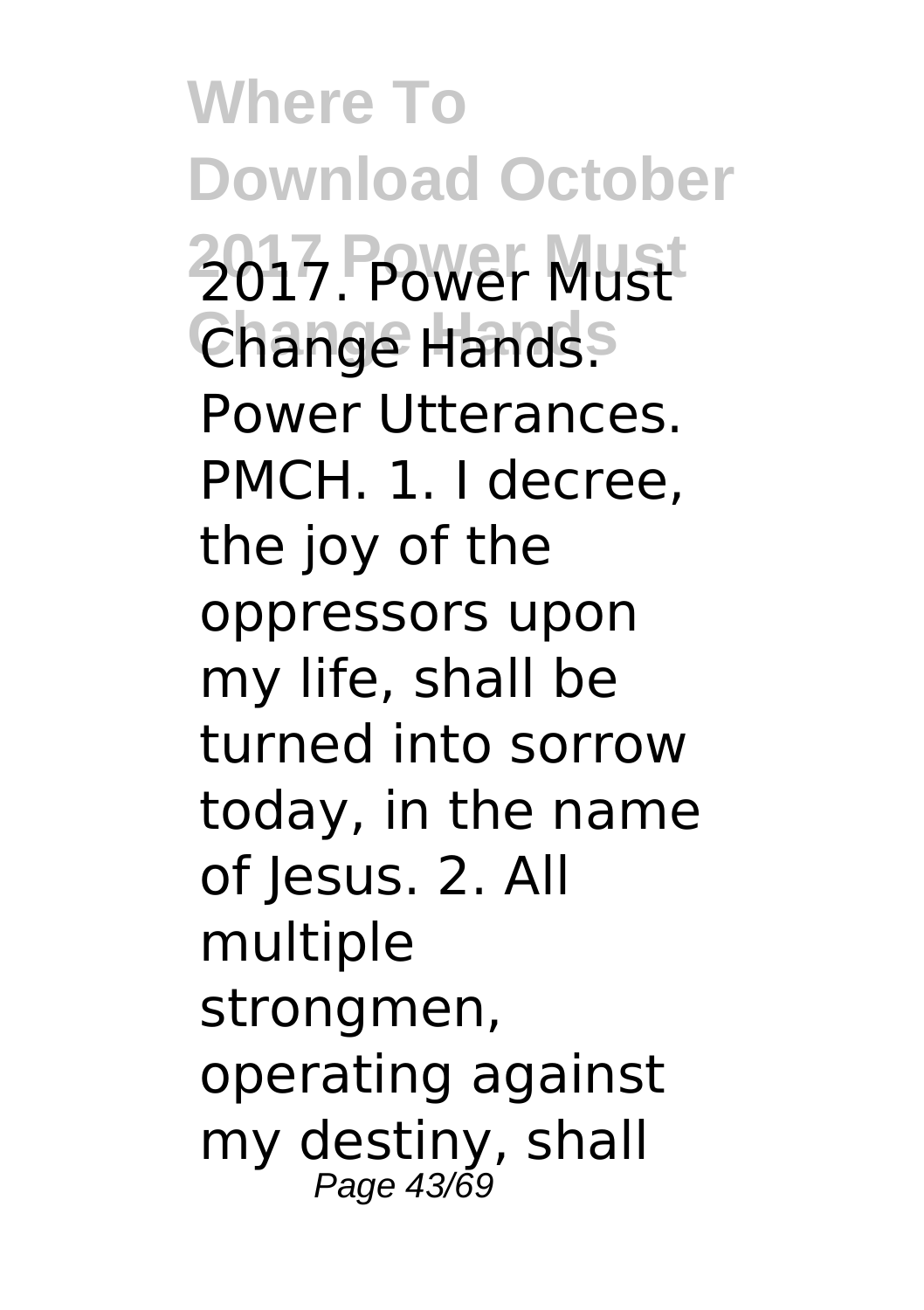**Where To Download October** 2017 Paralyzed Must today, in the name of Jesus. 3. Power Must Change Hands. PMCH.

October 2017 Power Must Change Hands - co stamagarakis.com July 19, 2017 OPI Power Hour October 1, 2017 Program Changes Page 44/69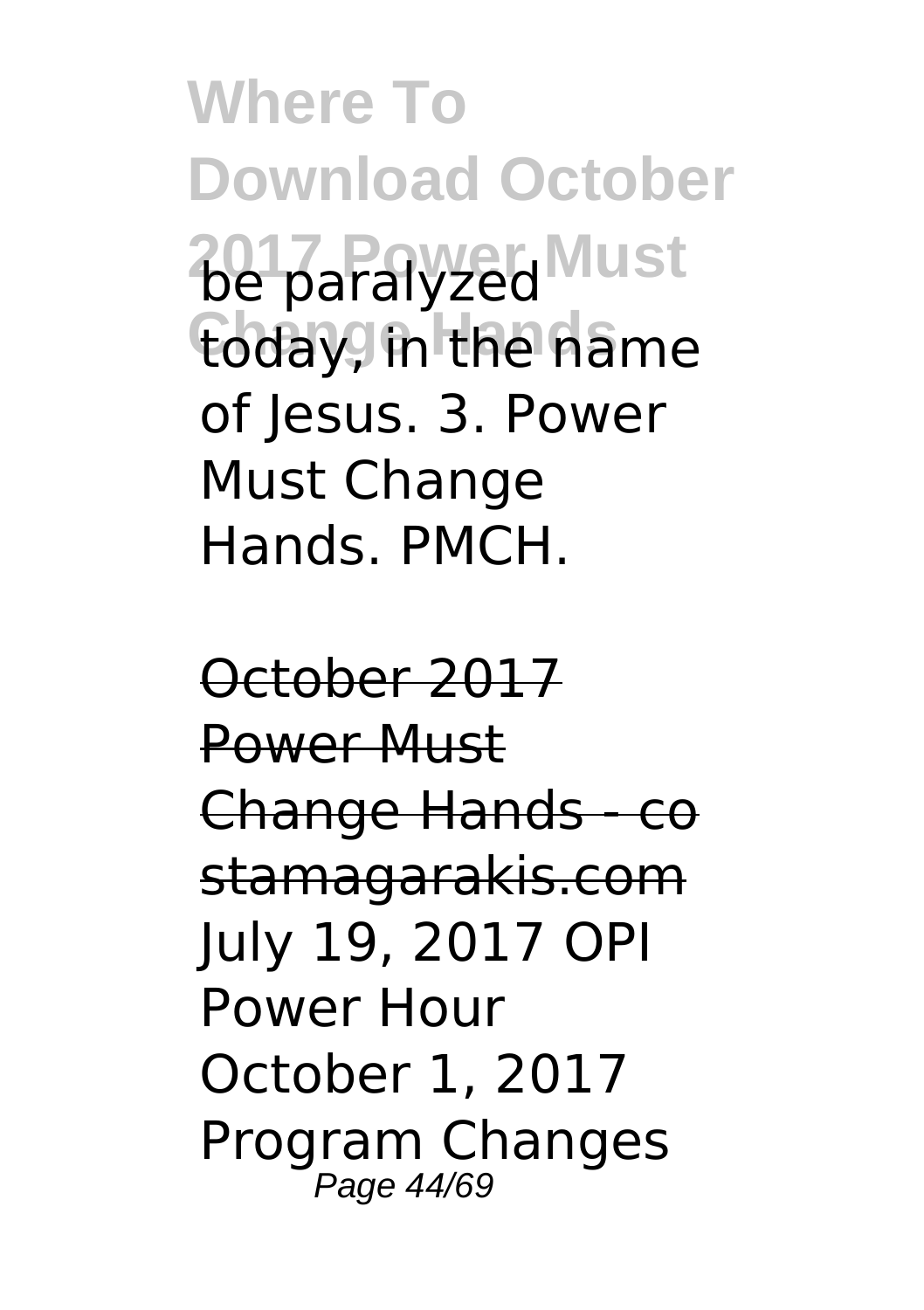**Where To Download October** 2017 Leated by APDISt **Gha SUA Central** Office Staff Aging and People with Disabilities –Service Planning must change If a benefit ends at the end of the month, a voucher will not issue if the dates cross into next month NESC 2017 **Changes** Page 45/69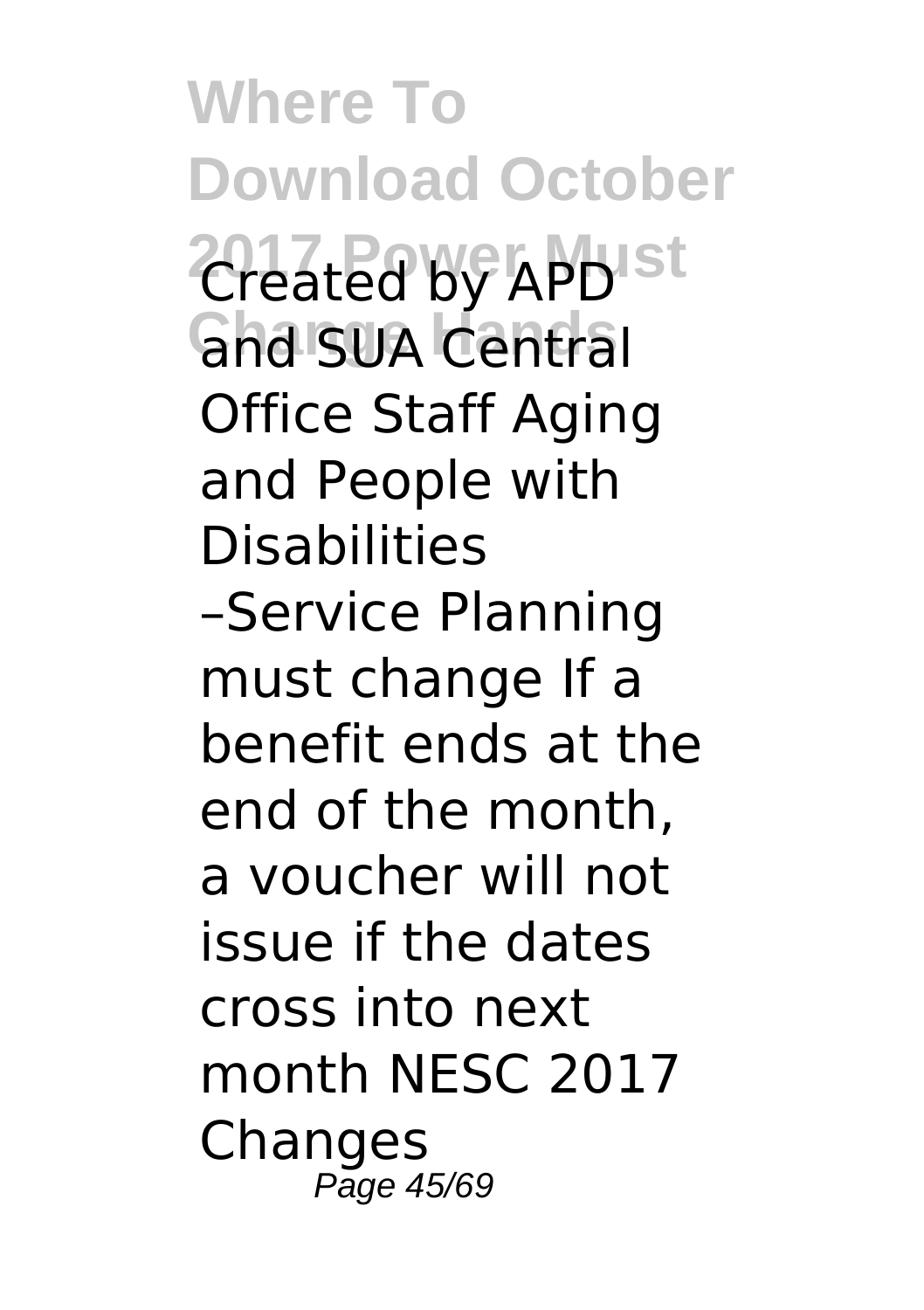**Where To Download October 2017 Power Must** Subcommittee 4 Clearances nds

[eBooks] October 2017 Power Must Change Hands October 2017. Power Must Change Hands. Power Utterances. PMCH. 1. I decree, the joy of the oppressors upon my life, shall be Page 46/69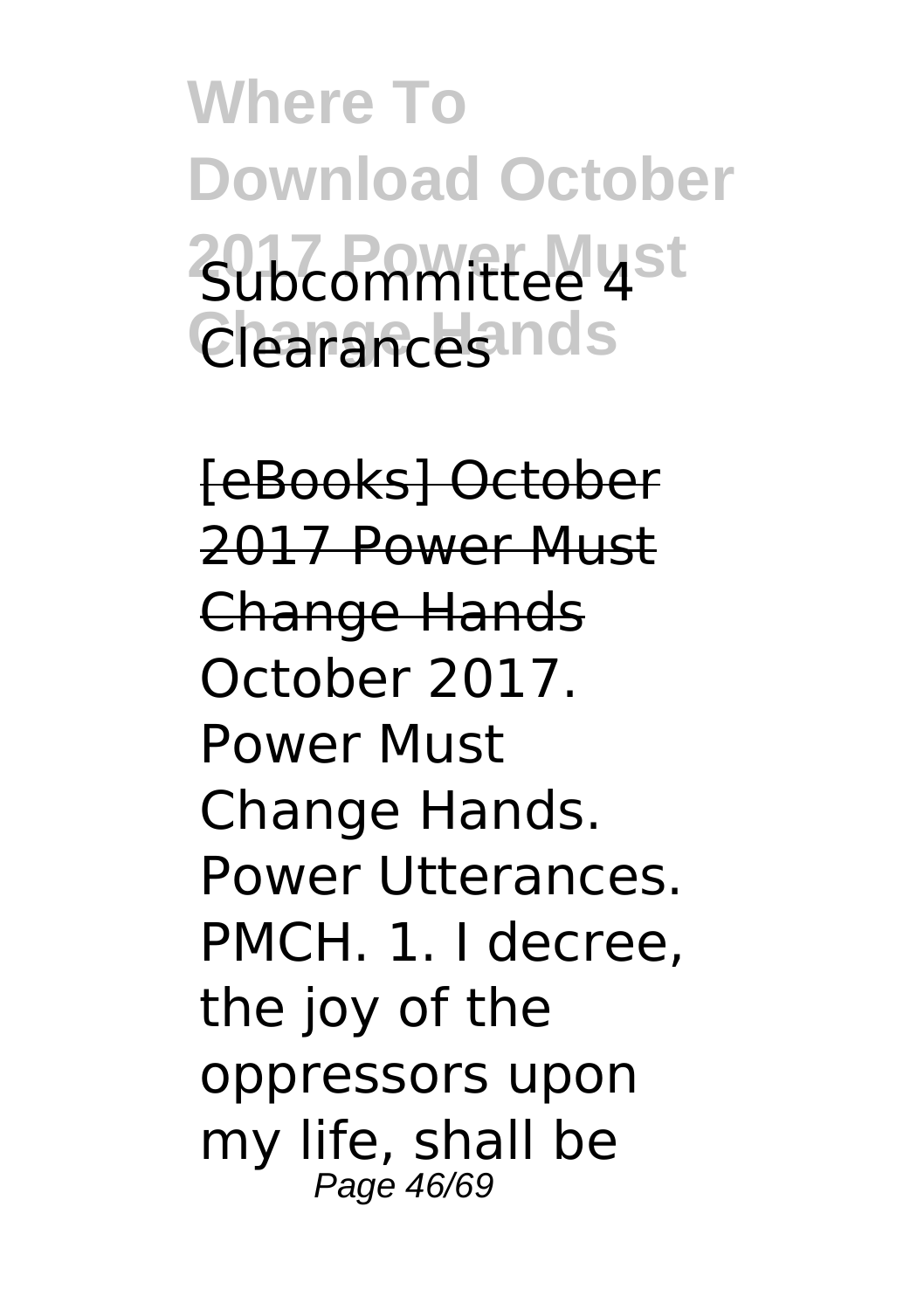**Where To Download October 2017 Power Must** turned into sorrow today, in the name of Jesus. 2. All multiple strongmen, operating against my destiny, shall be paralyzed today, in the name of Jesus. 3.

Power Must Change Hands. PMCH. I Shall Page 47/69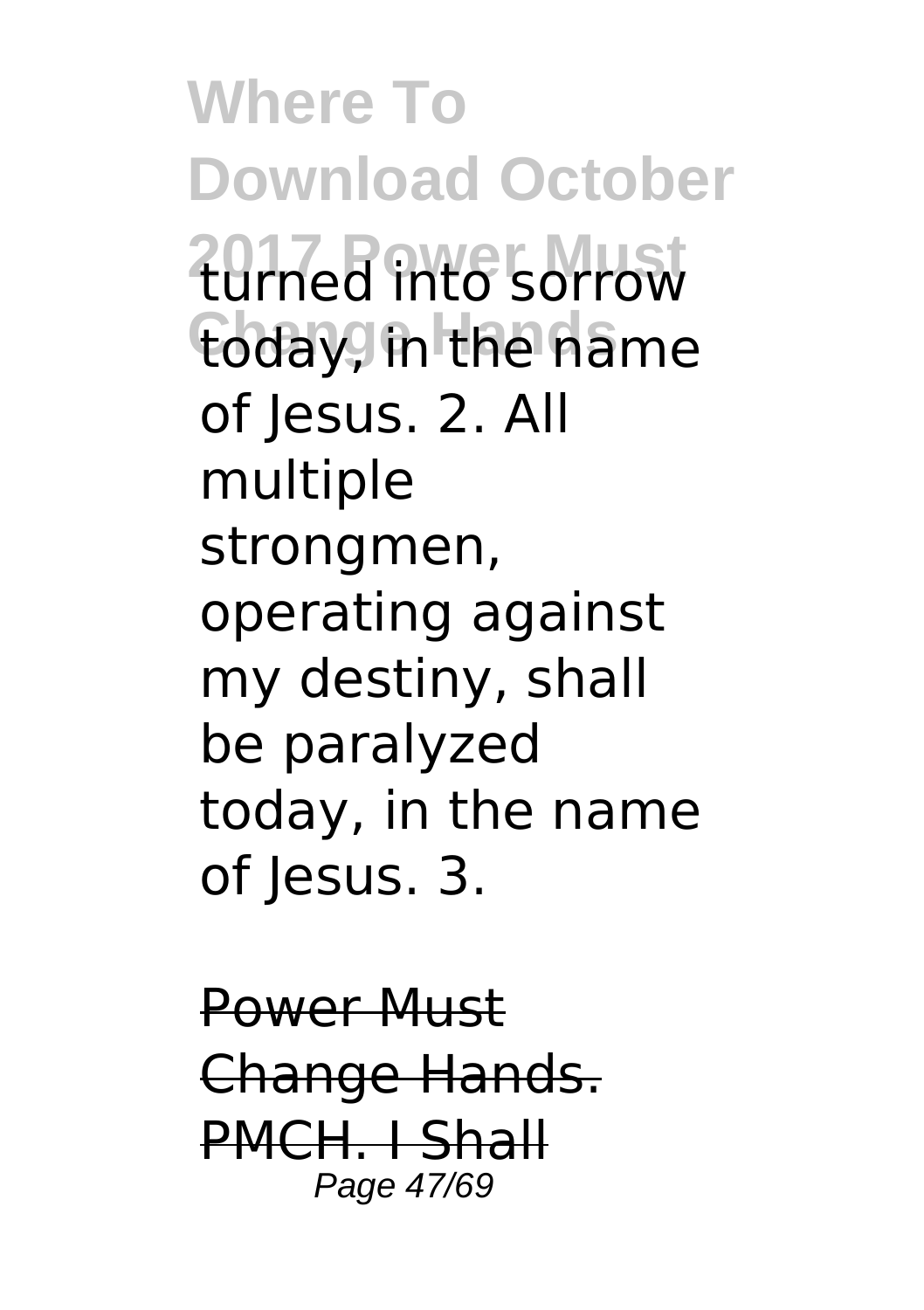**Where To Download October Mount Up With**ust **Wingse Hands** October 2017 Power Must Change Power Must Change Hands, popularly known as PMCH, is a special service held once a month at MFM Prayer City (unless otherwise stated).This programme is held Page 48/69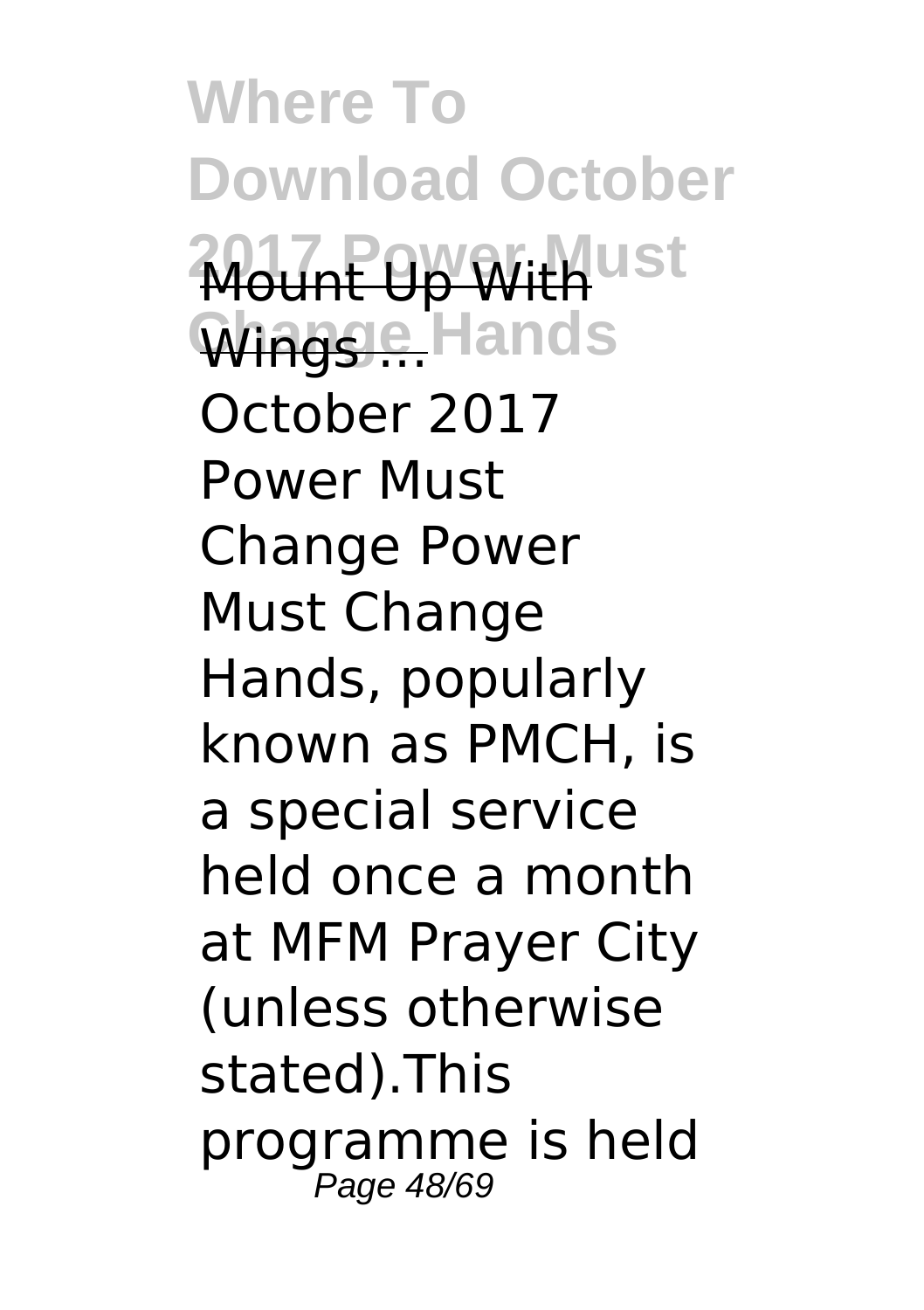**Where To Download October 2017 Power Must** every FIRST Saturday of each month from 7 AM to 12 October 2017 Power Must Change Hands October 2017. Power Must Change Hands. Posted on September 30, 2017 by Bummyla. October 2017 Power Must Page 49/69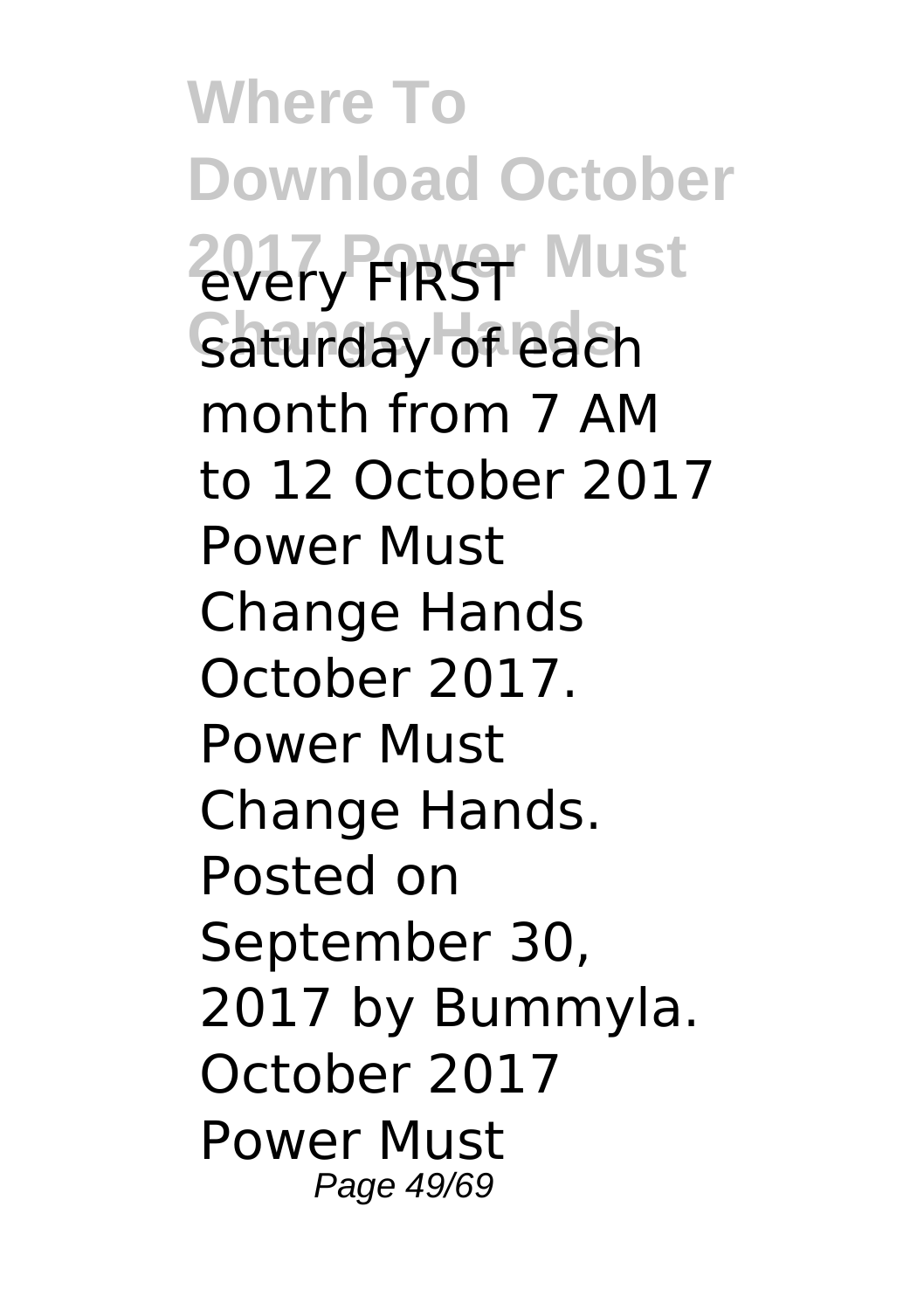**Where To Download October** 2017 Powerds ust modapktown.com Power Must Change Hands October 2017. Most Popular. 70 DAYS PRAYER AND FASTING ...

October 2017 Power Must Change Hands rancher.budee.org October 2017 Page 50/69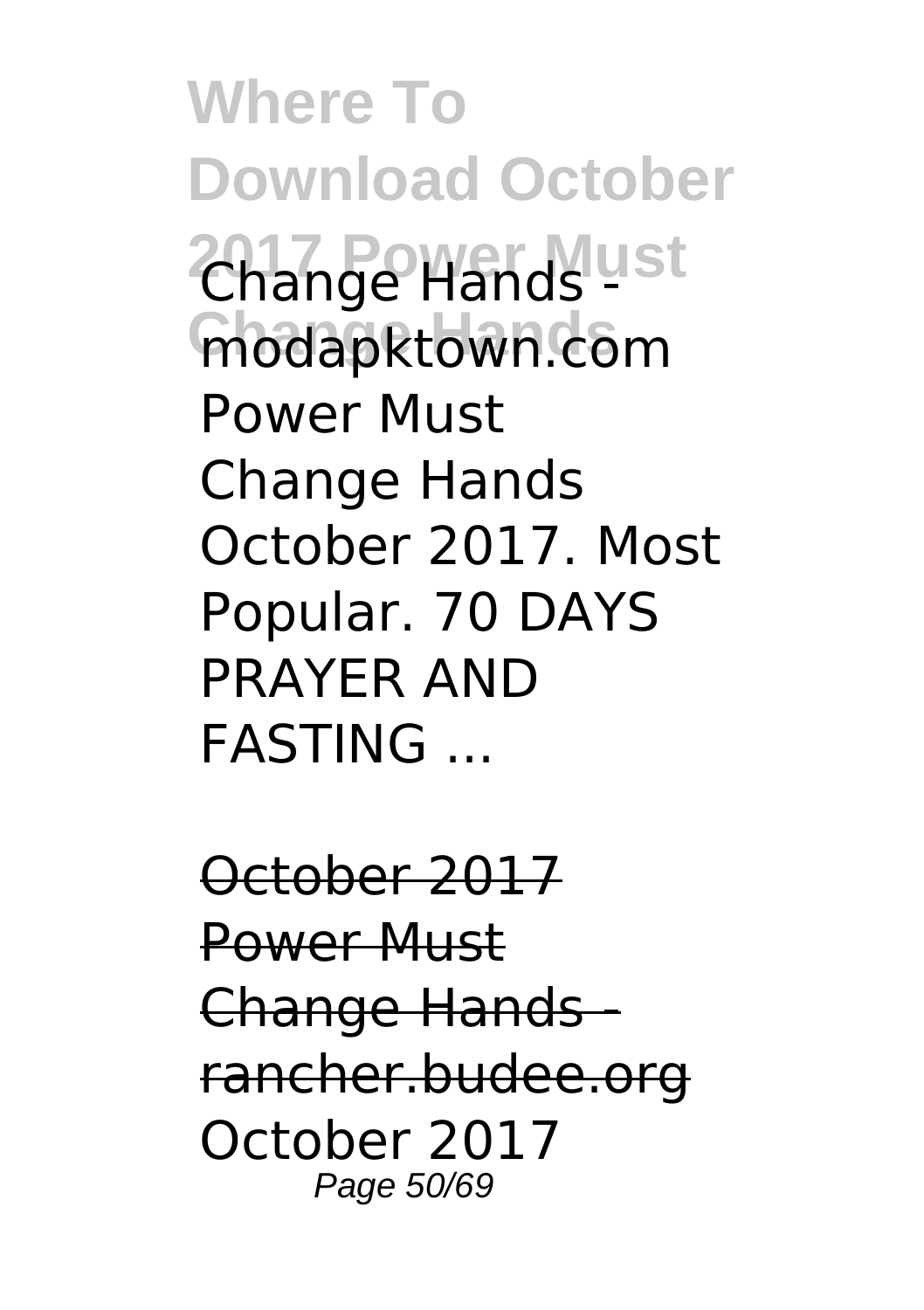**Where To Download October 2017 Power Must** Power Must Change Power<sup>s</sup> Must Change Hands, popularly known as PMCH, is a special service held once a month at MFM Prayer City (unless otherwise stated).This programme is held every FIRST saturday of each month from 7 AM Page 51/69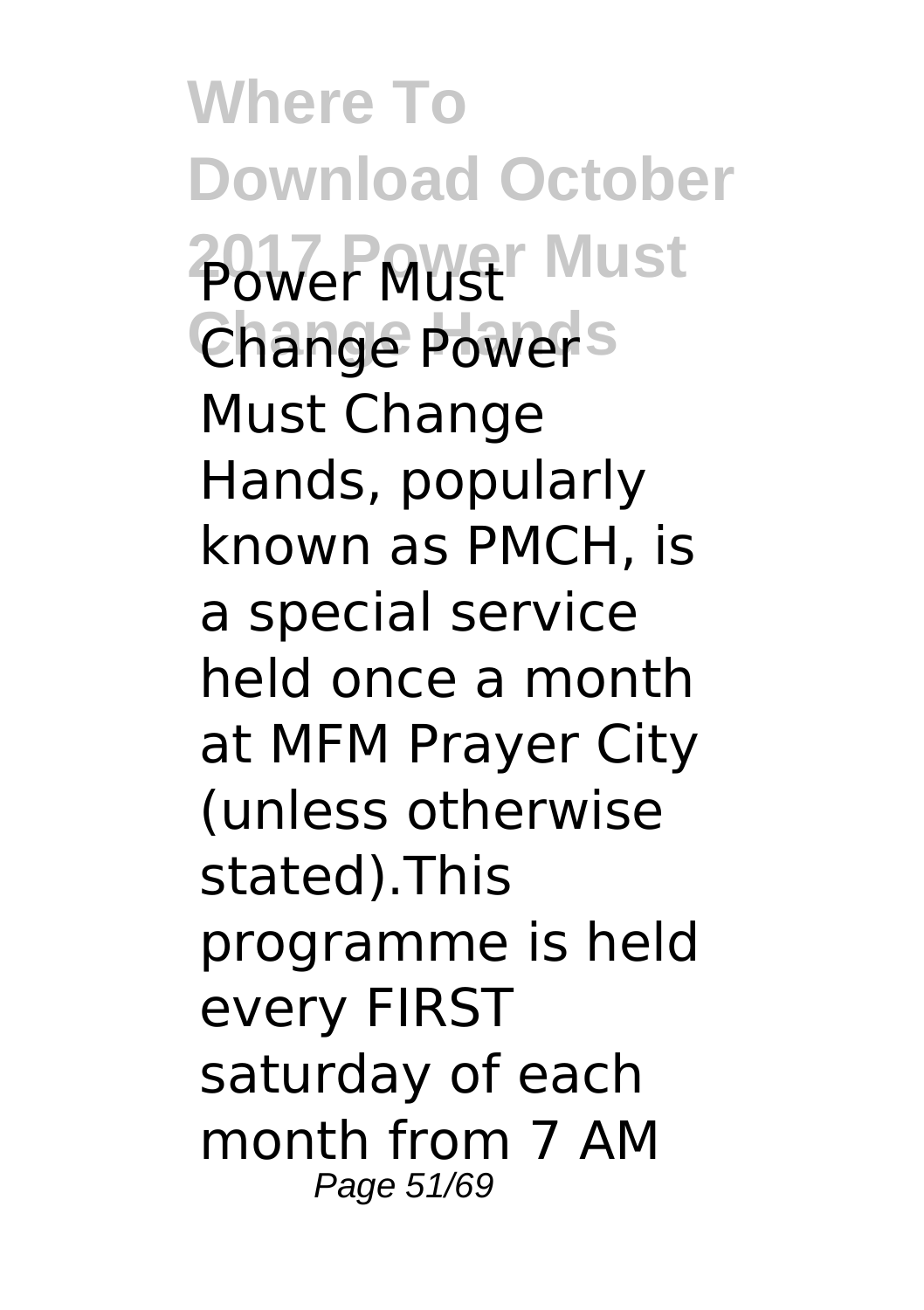**Where To Download October 2017 Power Must** to 12 October 2017 Power Must nds Change Hands October 2017.

October 2017 Power Must Change Hands | www.notube Read PDF October 2017 Power Must Change Hands October 2017 Power Must Page 52/69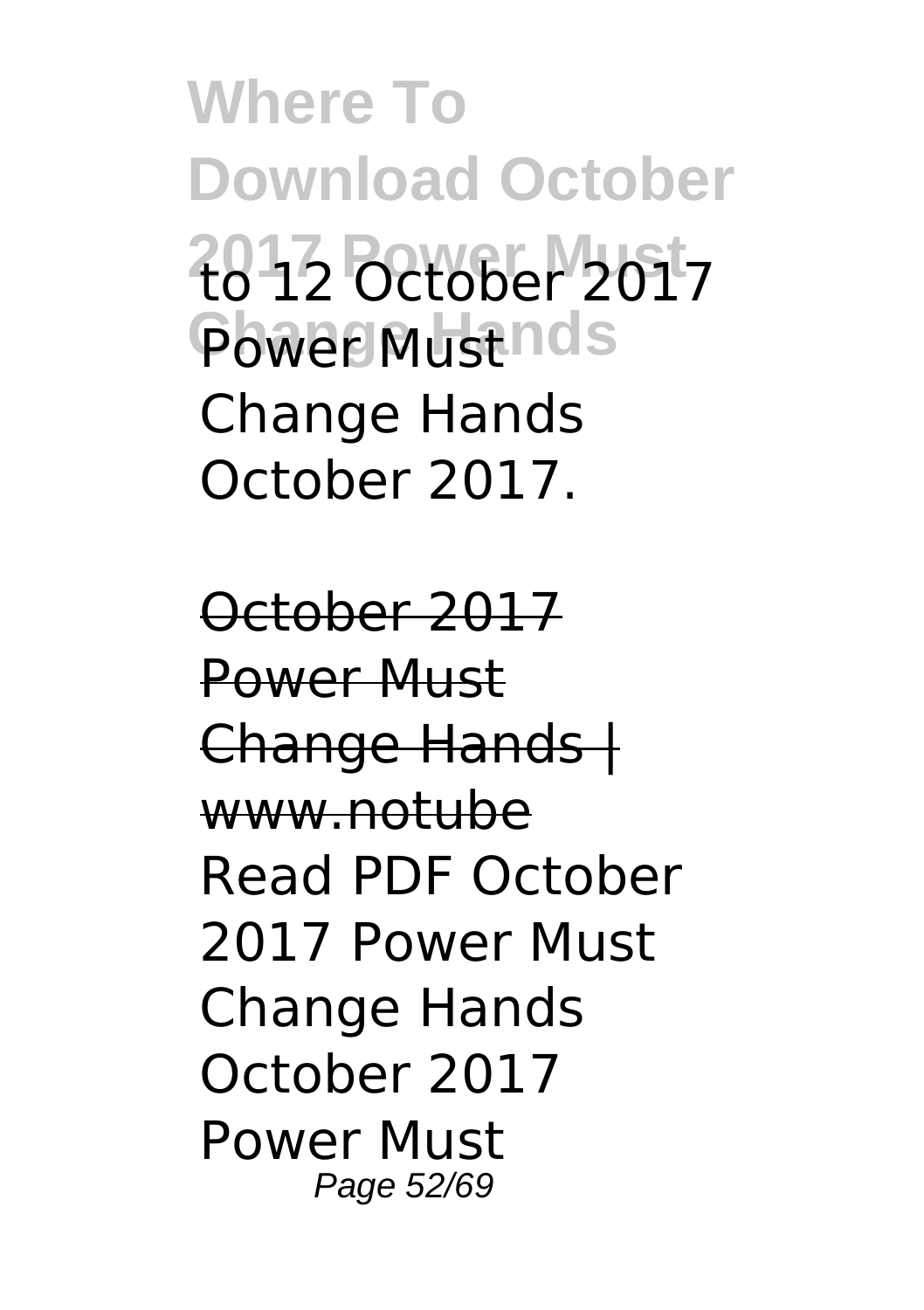**Where To Download October 2017 Power Must** Change Hands If **Çba ally** Hands dependence such a referred october 2017 power must change hands book that will come up with the money for you worth, get the enormously best seller from us currently from several preferred authors. If you Page 53/69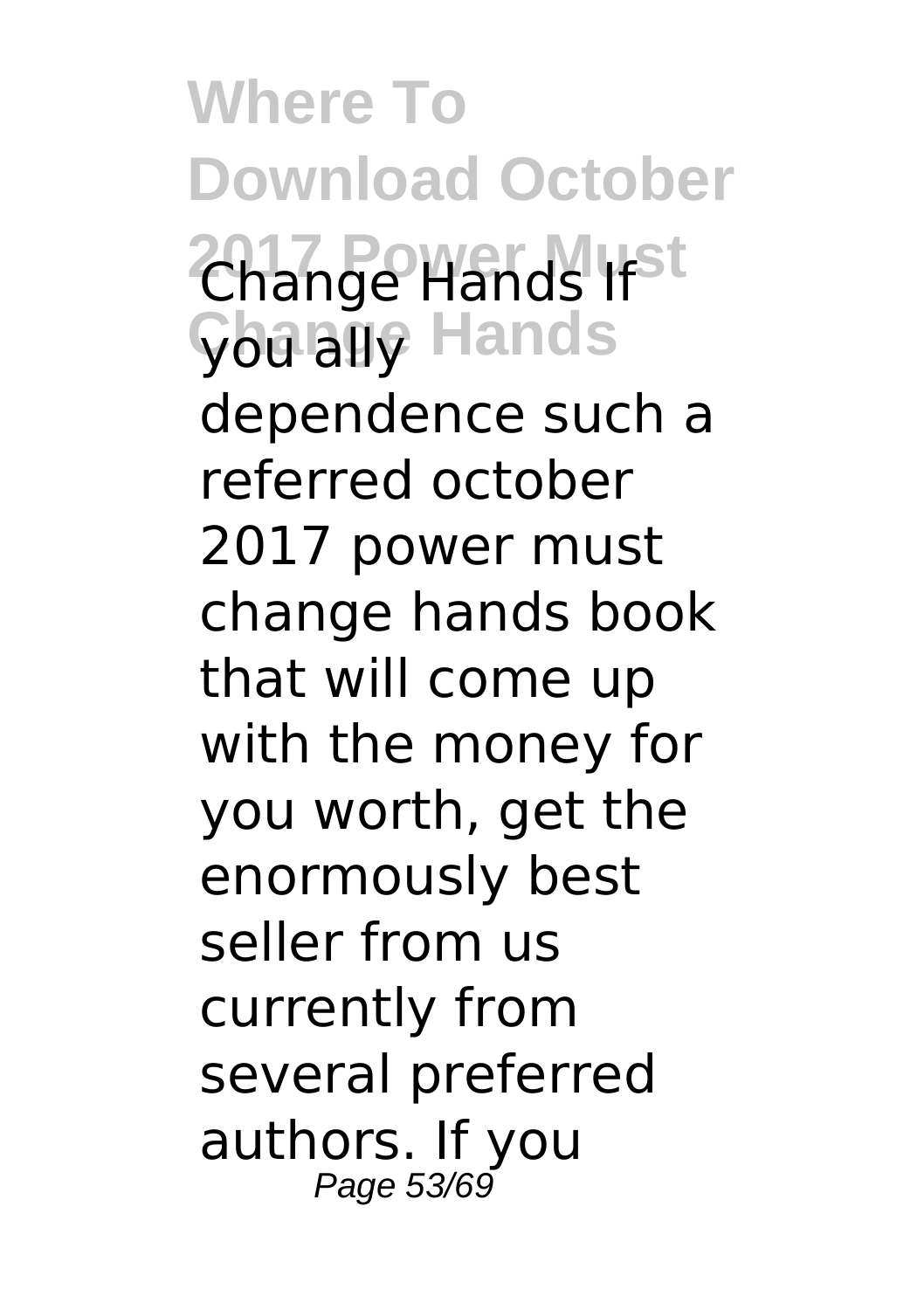**Where To Download October** 2017 Power Must *<u>Entertaining books</u>* lots

October 2017 Power Must Change Hands Power Must Change Hands, popularly known as PMCH, is a special service held once a month at MFM Prayer City (unless Page 54/69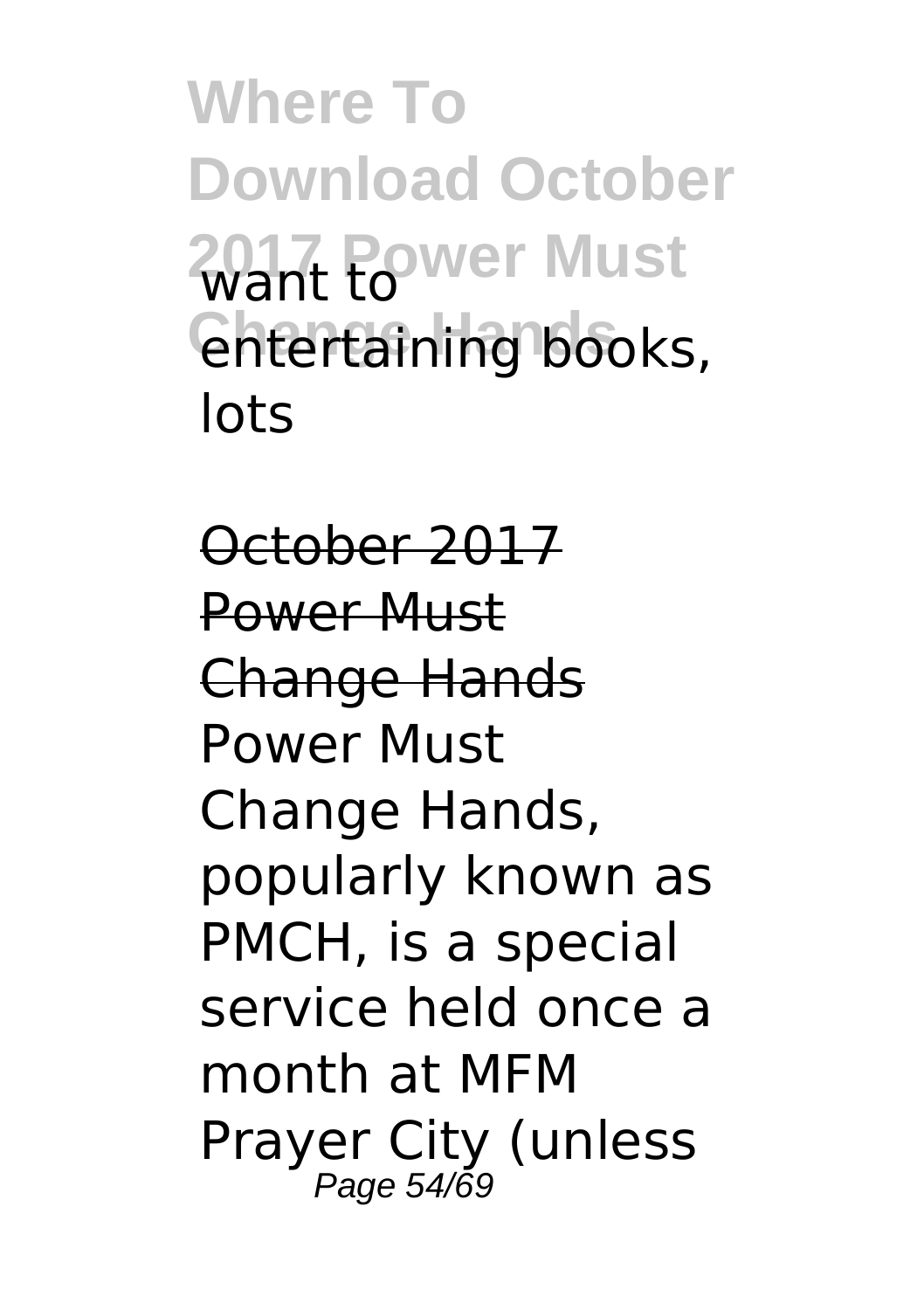**Where To Download October** 20therwise stated). **This programme is** held every FIRST saturday of each month from 7 AM to 12 PM WAT.

Power Must Change Hands - Mountain of Fire and Miracles ... October 2017. Power Must Change Hands. Page 55/69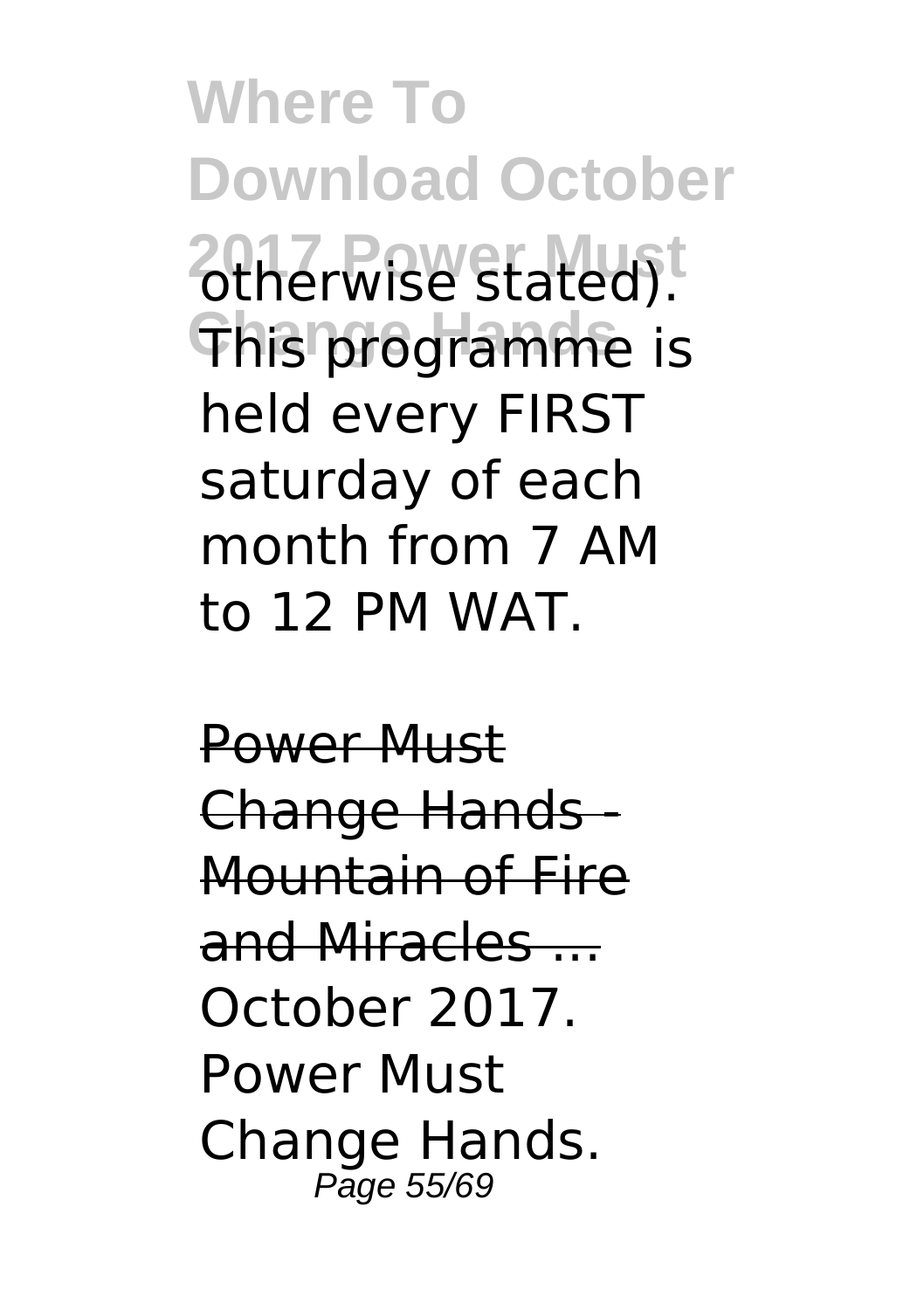**Where To Download October 2017 Posted Omer Must** September 30,s 2017 by Bummyla. PMCH. MOUNTAIN OF FIRE & MIRACI<sub>FS</sub> MINISTRIES. MFM. October 2017. Power Must Change Hands. Mountain of Fire and Miracles Ministries' (MFM) General Overseer, Page 56/69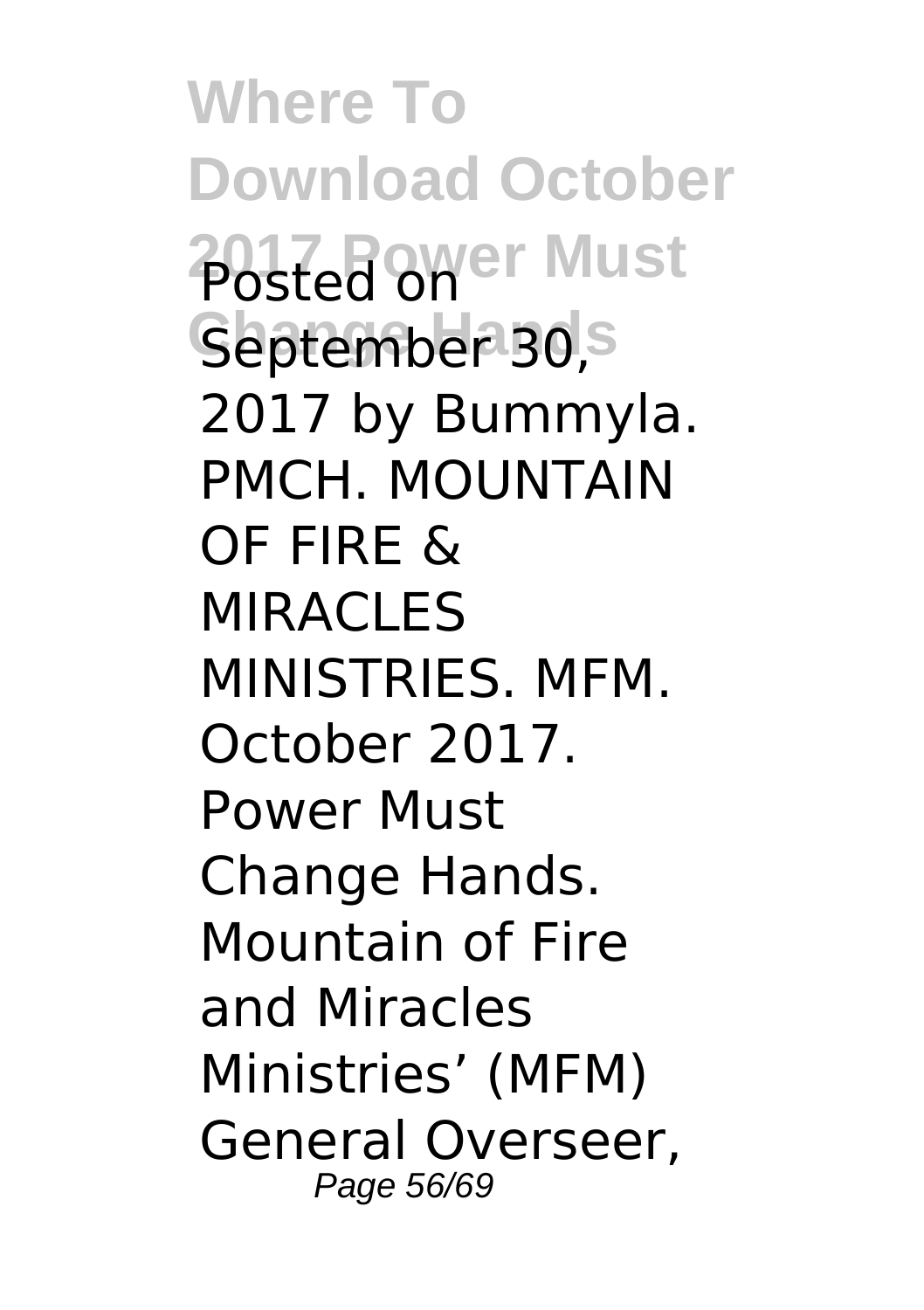**Where To Download October 2017** Daniel Kolawole **Change Hands** Olukoya . PMCH **PERSONAL PRAYERS** 

PMCH. MOUNTAIN OF FIRE & **MIRACLES** MINISTRIES. MFM. October ... Power Must Change Hands, popularly known as PMCH, is a special Page 57/69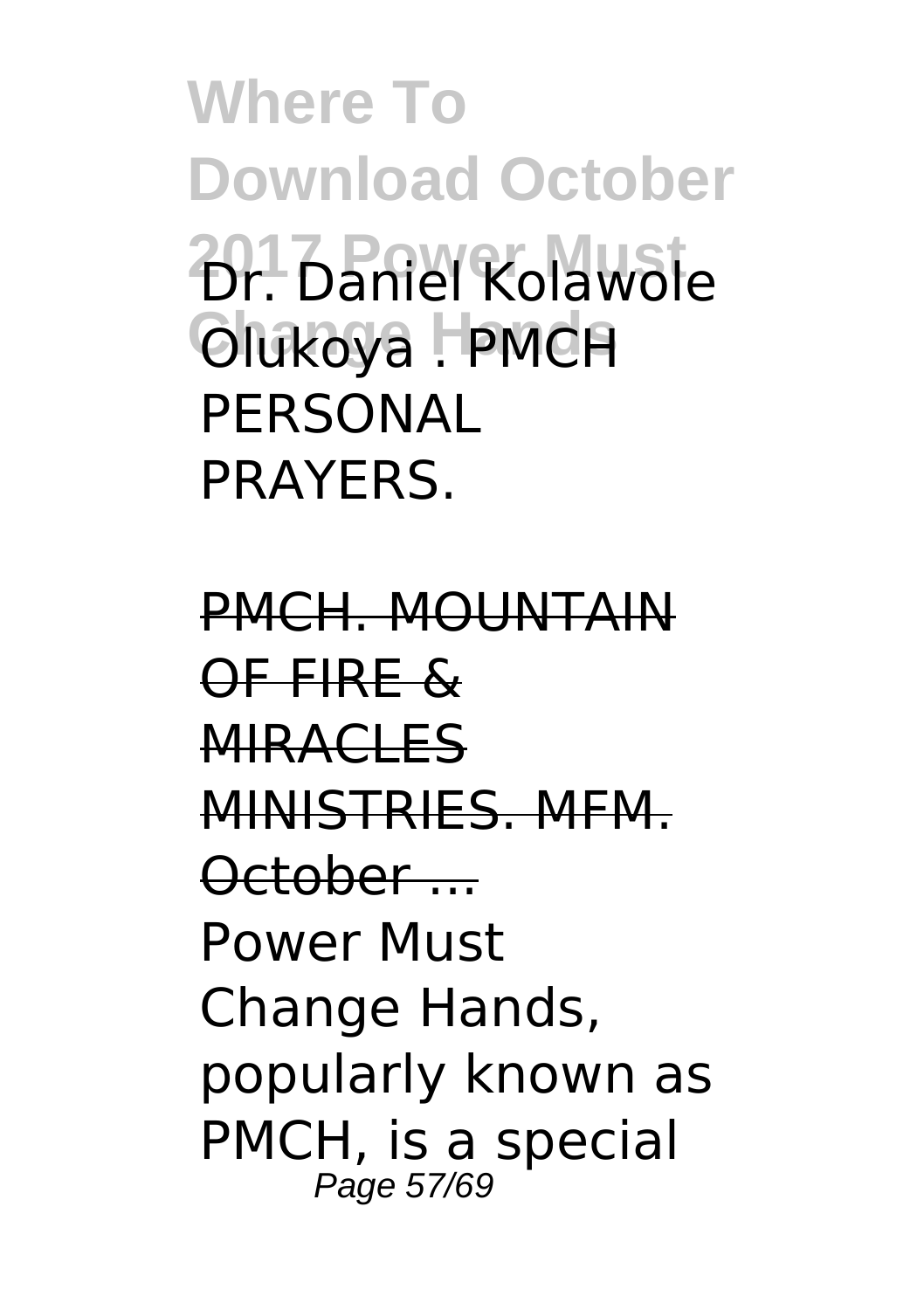**Where To Download October 2017 Power Must** service held once a **month at MFMS** Prayer City. This programme is held every FIRST Saturday of each month from 7 AM to 12 PM WAT. PMCH is also broadcast LIVE on satellite TV and over the internet for people residing outside Lagos or Page 58/69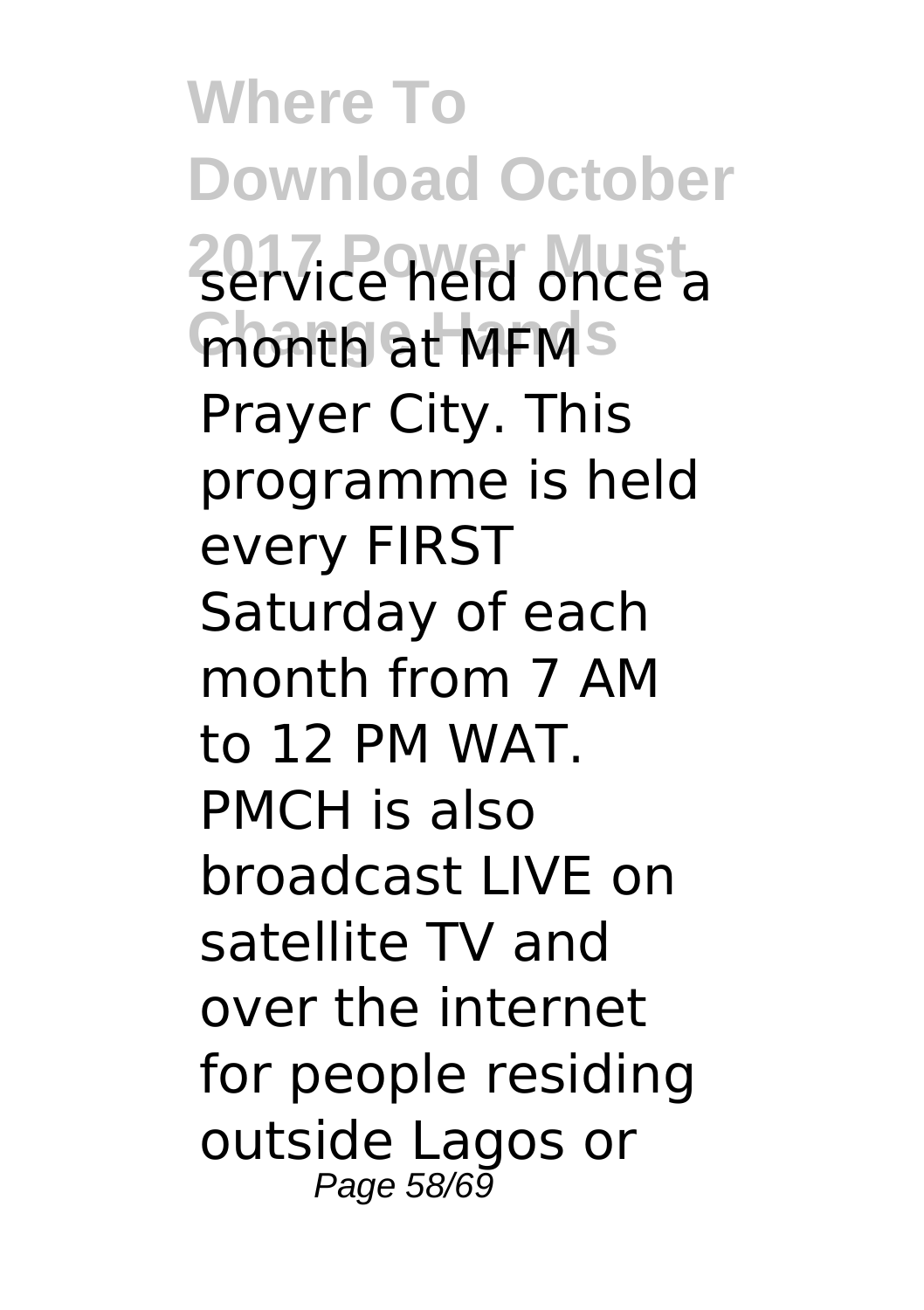**Where To Download October 2017 Power Must** the Federal Republic of Nigeria.

Power Must Change Hands October 2020 MFM Watch Live » Flatimes Watch Dr. D. K. Olukoya and other anointed men of God ministering live with power and fire of the Holy Page 59/69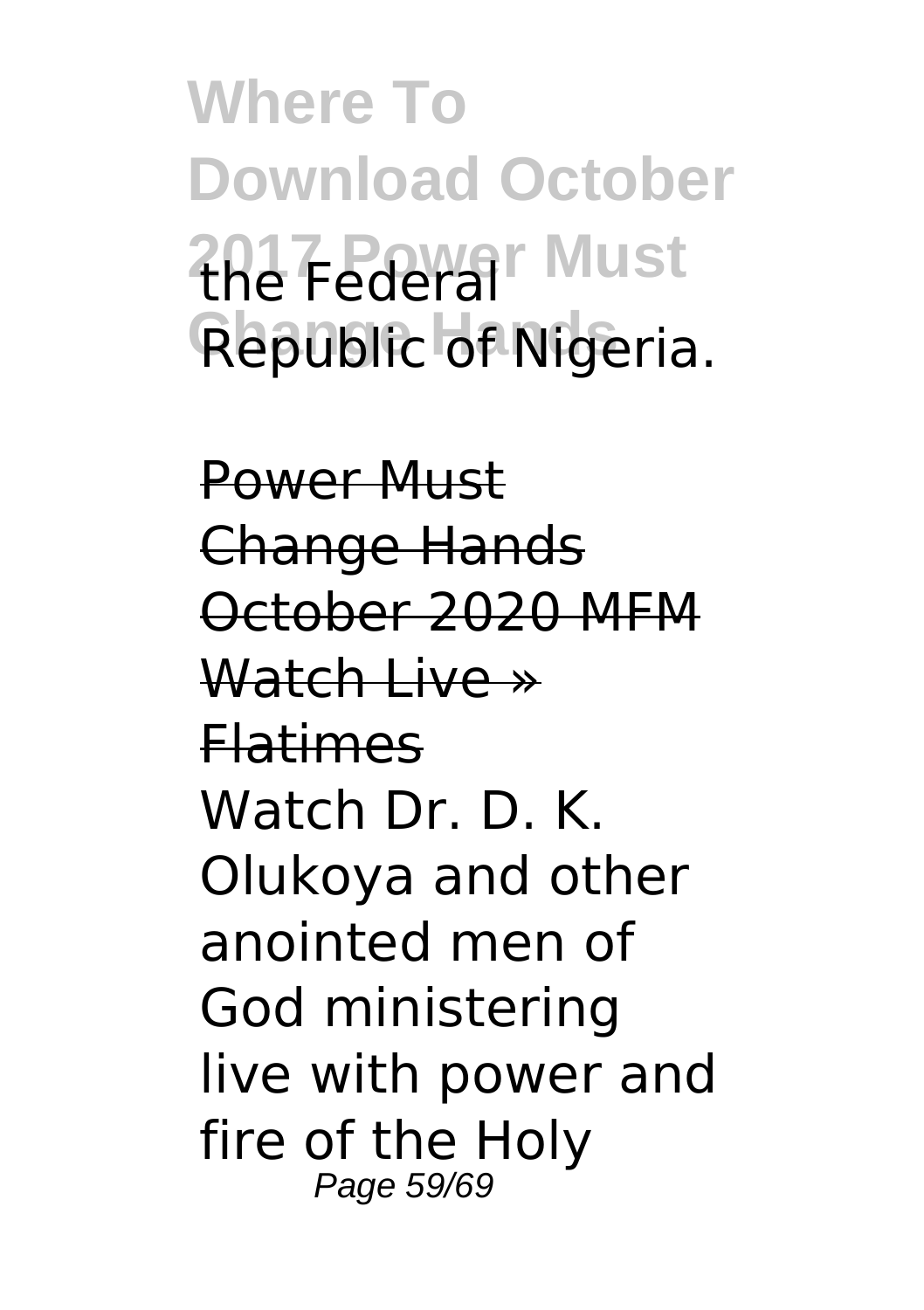**Where To Download October 2017 Power Must** Ghost during Power **Must Changeds** Hands, Prayer Rain, Wednesday Night Live, Gen 2:18 Singles, Glorious Sunday, Crossover Night and other special service days.

MFM LIVEL Mountain of Fire and Miracles Page 60/69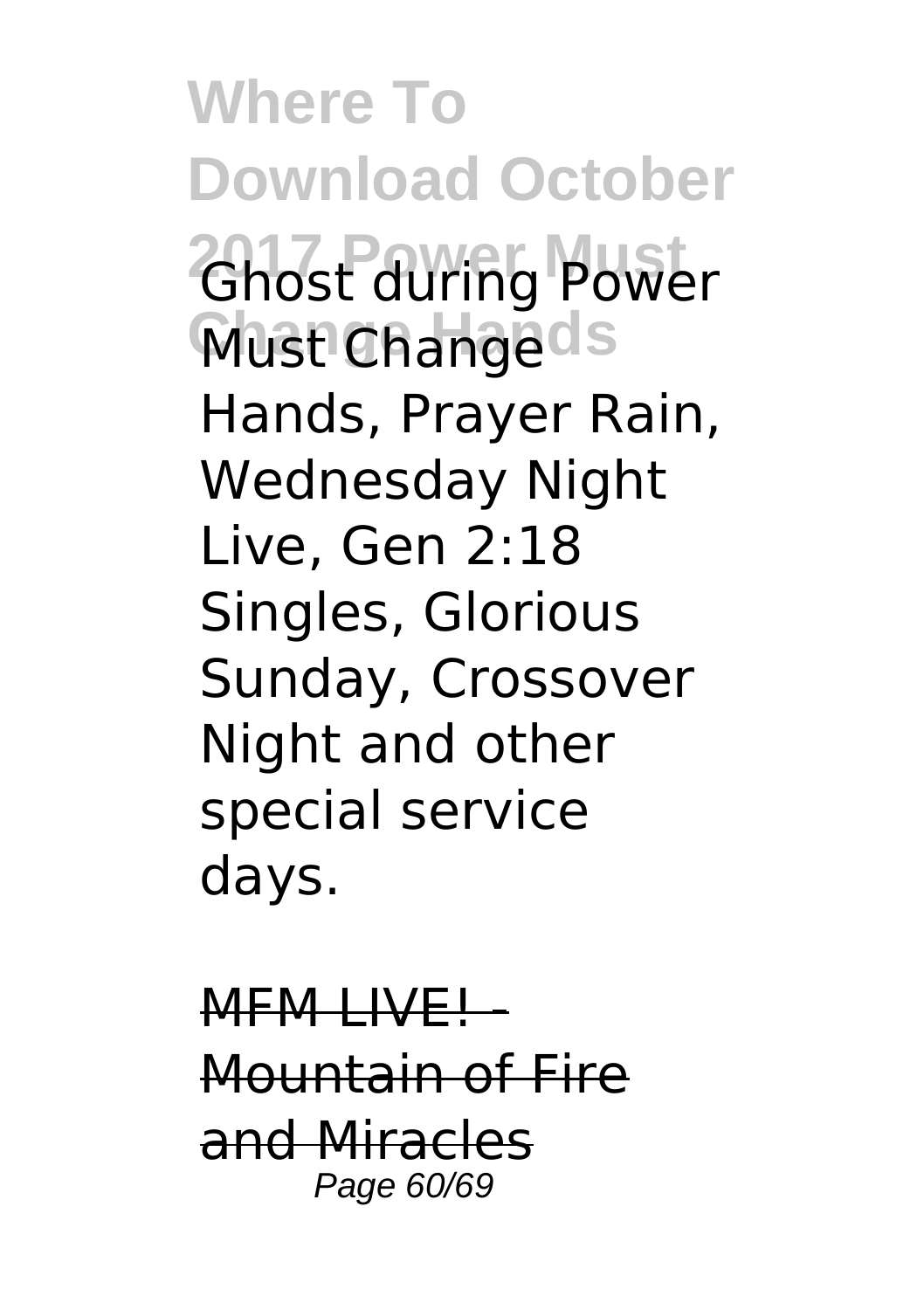**Where To Download October 2017 Prever Must** Power Must nds Change Hands, popularly known as PMCH, is a special service held once a month at MFM Prayer City (unless otherwise stated). This programme is held every FIRST Saturday of each month from 7 AM to 12 PM WAT. Page 61/69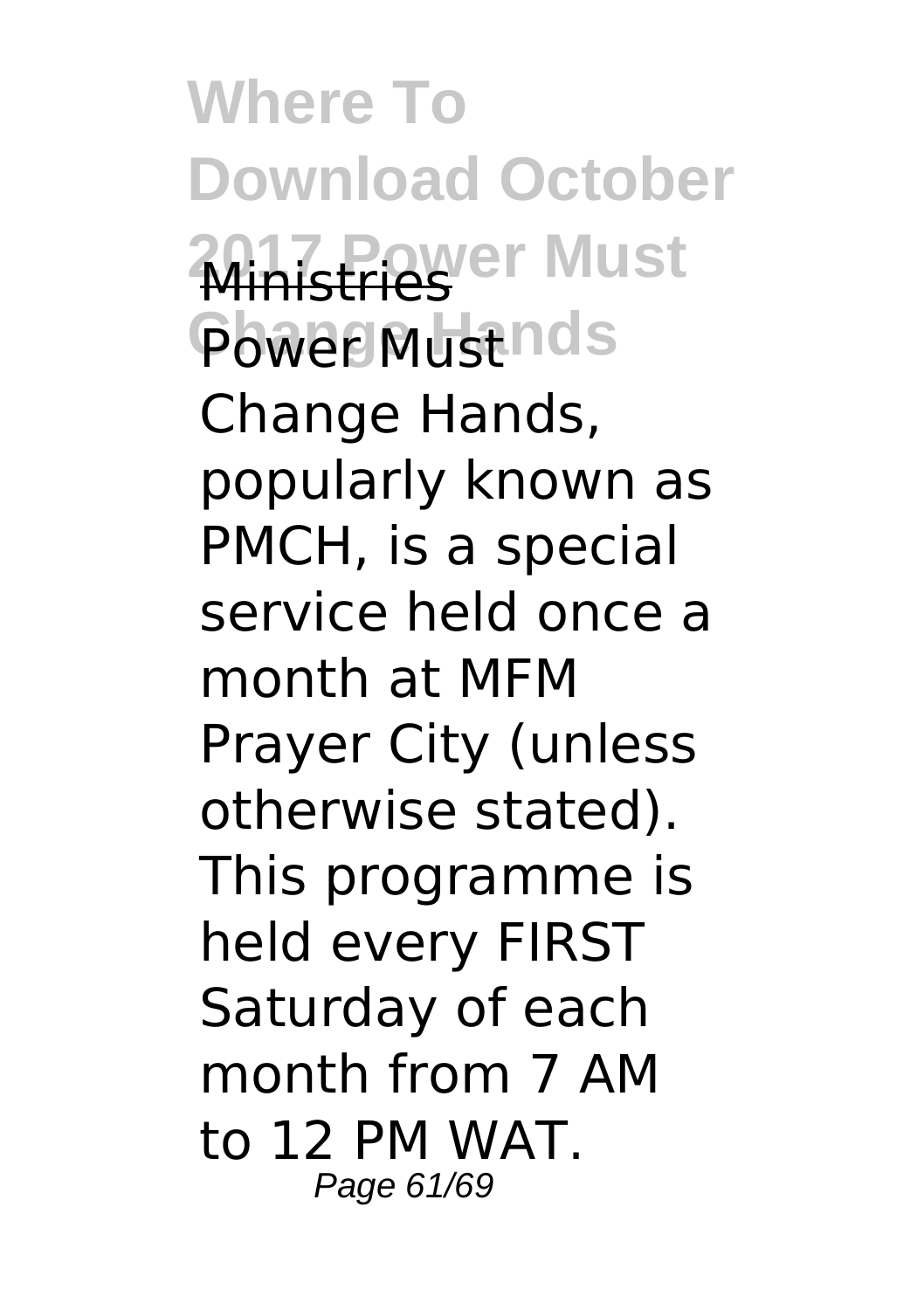**Where To Download October PMCH is also Must broadcast LIVE** on satellite tv and over the internet for people residing outside Lagos or the Federal Republic of Nigeria.

MFM Power Must Change Hands 3 October 2020 PMCH PMCH July 2017. Page 62/69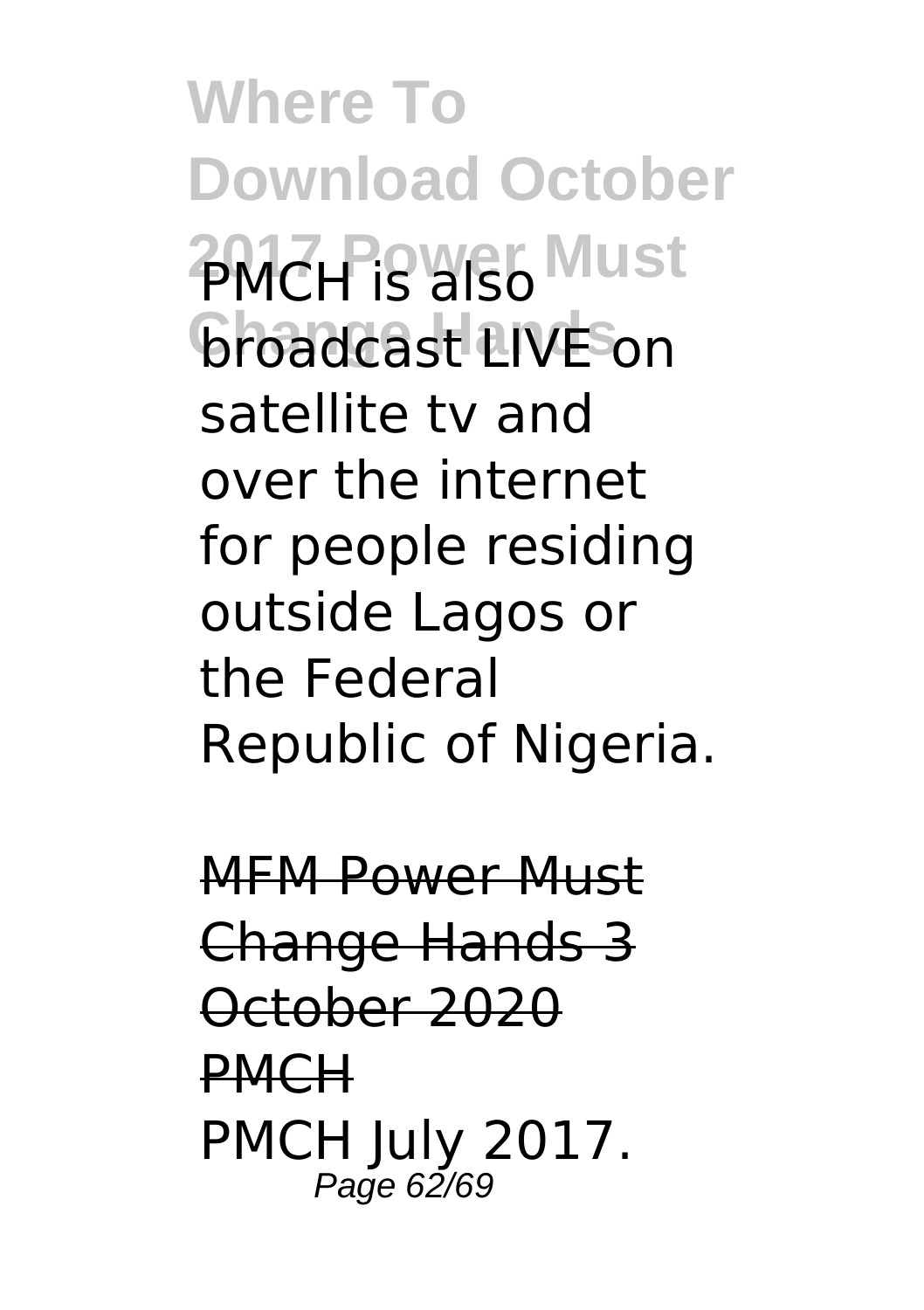**Where To Download October 2017 Power Must** Mountain Of Fire & **Change Hands** Miracles Ministries July 2017. Power Must Change Hands 2017. MFM. Anointing For Promotion. Aggressive Praise Worship 1. I nullify, every satanic agreement, made against my destiny, by the power in the blood of Jesus. 2. Page 63/69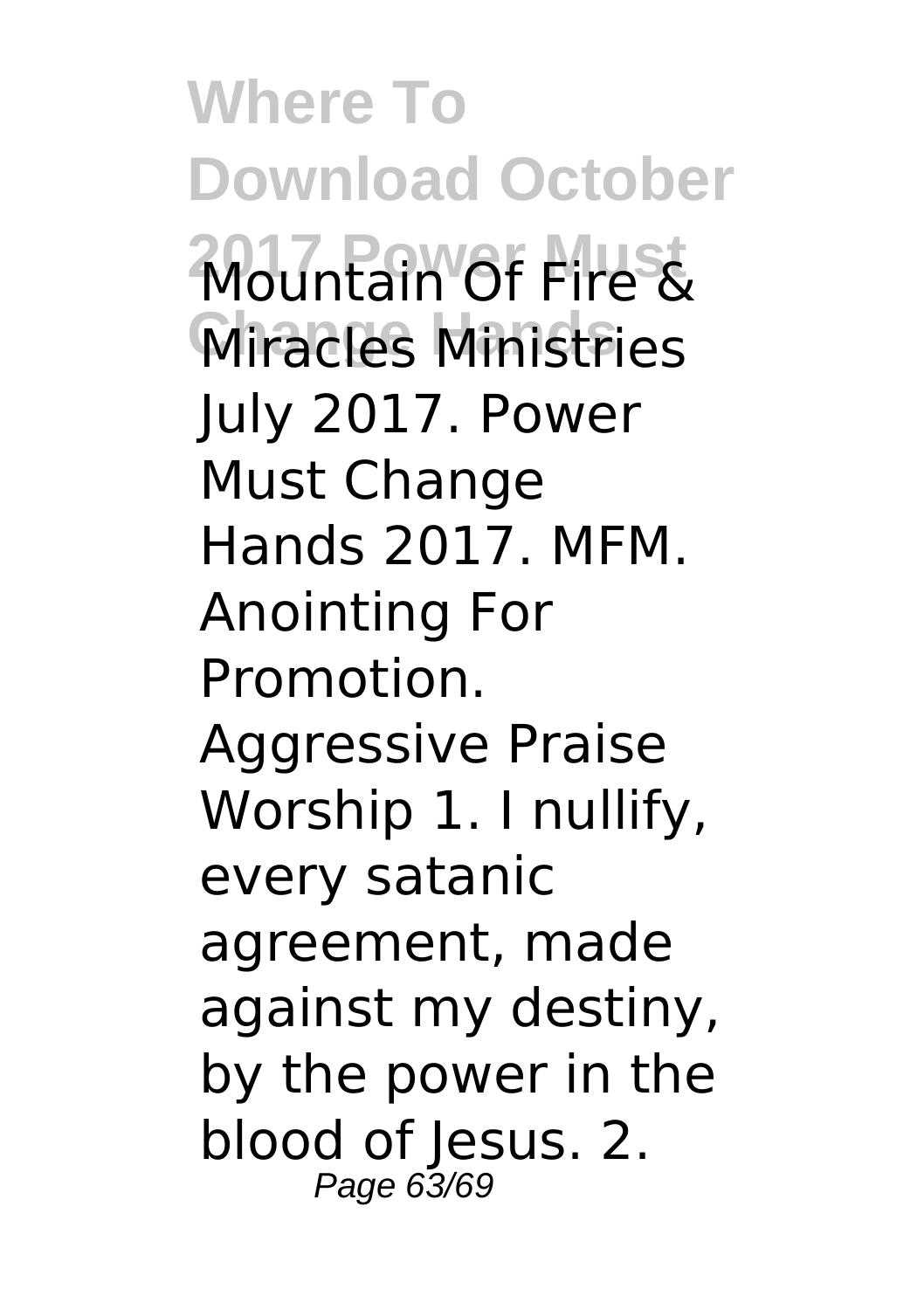**Where To Download October 2017 Power Must** Every parental **Curse, that is ds** affecting my moving…

PMCH July 2017. Mountain Of Fire & Miracles Ministries

...

Re: MFM POWER MUST CHANGE HANDS JUNE 2017 SERMON by ifewise(m): 5:45pm Page 64/69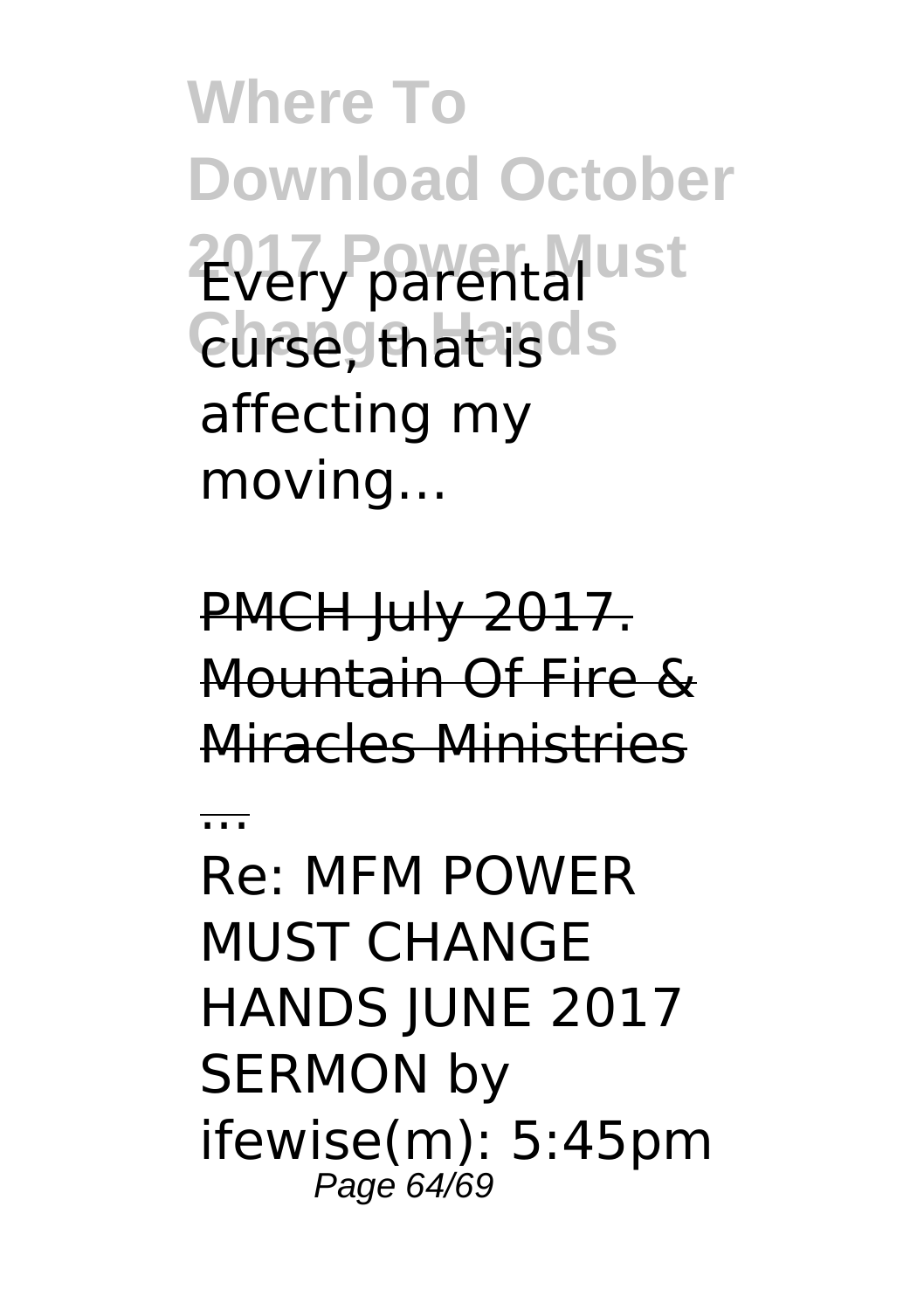**Where To Download October** 2017 Jun 03, 2017 st **July PMCH** is the annual Water of Fire meeting and each person should come with 2 bottles of water. (One for environment and the other for yourself).

MFM POWER MUST CHANGE HANDS **HUNE 201** Page 65/69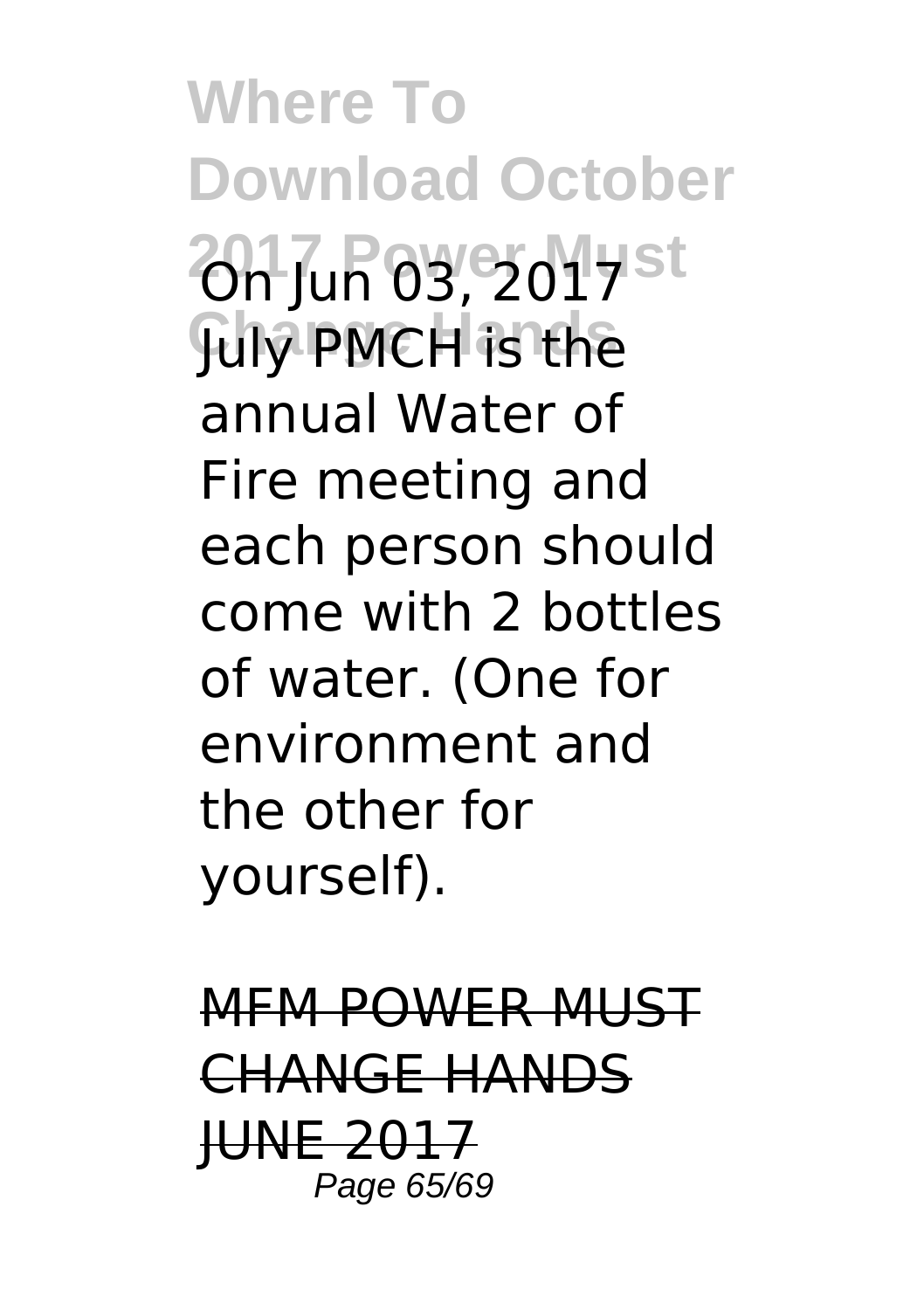**Where To Download October 2017 Religion Change Hands** ...

Power Must Change Hands, popularly known as PMCH, is a special service held once a month at MFM Prayer City. This programme is held every FIRST Saturday of each month from 7 AM to 12 PM WAT. Page 66/69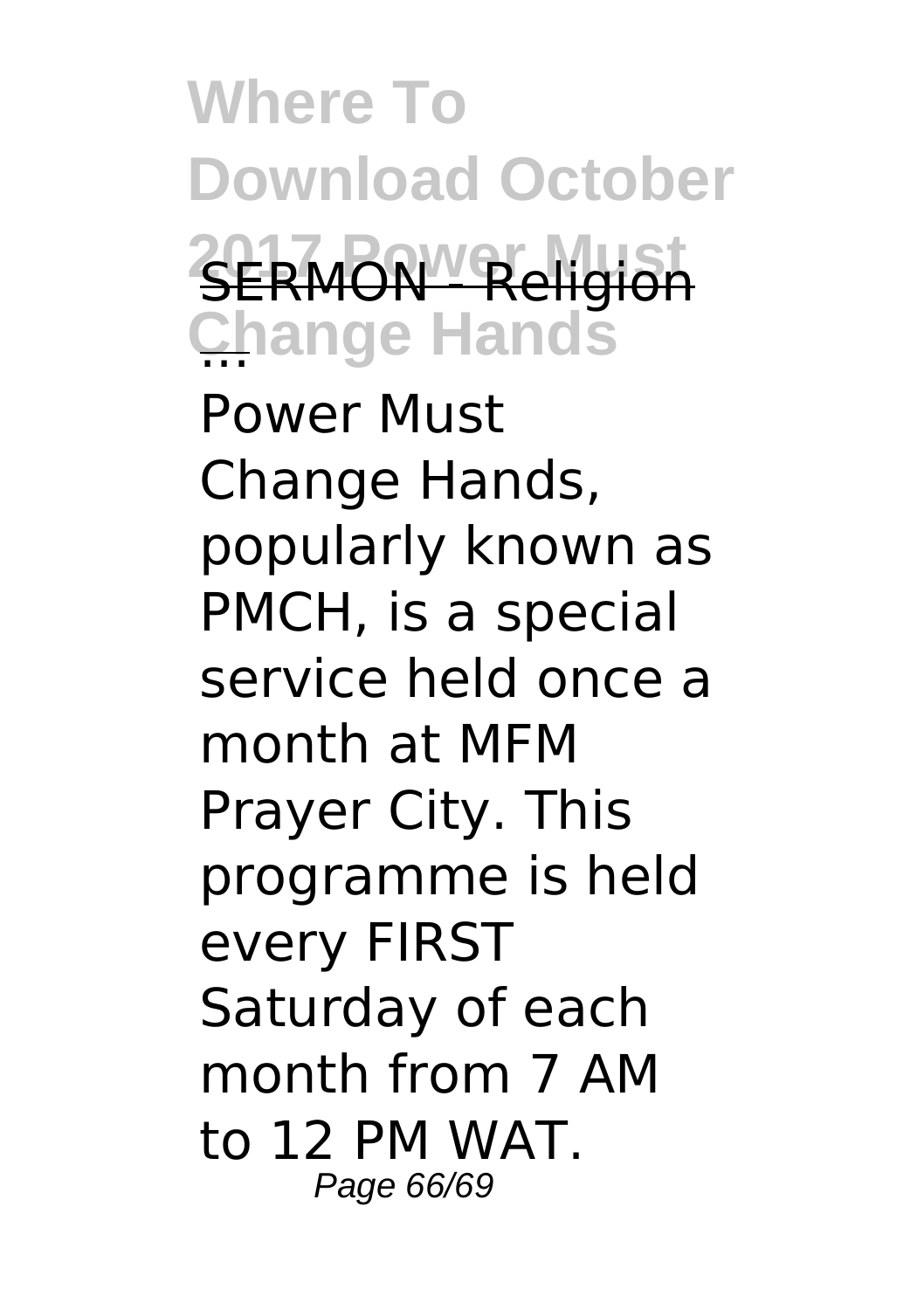**Where To Download October PMCH is also Must broadcast LIVE** on satellite TV and over the internet for people residing outside Lagos or the Federal Republic of Nigeria.

Power Must Change Hands October 2019 MFM Watch Live To download the Page 67/69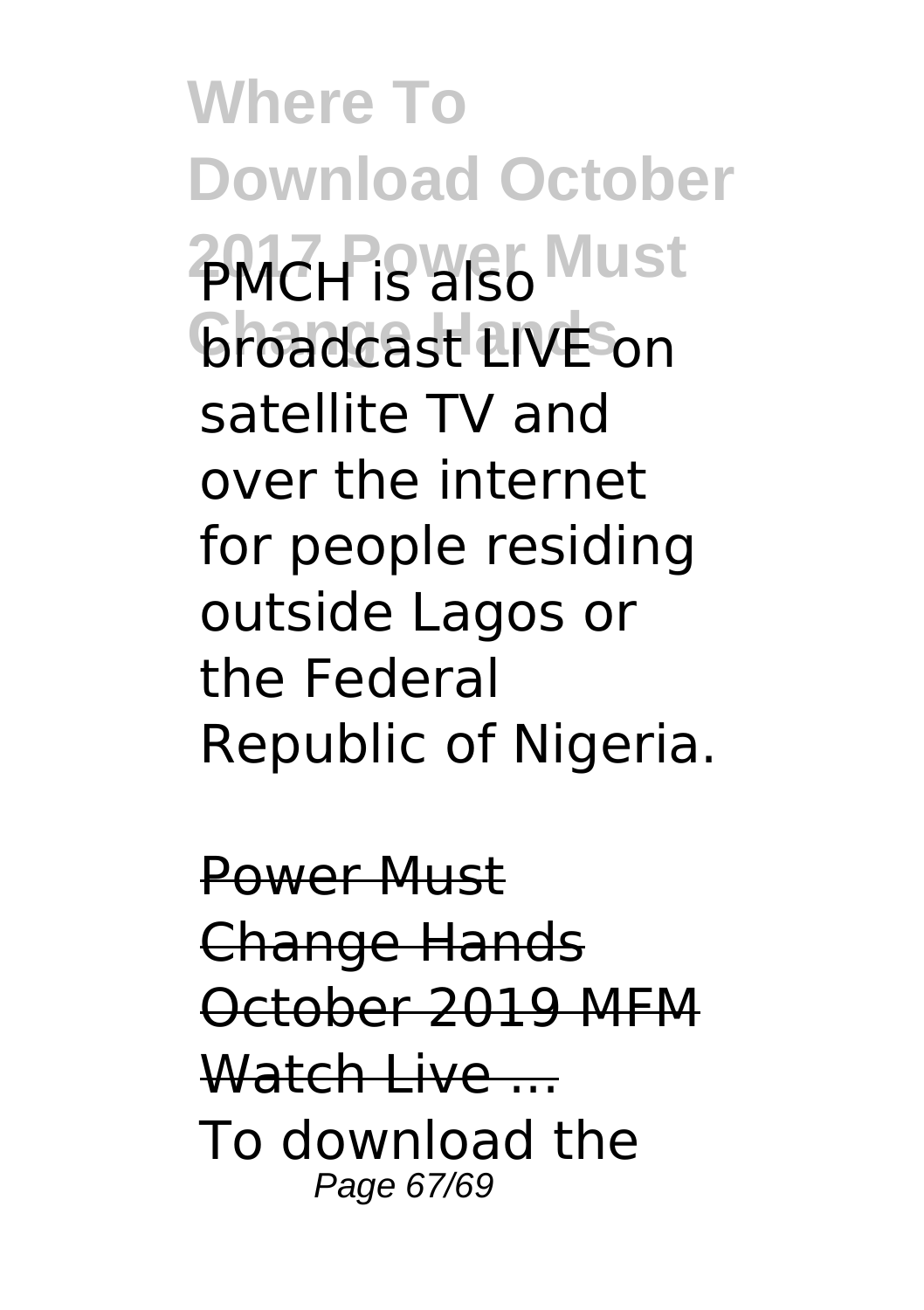**Where To Download October 2017 Power Must** power must **Change Hands** change hands prayer and program, please click on the link below: Please use the 70 days Prayer and Fasting booklet. PMCH Programme . Let My Enemies Be Scattered. SEPTEMBER 2017. Join us for this Page 68/69